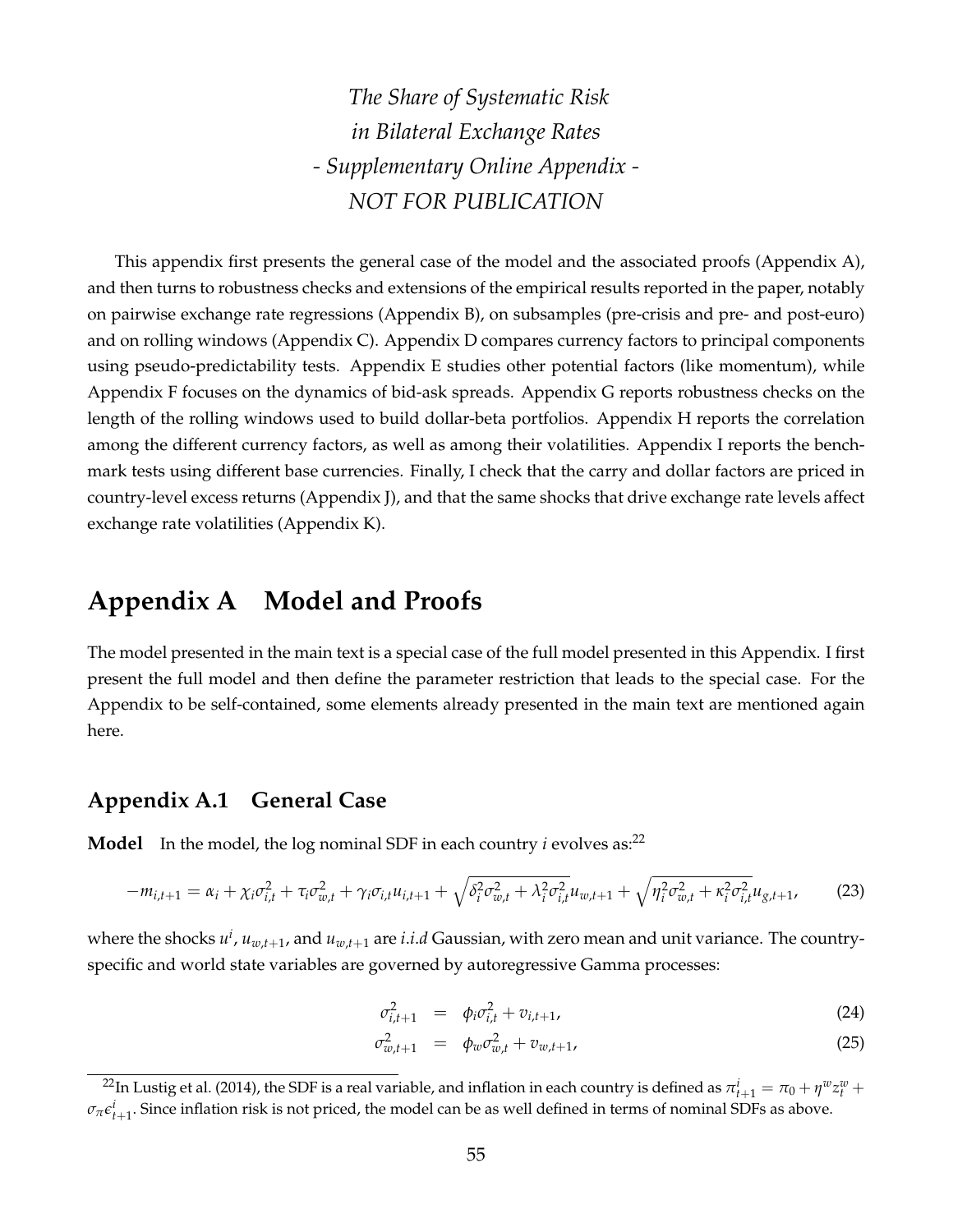where the shocks  $v_{i,t+1}$  and  $v_{w,t+1}$  are drawn in a Gamma distribution, such that  $E(v_i) = \theta_i^2(1 - \phi_i)$ ,  $var(V_i) = \sigma_i^2$ ,  $E(v_w) = \theta_w^2(1-\phi_w)$ ,  $var(V_w) = \sigma_w^2$ . The unconditional mean of the country-specific and world state volatilities are thus  $E(\sigma_i^2) = \theta_i^2$  and  $E(\sigma_w^2) = \theta_w^2$ . The Gamma distributions ensure that the volatilities remain positive. Each Gamma distribution is characterized by its shape,  $k > 0$ , and its scale,  $\zeta>0$ . The parameters  $k_i$  and  $\zeta_i$  that govern the shocks  $v_{i,t+1}$  are equal to  $k_i=\left[\theta_i^2(1-\phi_i)\right]^2$  /  $\sigma_i^2$  and  $\zeta_i=0$  $\sigma_i^2/\left[\theta_i^2(1-\phi_i)\right]$ . A similar choice defines the distribution of the  $v_{w,t+1}$  shocks:  $k_w=\left[\theta_w^2(1-\phi_w)\right]^2/\sigma_w^2$ and  $\zeta_w = \sigma_w^2 / \left[ \theta_w^2 (1 - \phi_w) \right]$ .

**Interest Rates** Since the shocks to the log SDF are Gaussian, the risk-free rate in country *i* is:

$$
r_{i,t} = -\log E_t \left( M_{i,t+1} \right) = -E_t \left( m_{i,t+1} \right) - \frac{1}{2} \text{var}_t \left( m_{i,t+1} \right),
$$
  
\n
$$
= \alpha_i + \chi_i \sigma_{i,t}^2 + \tau_i \sigma_{w,t}^2 - \frac{1}{2} \left( \gamma_i^2 \sigma_{i,t}^2 + \delta_i^2 \sigma_{w,t}^2 + \lambda_i^2 \sigma_{i,t}^2 + \eta_i^2 \sigma_{w,t}^2 + \kappa_i^2 \sigma_{i,t}^2 \right),
$$
  
\n
$$
= \alpha_i + \left( \chi_i - \frac{1}{2} (\gamma_i^2 + \lambda_i^2 + \kappa_i^2) \right) \sigma_{i,t}^2 + \left( \tau_i - \frac{1}{2} (\delta_i^2 + \eta_i^2) \right) \sigma_{w,t}^2.
$$
 (26)

The average interest rate difference between the foreign and U.S. interest rates, also known as average forward discount, is:

$$
AFD_t = \frac{1}{N} \sum_i (r_{i,t} - r_t) = \overline{r_{i,t}} - r_t = \overline{\alpha_i} - \alpha + \overline{\left(\chi_i - \frac{1}{2}(\gamma_i^2 + \lambda_i^2 + \kappa_i^2)\right) \sigma_{i,t}^2}
$$

$$
- \left(\chi - \frac{1}{2}(\gamma^2 + \lambda^2 + \kappa^2)\right) \sigma_t^2 + \left(\overline{\tau_i} - \tau - \frac{1}{2}(\overline{\delta_i^2 + \eta_i^2}) + \frac{1}{2}(\delta^2 + \eta^2)\right) \sigma_{w,t}^2. \tag{27}
$$

where a bar superscript (*x*) denotes the average of any variable or parameter *x* across all countries. We drop the subscript  $i = U.S$ . for any variable or parameter that corresponds to the home country.

**Bilateral Exchange Rates** The log change in bilateral exchange rates is the difference in log SDFs:

$$
\Delta s_{i,t+1} = m_{t+1} - m_{t+1}^{i},
$$
\n(28)  
\n
$$
= \alpha_i - \alpha + \chi_i \sigma_{i,t}^2 - \chi \sigma_t^2 + (\tau_i - \tau) \sigma_{w,t}^2 + \gamma_i \sigma_{i,t} u_{i,t+1} - \gamma_i \sigma_{t} u_{t+1}
$$
\n
$$
+ \underbrace{\left(\sqrt{\delta_i^2 \sigma_{w,t}^2 + \lambda_i^2 \sigma_{i,t}^2} - \sqrt{\delta^2 \sigma_{w,t}^2 + \lambda^2 \sigma_t^2}\right) u_{w,t+1} + \left(\sqrt{\eta_i^2 \sigma_{w,t}^2 + \kappa_i^2 \sigma_{i,t}^2} - \sqrt{\eta^2 \sigma_{w,t}^2 + \kappa^2 \sigma_t^2}\right) u_{g,t+1}}_{Global shocks},
$$
\n(29)

where the second line presents the global components of exchange rates. If the parameters *χ<sup>i</sup>* , *χ*, *τ<sup>i</sup>* − *τ* are all zero, then the exchange rate is a random walk and the U.I.P slope coefficient is zero.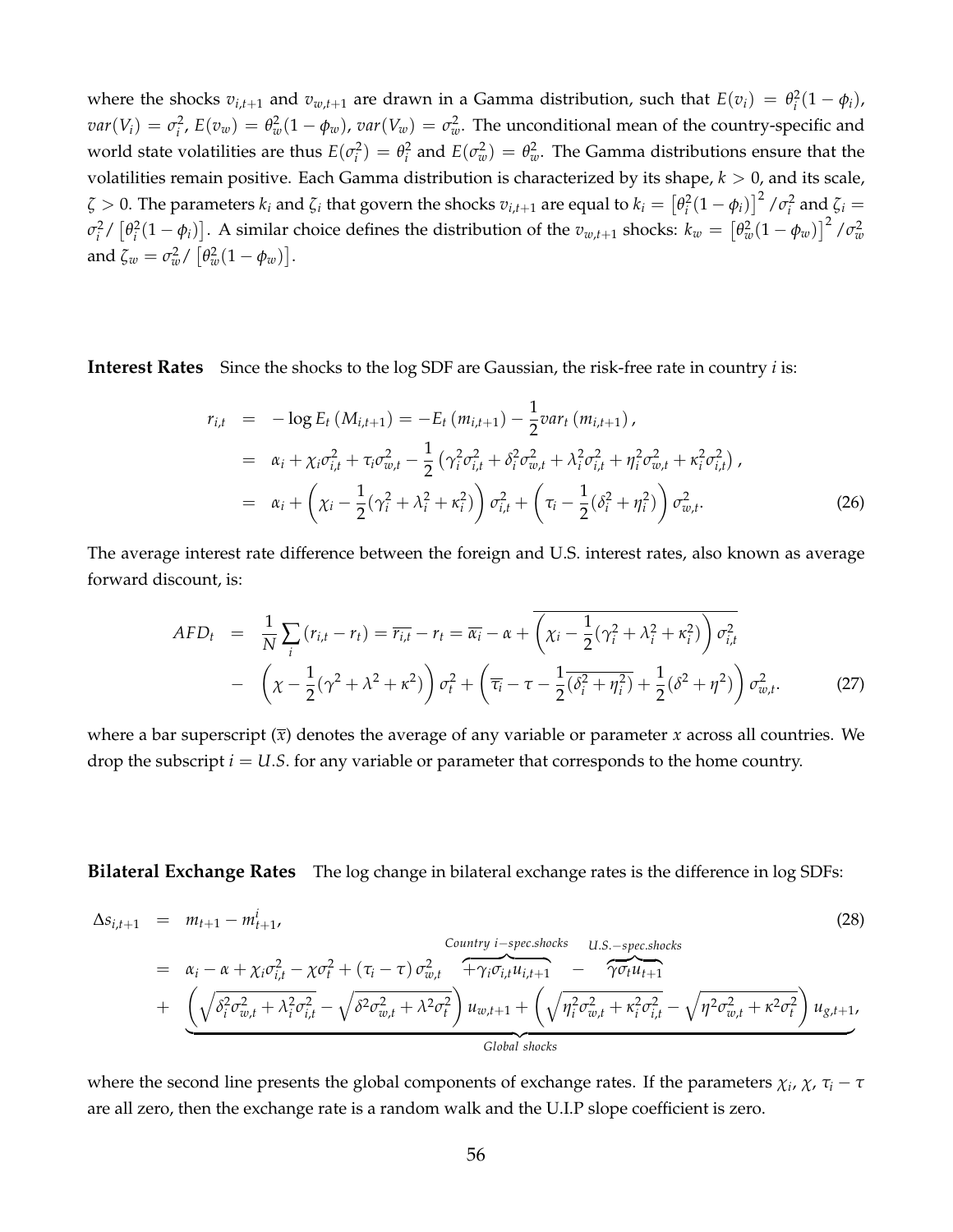The conditional variance of the exchange rate changes,  $E_t\left(\Delta s^i_{t+1} - E_t(\Delta s^i_{t+1})\right)^2$ , is:

$$
Var_t \left( \Delta s_{t+1}^i \right) = \gamma_i^2 \sigma_{i,t}^2 + \gamma^2 \sigma_t^2 + \left( \sqrt{\delta_i^2 \sigma_{w,t}^2 + \lambda_i^2 \sigma_{i,t}^2} - \sqrt{\delta^2 \sigma_{w,t}^2 + \lambda^2 \sigma_t^2} \right)^2 + \left( \sqrt{\eta_i^2 \sigma_{w,t}^2 + \kappa_i^2 \sigma_{i,t}^2} - \sqrt{\eta^2 \sigma_{w,t}^2 + \kappa^2 \sigma_t^2} \right)^2.
$$
 (29)

The exchange rate volatility is driven by three state variables,  $\sigma_{i,t}^2$ ,  $\sigma_t^2$ , and  $\sigma_{w,t}^2$ . Exchange rate volatilities thus exhibit a common factor structure. Changes in exchange rate volatilities are described by the carry and dollar factors only if the shocks to the log SDF  $(u_{i,t+1}, u_{t+1}, u_{w,t+1})$  and  $u_{g,t+1}$  are correlated to the volatility shocks ( $v_{i,t+1}$ ,  $v_{t+1}$ , and  $v_{w,t+1}$ ).

**Dollar Risk Factor** The dollar risk factor is the average of all exchange rates defined in terms of U.S. dollars, and thus corresponds to:

$$
Dollar_{t+1} = \frac{1}{N} \sum_{i} \Delta s_{t+1}^{i}, \qquad (30)
$$

where *N* denotes the number of currencies in the sample. The Dollar factor is thus:

$$
Dollar_{t+1} = \overline{\alpha_i} - \alpha + \overline{\chi_i \sigma_{i,t}^2} - \chi \sigma_t^2 + \overline{\gamma_i \sigma_{i,t} u_{i,t+1}} - \gamma \sigma_t u_{t+1}
$$
  
+ 
$$
\left( \overline{\sqrt{\delta_i^2 \sigma_{w,t}^2 + \lambda_i^2 \sigma_{i,t}^2}} - \sqrt{\delta^2 \sigma_{w,t}^2 + \lambda^2 \sigma_t^2} \right) u_{w,t+1}
$$
  
+ 
$$
\left( \overline{\sqrt{\eta_i^2 \sigma_{w,t}^2 + \kappa_i^2 \sigma_{i,t}^2}} - \sqrt{\eta^2 \sigma_{w,t}^2 + \kappa^2 \sigma_t^2} \right) u_{g,t+1}.
$$
 (31)

The volatility of the dollar factor is:

$$
Var_t(Dollar_{t+1}) = \overline{\gamma_i^2 \sigma_{i,t}^2} - \gamma^2 \sigma_t^2 + \left(\overline{\sqrt{\delta_i^2 \sigma_{w,t}^2 + \lambda_i^2 \sigma_{i,t}^2}} - \sqrt{\delta^2 \sigma_{w,t}^2 + \lambda^2 \sigma_t^2}\right)^2
$$

$$
+ \left(\overline{\sqrt{\eta_i^2 \sigma_{w,t}^2 + \kappa_i^2 \sigma_{i,t}^2}} - \sqrt{\eta^2 \sigma_{w,t}^2 + \kappa^2 \sigma_t^2}\right)^2.
$$
(32)

The conditional slope coefficient on the dollar factor, or dollar beta, is equal to:

$$
\beta_{Dollar,t}^{i} = \frac{cov_{t}(\Delta s_{t+1}^{i}, Dollar_{t+1})}{var_{t}(Dollar_{t+1})}
$$
\n
$$
= \frac{cov_{t}(\gamma_{i}u_{t+1}^{i}, \overline{\gamma_{i}\sigma_{i,t}u_{i,t+1}})}{var_{t}(Dollar_{t+1})}
$$
\n
$$
+ \frac{\gamma^{2}\sigma_{t}^{2} + (\sqrt{\delta_{i}^{2}\sigma_{w,t}^{2} + \lambda_{i}^{2}\sigma_{i,t}^{2}} - \sqrt{\delta^{2}\sigma_{w,t}^{2} + \lambda^{2}\sigma_{t}^{2}}) (\sqrt{\delta_{i}^{2}\sigma_{w,t}^{2} + \lambda_{i}^{2}\sigma_{i,t}^{2}} - \sqrt{\delta^{2}\sigma_{w,t}^{2} + \lambda^{2}\sigma_{t}^{2}})} \frac{var_{t}(Dollar_{t+1})}{var_{t}(Dollar_{t+1})}
$$
\n
$$
+ \frac{(\sqrt{\eta_{i}^{2}\sigma_{w,t}^{2} + \kappa_{i}^{2}\sigma_{i,t}^{2}} - \sqrt{\eta^{2}\sigma_{w,t}^{2} + \kappa^{2}\sigma_{t}^{2}}) (\sqrt{\eta_{i}^{2}\sigma_{w,t}^{2} + \kappa_{i}^{2}\sigma_{i,t}^{2}} - \sqrt{\eta^{2}\sigma_{w,t}^{2} + \kappa^{2}\sigma_{t}^{2}})} \frac{var_{t}(Dollar_{t+1})}{var_{t}(Dollar_{t+1})}.
$$
\n(33)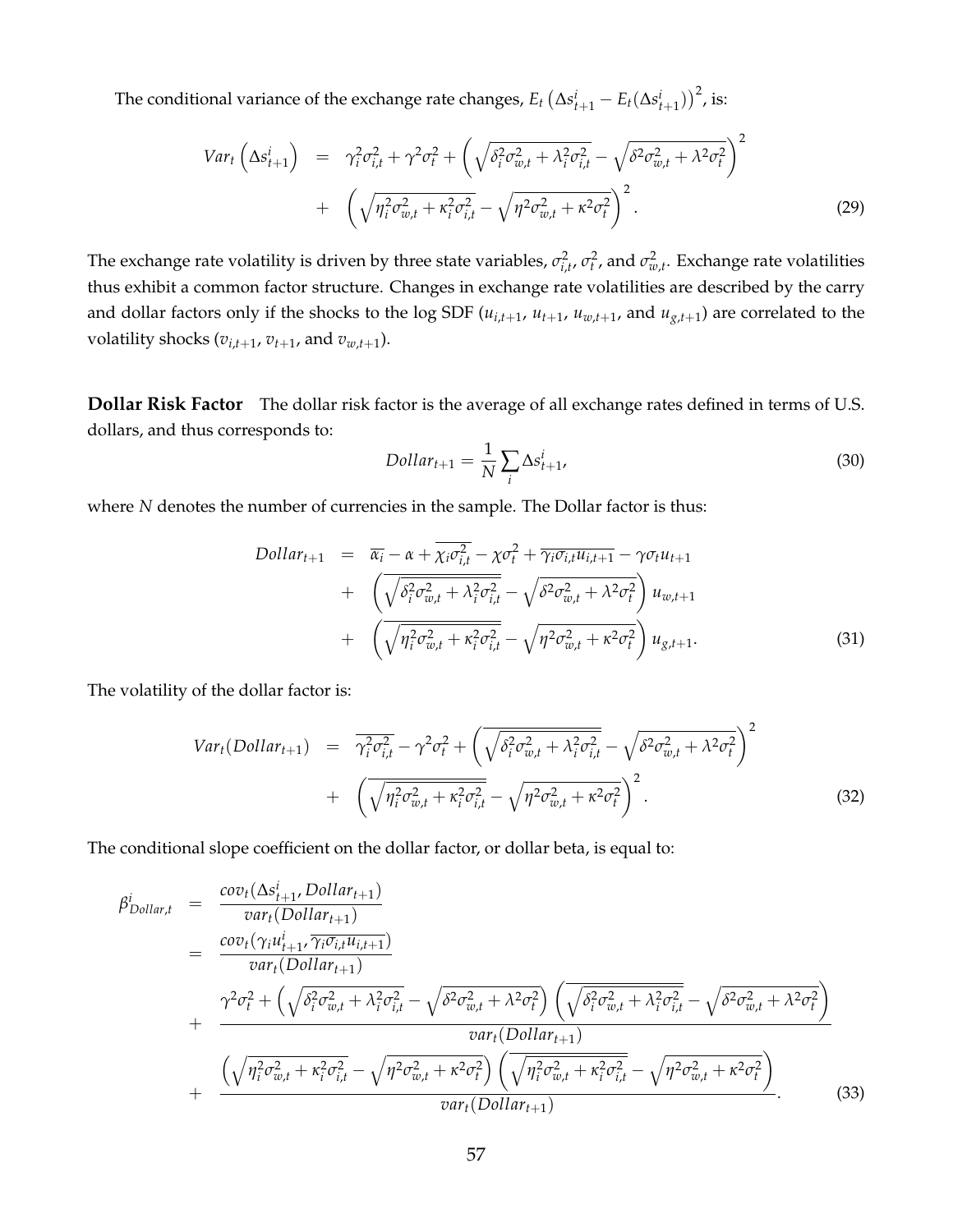**Carry Risk Factor** The carry risk factor is the average exchange rate of high- versus low-interest rate currencies:

$$
Carry_{t+1} = \frac{1}{N_H} \sum_{i \in H} \Delta s_{t+1}^i - \frac{1}{N_L} \sum_{i \in L} \Delta s_{t+1}^i,
$$
\n(34)

where *N<sup>H</sup>* (*NL*) denotes the number of high (low) interest rate currencies in the sample. The Carry factor is thus:

$$
Carry_{t+1} = \overline{\alpha_i}^H - \overline{\alpha_i}^L + \overline{\chi_i \sigma_{i,t}^2}^H - \overline{\chi_i \sigma_{i,t}^2}^L + \overline{\gamma_i \sigma_{i,t} u_{i,t+1}}^H - \overline{\gamma_i \sigma_{i,t} u_{i,t+1}}^L + \left( \overline{\sqrt{\delta_i^2 \sigma_{w,t}^2 + \lambda_i^2 \sigma_{i,t}^2}} - \overline{\sqrt{\delta_i^2 \sigma_{w,t}^2 + \lambda_i^2 \sigma_{i,t}^2}} \right) u_{w,t+1} + \left( \overline{\sqrt{\eta_i^2 \sigma_{w,t}^2 + \kappa_i^2 \sigma_{i,t}^2}} - \overline{\sqrt{\eta_i^2 \sigma_{w,t}^2 + \kappa_i^2 \sigma_{i,t}^2}} \right) u_{g,t+1}
$$
\n(35)

where  $\overline{x^i}^H$  and  $\overline{x^i}^L$  denote the average of any variable inside each portfolio  $(\overline{x^i}^H = \frac{1}{N_H} \sum_{i \in H} x^i, \overline{x^i}^L =$  $\frac{1}{N_L} \sum_{i \in L} x^i$ ). The volatility of the Carry factor is then:

$$
Var_{t}(Carry_{t+1}) = \overline{\gamma_{i}^{2} \sigma_{i,t}^{2}}^{H} - \overline{\gamma_{i}^{2} \sigma_{i,t}^{2}}^{L} + \left(\overline{\sqrt{\delta_{i}^{2} \sigma_{w,t}^{2} + \lambda_{i}^{2} \sigma_{i,t}^{2}}} - \overline{\sqrt{\delta_{i}^{2} \sigma_{w,t}^{2} + \lambda_{i}^{2} \sigma_{i,t}^{2}}^{L}}\right)^{2} + \left(\overline{\sqrt{\eta_{i}^{2} \sigma_{w,t}^{2} + \kappa_{i}^{2} \sigma_{i,t}^{2}}}^{H} - \overline{\sqrt{\eta_{i}^{2} \sigma_{w,t}^{2} + \kappa_{i}^{2} \sigma_{i,t}^{2}}^{L}}^{L}\right)^{2}.
$$
\n(36)

Formally, the conditional slope coefficient on the carry factor or beta is equal to:

$$
\beta_{Carry,t}^{i} = \frac{cov_{t}(\Delta s_{t+1}^{i}, Carry_{t+1})}{var_{t}(Carry_{t+1})}
$$
\n
$$
= \frac{cov_{t}(\gamma_{i}\sigma_{i,t}u_{i,t+1}, \overline{\gamma_{i}\sigma_{i,t}u_{i,t+1}}^{H} - \overline{\gamma_{i}\sigma_{i,t}u_{i,t+1}}^{L})}{var_{t}(Carry_{t+1})}
$$
\n
$$
+ \frac{\left(\sqrt{\delta_{i}^{2}\sigma_{w,t}^{2} + \lambda_{i}^{2}\sigma_{i,t}^{2}} - \sqrt{\delta^{2}\sigma_{w,t}^{2} + \lambda^{2}\sigma_{i}^{2}}\right)\left(\overline{\sqrt{\delta_{i}^{2}\sigma_{w,t}^{2} + \lambda_{i}^{2}\sigma_{i,t}^{2}}} - \overline{\sqrt{\delta_{i}^{2}\sigma_{w,t}^{2} + \lambda_{i}^{2}\sigma_{i,t}^{2}}}\right)}{var_{t}(Carry_{t+1})}
$$
\n
$$
+ \frac{\left(\sqrt{\eta_{i}^{2}\sigma_{w,t}^{2} + \kappa_{i}^{2}\sigma_{i,t}^{2}} - \sqrt{\eta^{2}\sigma_{w,t}^{2} + \kappa^{2}\sigma_{i}^{2}}\right)\left(\overline{\sqrt{\eta_{i}^{2}\sigma_{w,t}^{2} + \kappa_{i}^{2}\sigma_{i,t}^{2}}} - \overline{\sqrt{\eta_{i}^{2}\sigma_{w,t}^{2} + \kappa_{i}^{2}\sigma_{i,t}^{2}}}\right)}{var_{t}(Carry_{t+1})}.
$$
\n(37)

Global component of the dollar factor A measure of the global component of the dollar factor can be obtained by going long in a set of high dollar-beta-currencies and short in a set of low dollar-betacurrencies:

$$
Dollar Global_{t+1} = \frac{1}{N_H \beta} \sum_{i \in H\beta} \Delta s_{t+1}^i - \frac{1}{N_L \beta} \sum_{i \in L\beta} \Delta s_{t+1}^i,
$$
\n(38)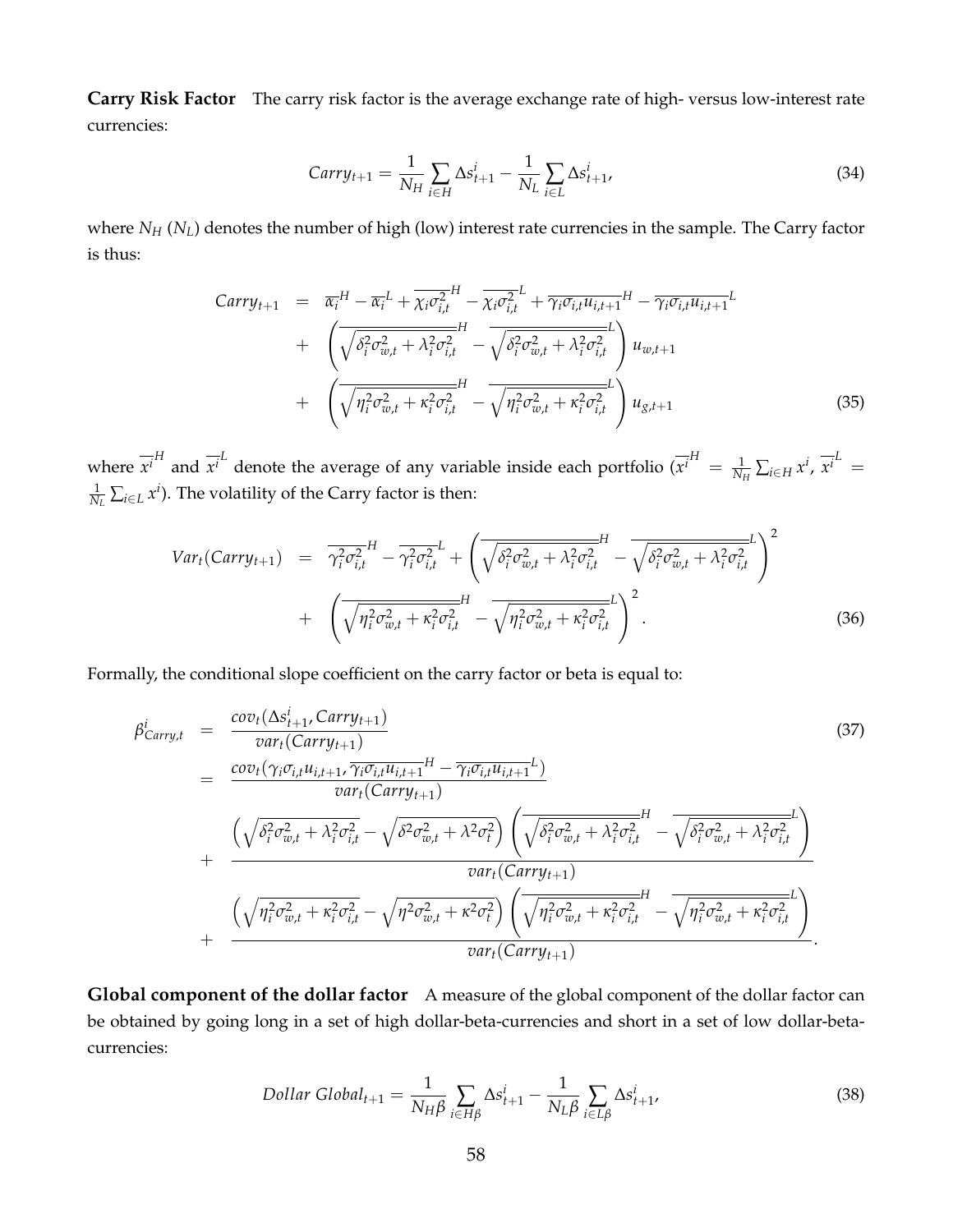where *NH<sup>β</sup>* and *NL<sup>β</sup>* denote the number of currencies in the high (*Hβ*) and low (*Lβ*) dollar beta portfolios. The global component of the dollar factor is thus:

Dollar Global<sub>t+1</sub> = 
$$
\overline{\alpha_i}^{H\beta} - \overline{\alpha_i}^{L\beta} + \overline{\chi_i \sigma_{i,t}^2}^{H\beta} - \overline{\chi_i \sigma_{i,t}^2}^{L\beta} + \overline{\gamma_i \sigma_{i,t} u_{i,t+1}}^{H\beta} - \overline{\gamma_i \sigma_{i,t} u_{i,t+1}}^{L\beta}
$$
  
+  $\left(\overline{\sqrt{\delta_i^2 \sigma_{w,t}^2 + \lambda_i^2 \sigma_{i,t}^2}} - \overline{\sqrt{\delta_i^2 \sigma_{w,t}^2 + \lambda_i^2 \sigma_{i,t}^2}}\right) u_{w,t+1}$   
+  $\left(\overline{\sqrt{\eta_i^2 \sigma_{w,t}^2 + \kappa_i^2 \sigma_{i,t}^2}} - \overline{\sqrt{\eta_i^2 \sigma_{w,t}^2 + \kappa_i^2 \sigma_{i,t}^2}}^{L\beta}\right) u_{g,t+1},$  (39)

where  $\overline{x^i}^{H\beta} = \frac{1}{N_{H\beta}} \sum_{i \in H\beta} x^i$ ,  $\overline{x^i}^{L\beta} = \frac{1}{N_{L\beta}} \sum_{i \in L\beta} x^i$ . The conditional covariance between the global component of the dollar factor and the carry factor is:

$$
cov_t \quad (Dollar Global_{t+1}, Carry_{t+1}) = cov_t \left(\overline{\gamma_i \sigma_{i,t} u_{i,t+1}}^H - \overline{\gamma_i \sigma_{i,t} u_{i,t+1}}^L, \overline{\gamma_i \sigma_{i,t} u_{i,t+1}}^H \right) - \overline{\gamma_i \sigma_{i,t} u_{i,t+1}}^L \delta)
$$
  
+ 
$$
\left(\overline{\sqrt{\delta_i^2 \sigma_{w,t}^2 + \lambda_i^2 \sigma_{i,t}^2}}^H - \overline{\sqrt{\delta_i^2 \sigma_{w,t}^2 + \lambda_i^2 \sigma_{i,t}^2}}\right) \left(\overline{\sqrt{\delta_i^2 \sigma_{w,t}^2 + \lambda_i^2 \sigma_{i,t}^2}}^H - \overline{\sqrt{\delta_i^2 \sigma_{w,t}^2 + \lambda_i^2 \sigma_{i,t}^2}}^L\right)
$$
  
+ 
$$
\left(\overline{\sqrt{\eta_i^2 \sigma_{w,t}^2 + \kappa_i^2 \sigma_{i,t}^2}}^H - \overline{\sqrt{\eta_i^2 \sigma_{w,t}^2 + \kappa_i^2 \sigma_{i,t}^2}}^L\right) \left(\overline{\sqrt{\eta_i^2 \sigma_{w,t}^2 + \kappa_i^2 \sigma_{i,t}^2}}^H - \overline{\sqrt{\eta_i^2 \sigma_{w,t}^2 + \kappa_i^2 \sigma_{i,t}^2}}^L\right).
$$
(40)

The volatility of the global component of the dollar factor is:

$$
Var_t (Dollar Global_{t+1}) = \overline{\gamma_i^2 \sigma_{i,t}^2}^{H\beta} - \overline{\gamma_i^2 \sigma_{i,t}^2}^{L\beta} + \left( \overline{\sqrt{\delta_i^2 \sigma_{w,t}^2 + \lambda_i^2 \sigma_{i,t}^2}}^{H\beta} - \overline{\sqrt{\delta_i^2 \sigma_{w,t}^2 + \lambda_i^2 \sigma_{i,t}^2}}^{H\beta} \right)^2
$$
  
+ 
$$
\left( \overline{\sqrt{\eta_i^2 \sigma_{w,t}^2 + \kappa_i^2 \sigma_{i,t}^2}}^{H\beta} - \overline{\sqrt{\eta_i^2 \sigma_{w,t}^2 + \kappa_i^2 \sigma_{i,t}^2}}^{L\beta} \right)^2.
$$
 (41)

### **Appendix A.2 Special Case**

The main text focuses on the case of orthogonal risk factors. In the data, the correlation between the Carry and the Dollar is not statistically significant, so this is a natural starting point. The special case presented in the main text corresponds to the following parameter restrictions of the full model: (i)  $\chi_i=\frac{1}{2}(\gamma_i^2+\lambda_i^2+\kappa_i^2)$  in all countries except the U.S., where  $\chi<\frac{1}{2}(\gamma^2+\lambda^2+\kappa^2)$ ; (ii)  $\overline{\delta_i}=\delta$ ; and (iii)  $\eta_i=0$ and  $\lambda_i = 0$ . The first restriction implies that foreign risk-free rates do not depend on the foreign countryspecific volatilities while precautionary savings dominate in the U.S. The second restriction assumes that the U.S. SDF loads on the world shocks as the average country in the sample. The third restriction introduces a clear asymmetry between the two global shocks and thus simplifies a lot the exposition: their volatilities depend either on global or on country-specific shocks. As shown in the main text, these three restrictions imply that the factors are orthogonal.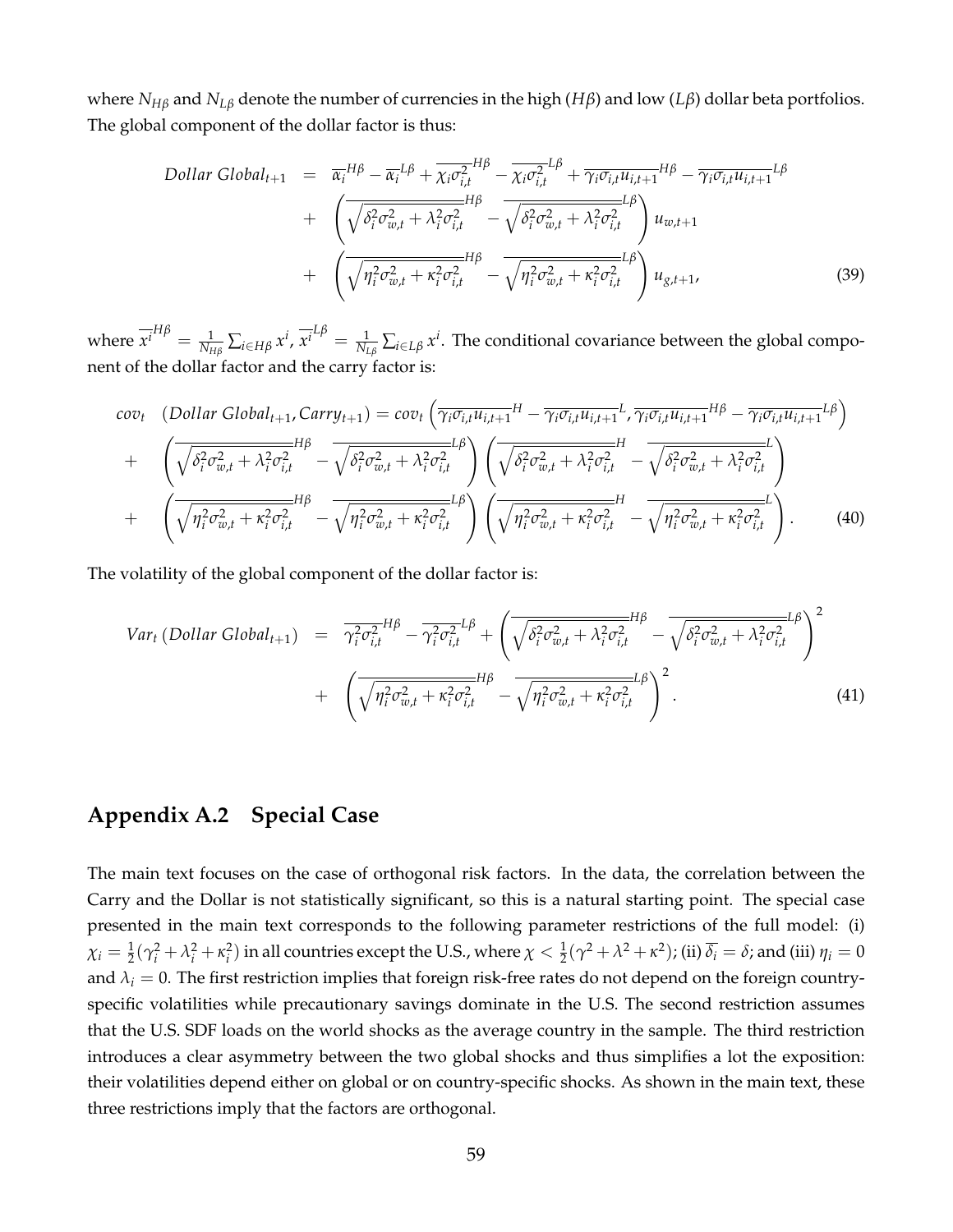#### **Appendix A.3 Proofs**

**Conditional Carry Risk Premium** I show here that in the general version of the model, the assumption that carry betas are constant leads to counterfactual implications on the volatility of the dollar and carry factors.

For the reader's convenience, I repeat here the conditional slope coefficient on the carry factor or carry beta presented in Equation (37):

$$
\beta_{Carry,t}^{i} = \frac{cov_{t}(\Delta s_{t+1}^{i}, Carry_{t+1})}{var_{t}(Carry_{t+1})}
$$
\n
$$
= \frac{cov_{t}(\gamma_{i}u_{i,t+1},\gamma_{i}\sigma_{i,t}u_{i,t+1}^{H} - \gamma_{i}\sigma_{i,t}u_{i,t+1}^{L})}{var_{t}(Carry_{t+1})}
$$
\n
$$
+ \frac{\left(\sqrt{\delta_{i}^{2}\sigma_{w,t}^{2} + \lambda_{i}^{2}\sigma_{i,t}^{2}} - \sqrt{\delta^{2}\sigma_{w,t}^{2} + \lambda^{2}\sigma_{i}^{2}}\right)\left(\sqrt{\delta_{i}^{2}\sigma_{w,t}^{2} + \lambda_{i}^{2}\sigma_{i,t}^{2}} - \sqrt{\delta_{i}^{2}\sigma_{w,t}^{2} + \lambda_{i}^{2}\sigma_{i,t}^{2}}\right)}{\varphi_{ar_{t}}(Carry_{t+1})}
$$
\n
$$
+ \frac{\left(\sqrt{\eta_{i}^{2}\sigma_{w,t}^{2} + \kappa_{i}^{2}\sigma_{i,t}^{2}} - \sqrt{\eta^{2}\sigma_{w,t}^{2} + \kappa^{2}\sigma_{i}^{2}}\right)\left(\sqrt{\eta_{i}^{2}\sigma_{w,t}^{2} + \kappa_{i}^{2}\sigma_{i,t}^{2}} - \sqrt{\eta_{i}^{2}\sigma_{w,t}^{2} + \kappa_{i}^{2}\sigma_{i,t}^{2}}\right)}{\varphi_{ar_{t}}(Carry_{t+1})}.
$$
\n(42)

The first term is nonzero only if the beta is estimated for a currency that belongs to either the high or low interest rate portfolio. The second and third terms are time-varying and depend on the same state variables that drive the interest rates. Their time-variation justifies using a conditional version of the carry factor. When describing bilateral exchange rates, I use the carry factor and the same carry factor multiplied by the difference between the foreign and domestic interest rate because the state variables are unknown. The interest rate is only an approximation of the true conditioning variable in the model.

Ignoring the first term, the carry betas are constant only when three restrictions are satisfied:  $\gamma_i^2 \sigma_{i,t}^2$  $H_{\parallel}$  $γ<sub>i</sub><sup>2</sup>σ<sub>i,t</sub><sup>2</sup>$ *L* , *λ<sup>i</sup>* = 0 and either *κ<sup>i</sup>* = 0 or *η<sup>i</sup>* = 0. The case of *η<sup>i</sup>* = 0 corresponds to the one developed in the main text, which leads to constant betas as shown in Equation (37).

I start here with the case of  $\kappa_i = 0$ . In this case, the volatility of the carry factor is proportional to  $\sigma_{w,t}^2$ , and so is the covariance between the exchange rate and the carry factor. The carry beta is thus constant. The first restriction ( $\gamma_i^2 \sigma_{i,t}^2$  $H = \overline{\gamma_i^2 \sigma_{i,t}^2}$ *L* ) appears in line with the data; I did not find evidence that portfolios of high and low interest rate countries differ in their country-specific volatilities. Going back to the law of motion of the log SDF, the last two restrictions ( $\lambda_i = 0$  and  $\kappa_i = 0$ ) imply that the volatilities of the global shocks are driven by the same state variable, *σw*,*<sup>t</sup>* . In this case, the log SDF is:

$$
-m_{i,t+1} = \alpha_i + \chi_i \sigma_{i,t}^2 + \tau_i \sigma_{w,t}^2 + \gamma_i \sigma_{i,t} u_{i,t+1} + \delta_i \sigma_{w,t} u_{w,t+1} + \eta_i \sigma_{w,t} u_{g,t+1},
$$

As we shall see, it implies that the volatility of the carry factor is perfectly correlated to the volatility of the global component of the dollar factor.

In the special case where  $\lambda_i = 0$  and  $\kappa_i = 0$ , the high and low dollar beta portfolios do not differ in their amounts of country-specific volatilities because sorting countries by their dollar betas only recovers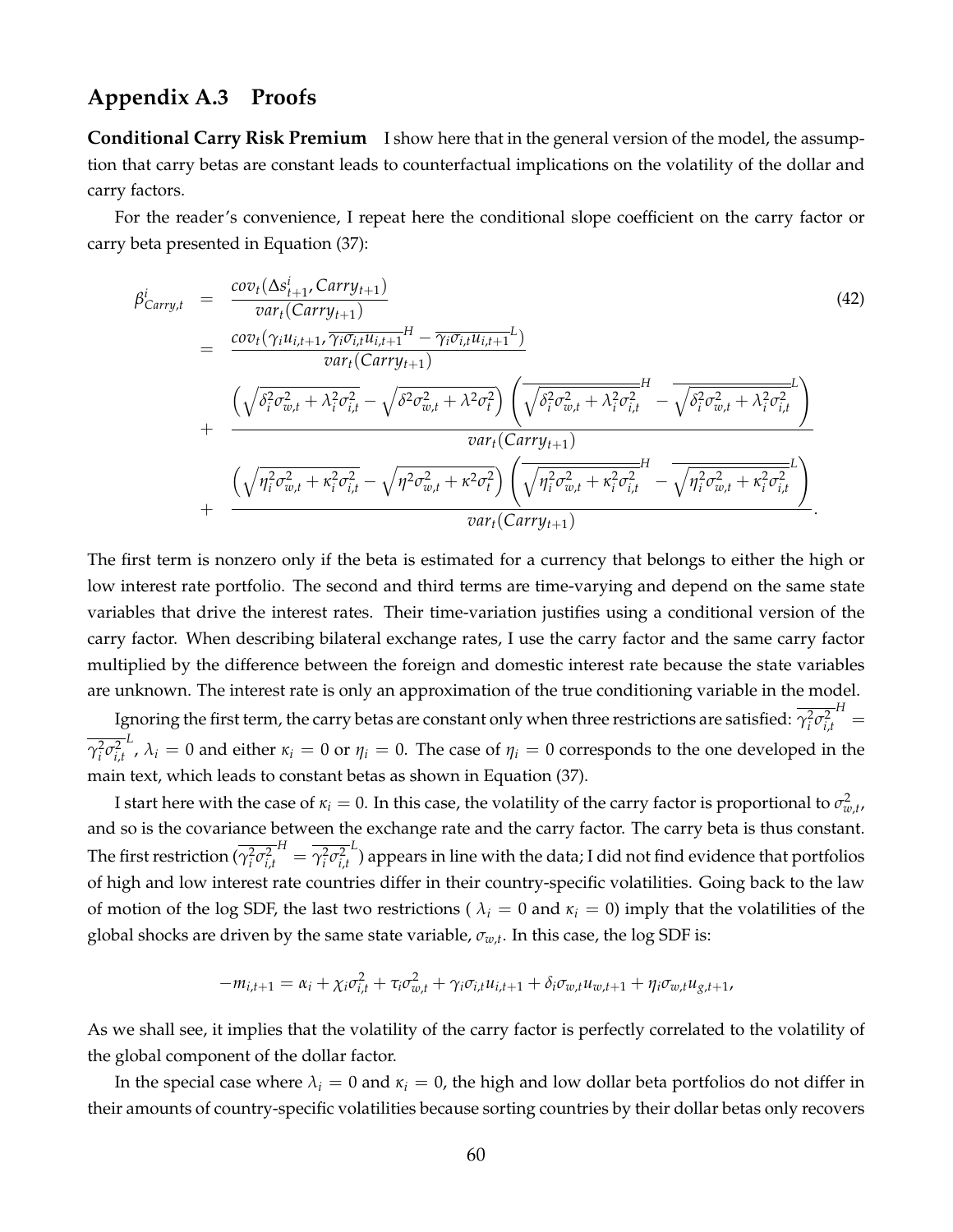differences in *δ<sup>i</sup>* and *η<sup>i</sup>* , as can be seen in Equation (33). These parameters do not govern the amount of country-specific volatilities. The volatility of the global component of the dollar is thus in this case:

$$
Var_t (Dollar Global_{t+1}) = (\overline{\delta_i}^{H\beta} - \overline{\delta_i}^{L\beta})^2 \sigma_{w,t}^2 + (\overline{\eta_i}^{H\beta} - \overline{\eta_i}^{L\beta})^2 \sigma_{w,t}^2.
$$
 (43)

In the special case where  $\gamma_i^2 \sigma_{i,t}^2$  $H = \overline{\gamma_i^2 \sigma_{i,t}^2}$ *L*,  $λ<sub>i</sub> = 0$  and  $κ<sub>i</sub> = 0$ , the volatility of the carry factor is then:

$$
Var_t(Carry_{t+1}) = \left(\overline{\delta_i}^H - \overline{\delta_i}^L\right)^2 \sigma_{w,t}^2 + \left(\overline{\eta_i}^H - \overline{\eta_i}^L\right)^2 \sigma_{w,t}^2.
$$
 (44)

The volatilities of the global component of the dollar factor is thus perfectly correlated with the volatility of the carry factor. This is not the case in the data.

Let us now go to the second potential case:  $\gamma_i^2 \sigma_{i,t}^2$  $H = \overline{\gamma_i^2 \sigma_{i,t}^2}$ *L*,  $\lambda_i = 0$  and  $\eta_i = 0$ . In this case, the currency factors are:

$$
Carry_{t+1} = \overline{\alpha_i}^H - \overline{\alpha_i}^L + \overline{\chi_i \sigma_{i,t}^2}^H - \overline{\chi_i \sigma_{i,t}^2}^L + \overline{\gamma_i \sigma_{i,t} u_{i,t+1}}^H - \overline{\gamma_i \sigma_{i,t} u_{i,t+1}}^L
$$
  
+ 
$$
\left(\overline{\delta_i}^H - \overline{\delta_i}^L\right) \sigma_{w,t} u_{w,t+1} + \left(\overline{\kappa_i \sigma_{i,t}}^H - \overline{\kappa_i \sigma_{i,t}}^L\right) u_{g,t+1}
$$
(45)

$$
Dollar_{t+1} = \overline{\alpha_i} - \alpha + \overline{\chi_i \sigma_{i,t}^2} - \chi \sigma_t^2 + \overline{\gamma_i \sigma_{i,t} u_{i,t+1}} - \gamma \sigma_t u_{t+1} + (\overline{\delta_i} - \delta) \sigma_{w,t} u_{w,t+1} + (\overline{\kappa_i \sigma_{i,t}} - \kappa \sigma_t) u_{g,t+1},
$$
\n(46)

Dollar Global<sub>t+1</sub> = 
$$
\overline{\alpha_i}^{H\beta} - \overline{\alpha_i}^{L\beta} + \overline{\chi_i \sigma_{i,t}^2}^{H\beta} - \overline{\chi_i \sigma_{i,t}^2}^{L\beta} + \overline{\gamma_i \sigma_{i,t} u_{i,t+1}}^{H\beta} - \overline{\gamma_i \sigma_{i,t} u_{i,t+1}}^{L\beta}
$$
  
+  $\left(\overline{\delta_i}^{H\beta} - \overline{\delta_i}^{L\beta}\right) \sigma_{w,t} u_{w,t+1} + \left(\overline{\kappa_i \sigma_{i,t}}^{H\beta} - \overline{\kappa_i \sigma_{i,t}}^{L\beta}\right) u_{g,t+1}$ , (47)

The volatility of the carry factor and the volatility of the global component of the dollar factor are:

$$
Var_t(Carry_{t+1}) = \overline{\gamma_i^2 \sigma_{i,t}^2}^H - \overline{\gamma_i^2 \sigma_{i,t}^2}^L + \left(\overline{\delta_i^H} - \overline{\delta_i}^L\right)^2 \sigma_{w,t}^2 + \left(\overline{\kappa_i \sigma_{i,t}}^H - \overline{\kappa_i \sigma_{i,t}}^L\right)^2, \tag{48}
$$

$$
Var_t\left(Dollar\text{ Global}_{t+1}\right) = \overline{\gamma_i^2 \sigma_{i,t}^2}^{H\beta} - \overline{\gamma_i^2 \sigma_{i,t}^2}^{L\beta} + \left(\overline{\delta_i}^{H\beta} - \overline{\delta_i}^{L\beta}\right)^2 \sigma_{w,t}^2 + \left(\overline{\kappa_i \sigma_{i,t}}^{H\beta} - \overline{\kappa_i \sigma_{i,t}}^{L\beta}\right)^2. \tag{49}
$$

For the carry and global component of the dollar factor to be orthogonal, only two cases are possible: (i)  $\overline{\delta_i}^{H\beta} = \overline{\delta_i}^{L\beta}$  and  $\overline{\kappa_i \sigma_{i,t}}^H = \overline{\kappa_i \sigma_{i,t}}^L$ , or (ii)  $\overline{\delta_i}^H = \overline{\delta_i}^L$  and  $\overline{\kappa_i \sigma_{i,t}}^{H\beta} = \overline{\kappa_i \sigma_{i,t}}^{L\beta}$ . In the first case, the carry factor depends on the global shocks *uw*,*t*+1, while the global component of the dollar factor depends on the global shocks  $u_{g,t+1}$ . In the second case, it is the opposite. In each case, these restrictions imply that the volatilities of the carry factor and the volatility of the global component of the dollar factor are orthogonal, which is counterfactual. In the first case, these volatilities are:

$$
Var_t(Carry_{t+1}) = \left(\overline{\delta}_i^H - \overline{\delta}_i^L\right)^2 \sigma_{w,t}^2, \tag{50}
$$

$$
Var_t\left(Dollar\text{ Global}_{t+1}\right) = \overline{\gamma_i^2 \sigma_{i,t}^2}^{H\beta} - \overline{\gamma_i^2 \sigma_{i,t}^2}^{L\beta} + \left(\overline{\kappa_i \sigma_{i,t}}^{H\beta} - \overline{\kappa_i \sigma_{i,t}}^{L\beta}\right)^2. \tag{51}
$$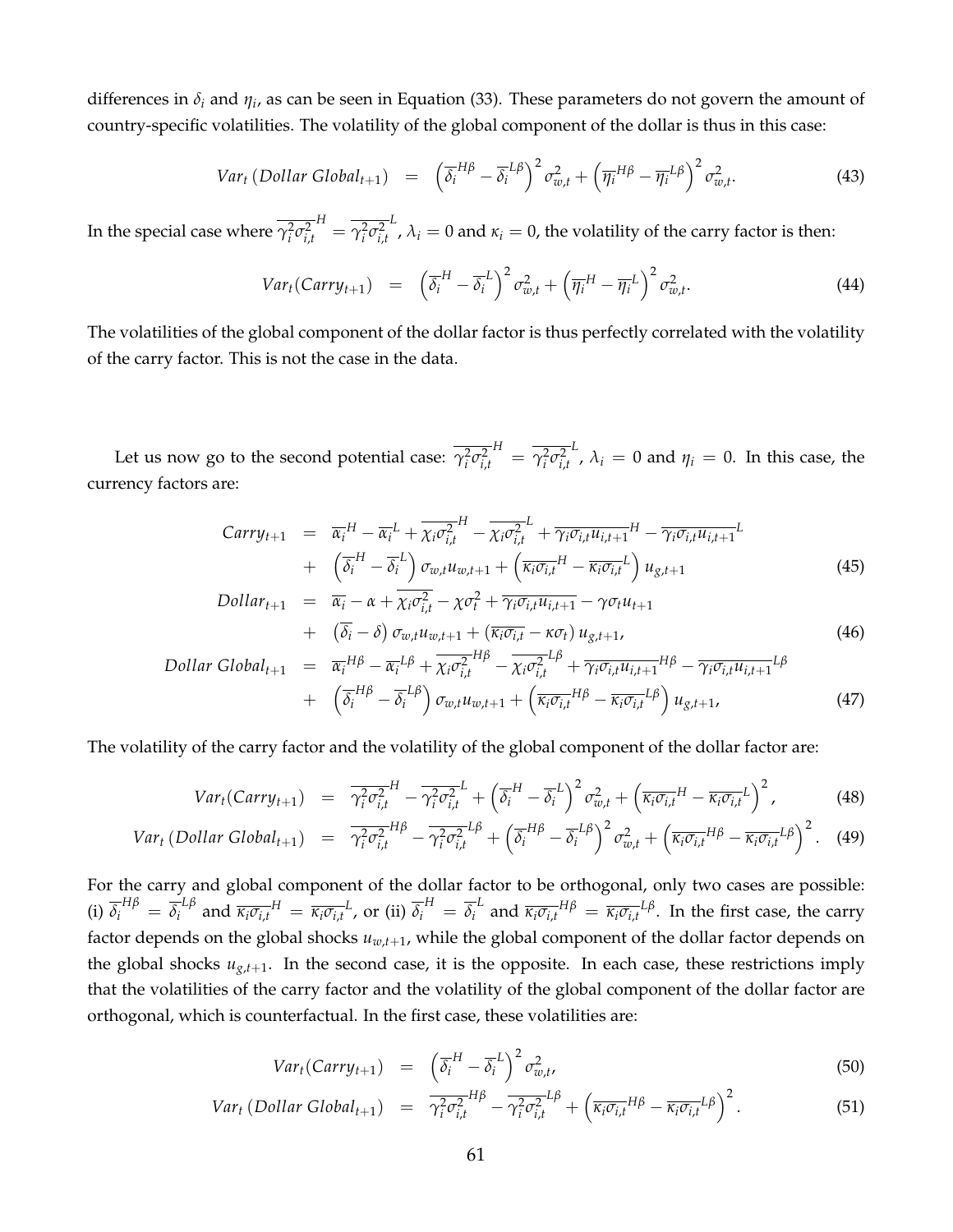These volatilities are then uncorrelated. In the second case, these volatilities are:

$$
Var_t(Carry_{t+1}) = \left(\overline{\kappa_i \sigma_{i,t}}^H - \overline{\kappa_i \sigma_{i,t}}^L\right)^2, \tag{52}
$$

$$
Var_t (Dollar Global_{t+1}) = \overline{\gamma_i^2 \sigma_{i,t}^2}^{H\beta} - \overline{\gamma_i^2 \sigma_{i,t}^2}^{L\beta} + \left(\overline{\delta_i}^{H\beta} - \overline{\delta_i}^{L\beta}\right)^2 \sigma_{w,t}^2
$$
(53)

In this case, since  $\overline{\kappa_i\sigma_{i,t}}^{H\beta}=\overline{\kappa_i\sigma_{i,t}}^{L\beta}$ , it must be that sorting by dollar betas recovers only differences in *δ*<sub>*i*</sub>. Thus dollar beta portfolios do not differ in their amounts of country-specific volatilities:  $γ<sub>i</sub><sup>2</sup>σ<sub>i,t</sub><sup>2</sup>$  $\frac{H\beta}{\beta}$  $γ<sub>i</sub><sup>2</sup>σ<sub>i,t</sub><sup>2</sup>$ *Lβ* . Again the volatilities of the carry factor and the volatility of the global component of the dollar factor are orthogonal.

To summarize, assuming that the carry betas are constant and taking into account that the highminus-low risk factors are orthogonal always leads to counterfactual implications on the volatilities of the high-minus-low risk factors in this model.

**Number of Global Shocks** I show here that the absence of a second global shock leads to counterfactual implications on the interest rate-sorted and dollar beta-sorted portfolios.

Let us assume that the second set of global shocks does not exist ( $u_{g,t+1} = 0$ . In this case, the dollar betas differ across countries because of differences in  $\gamma_i$ ,  $\delta_i$ , and  $\lambda_i$  across countries:

$$
\beta_{Dollar,t}^{i} = \frac{cov_{t}(\gamma_{i}u_{t+1}^{i}, \overline{\gamma_{i}\sigma_{i,t}u_{i,t+1}})}{var_{t}(Dollar_{t+1})}
$$
\n
$$
+ \frac{\gamma^{2}\sigma_{t}^{2} + (\sqrt{\delta_{i}^{2}\sigma_{w,t}^{2} + \lambda_{i}^{2}\sigma_{i,t}^{2}} - \sqrt{\delta^{2}\sigma_{w,t}^{2} + \lambda^{2}\sigma_{t}^{2}}) (\sqrt{\delta_{i}^{2}\sigma_{w,t}^{2} + \lambda_{i}^{2}\sigma_{i,t}^{2}} - \sqrt{\delta^{2}\sigma_{w,t}^{2} + \lambda^{2}\sigma_{t}^{2}})}{\varphi_{a}u_{t}(Dollar_{t+1})}
$$
\n
$$
\beta_{Carry,t}^{i} = \frac{cov_{t}(\gamma_{i}\sigma_{i,t}u_{i,t+1}, \overline{\gamma_{i}\sigma_{i,t}u_{i,t+1}}^{H} - \overline{\gamma_{i}\sigma_{i,t}u_{i,t+1}}^{H})}{var_{t}(Carry_{t+1})}
$$
\n
$$
+ \frac{(\sqrt{\delta_{i}^{2}\sigma_{w,t}^{2} + \lambda_{i}^{2}\sigma_{i,t}^{2}} - \sqrt{\delta^{2}\sigma_{w,t}^{2} + \lambda^{2}\sigma_{t}^{2}}) (\sqrt{\delta_{i}^{2}\sigma_{w,t}^{2} + \lambda_{i}^{2}\sigma_{i,t}^{2}} - \sqrt{\delta_{i}^{2}\sigma_{w,t}^{2} + \lambda_{i}^{2}\sigma_{i,t}^{2}})}{\varphi_{a}u_{t}(Carry_{t+1})}
$$
\n(55)

In the data, sorting by carry betas and sorting by dollar betas deliver two different cross-sections of average currency excess returns with zero correlation between their respective high-minus-low exchange rates. But in the absence of a second global shock, the implied sorts by carry or dollar betas are the same because they both recover cross-country differences in *δ<sup>i</sup>* and *λ<sup>i</sup>* . The two cross-sections differ if sorting by dollar betas is the same as sorting countries by their  $\gamma_i$  parameters. Yet, differences in  $\gamma_i$  cannot produce differences in average excess returns because the associated shocks are uncorrelated to the U.S. SDF:

$$
E_t\left(r_{i,t}^f - r_t^f - \Delta s_{t+1}\right) + \frac{1}{2}Var_t\left(\Delta s_{t+1}\right) = -cov_t\left(m_{t+1}, \gamma_i \sigma_{i,t} u_{t+1}^i\right) = 0. \tag{56}
$$

There is thus no way to build two independent cross-section of currency risk premia in the absence of a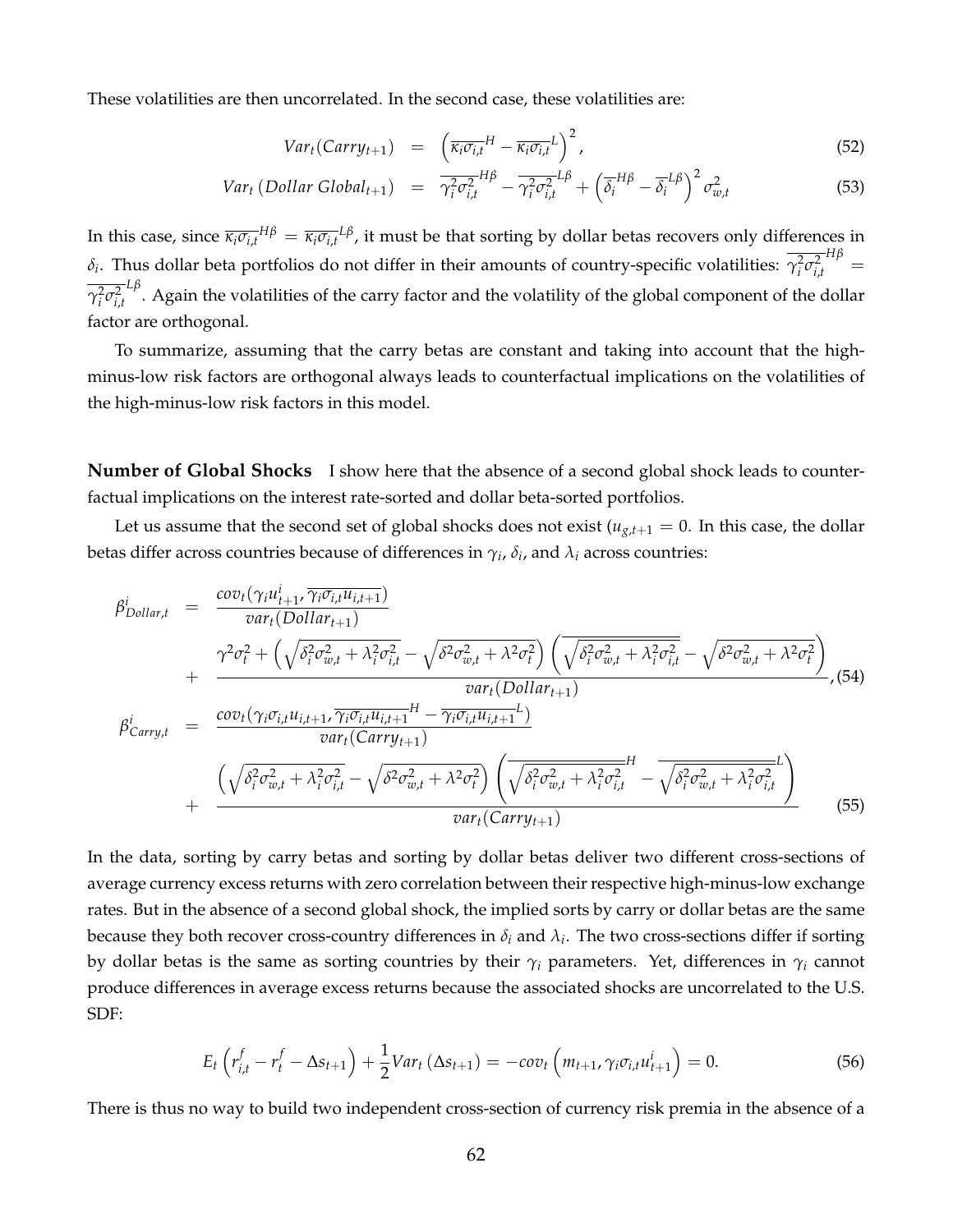second global shock.

#### Appendix **B** 2 **s**

The large  $R^2$ s of the factor regressions can be favorably compared to those of simple pairwise currency regressions. For each currency *i*, I regress it on a constant and each currency *j* available in the sample  $(i \neq j)$ :

$$
\Delta s_{t+1}^i = \alpha + \beta \Delta s_{t+1}^j + \varepsilon_{t+1}^{i,j}.
$$

Each regression delivers a pair-specific  $R^2$ , denoted  $R^{2^{i,j}}$ . This is the  $R^2$  equivalent to the OptionMetrics correlation coefficient that many practitioners use. Some currencies are highly correlated, and thus lead to high *R*<sup>2</sup>s: the Australian and New Zealand dollars offer one such example. But without knowing ex ante the intrinsic correlation matrix, one would expect, for each currency *i*, an  $R^2$  that corresponds to the mean of all the estimates that involve currency *i*. For each currency *i*, the standard deviation of all the estimates  $R^{2^{i,j}}$  gives a measure of the uncertainty around its mean  $R^2$ .

Figure 3 summarizes the findings, comparing *R* 2 s obtained with the carry and dollar factors (vertical axis) to those obtained from random univariate regressions (horizontal axis). If the carry and dollar factors are of any help in capturing exchange rate variation, all points in Figure 3 should be above the 45-degree line, which is clearly the case. It turns out that the factors'  $R^2$ s are, for all developed countries, at least one-standard deviation above the mean  $R^2$  estimated from the pairwise univariate regressions above. The same is true for all developing countries, except three: Saudi Arabia and the United Arab Emirates, which are unsurprising outliers since they have pegged their currencies to the U.S dollar, and Indonesia, which has few observations. For developed currencies, one can always handpick another developed currency that is highly correlated with the currency under study, and thus will lead to a high  $R<sup>2</sup>$ . But there is no currency that delivers this feature for all exchange rates. Conversely, the dollar and the carry factor have the same economic interpretation for all currencies.<sup>23</sup> They deliver  $R^2$ s that are large, not only compared to those of UIP tests (arguably, a low bar) and macroeconomic variables, but also to those of bivariate exchange rate regressions.

[Figure 3 about here.]

## **Appendix C Sub-Samples and Rolling Windows**

I study different sub-samples (pre-crisis and pre- vs. post-euro) before turning to rolling window estimates.

Results obtained on a sample that ends in December 2007 are very similar to those reported in the paper. Regressions of bilateral exchange rates on the carry and dollar factors on a pre-crisis sample

<sup>&</sup>lt;sup>23</sup>The carry and dollar factors only differ across currencies because of the exclusion of the currency under study. But simple carry and dollar factors that use the whole sample produce similar results.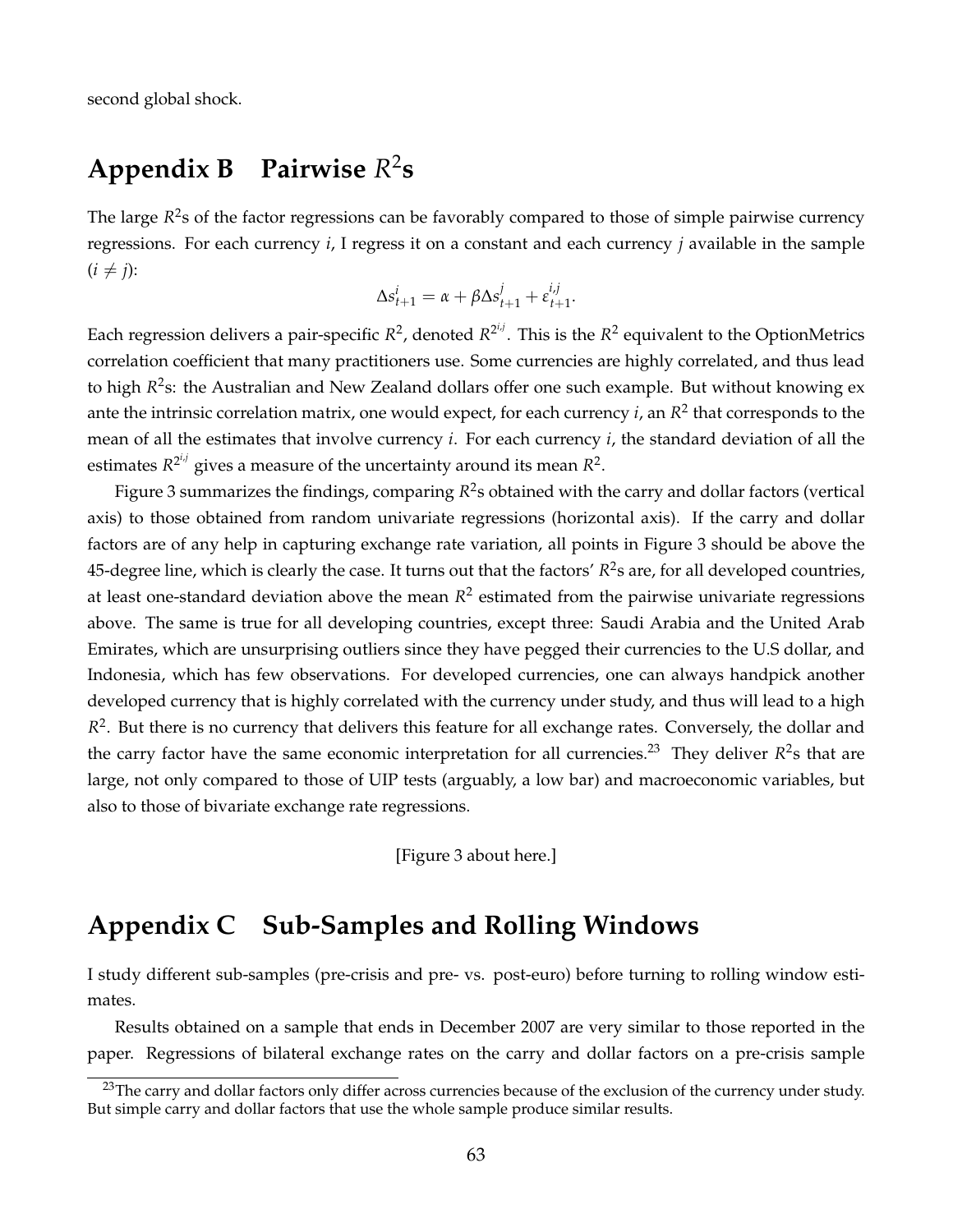lead to similar results as on the full sample. Out of the 13 currencies reported in Table 1, only two countries exhibit a significantly lower *R* <sup>2</sup> over the pre-crisis sample (Australia and Canada). For all the other countries, the R<sup>2</sup>s obtained on the two samples are less than one standard deviation away from each other. Figure 4 presents the time-series of the carry and dollar factors; there is no clear difference between the pre- and post-crisis samples.

#### [Figure 4 about here.]

Table 8 reports regression results on a sample that ends in December 1998, while Table 9 reports similar results on a sample that starts in January 1999. For Australia, Canada, New Zealand, the share of systematic variation is larger over the second subsample than over the first one. For Denmark, France, Germany, Italy, the results obtained on the pre-Euro sample are similar to those reported in the main paper for the whole sample by construction: the euro area countries are excluded after the introduction of the euro. For Switzerland and the UK, the results are similar across samples. The Japanese Yen is the only developed currency with a clear decline in the share of systematic risk post 1998.

[Table 8 about here.]

#### [Table 9 about here.]

In order to study more precisely the time-variation in currency *R* 2 s and loadings, the same regressions as in Table 1 are run but on rolling windows of 60 months (5 years). For the purpose of reporting the results, this section focuses on six countries: Australia, Canada, Japan, New Zealand, Switzerland, and the United Kingdom, notably in order to avoid 13 tiny subplots in the following figures.

There is no sign that the full sample corresponds to particularly high  $R^2$ s – higher values can be attained on shorter subsamples. For Japan, Switzerland, and the United Kingdom, the adjusted *R* 2 s remain significantly above 0 throughout the sample. For Australia and New Zealand, some samples ending in the second half of the 90s lead to zero or negative adjusted R<sup>2</sup>s. For Canada, R<sup>2</sup>s are significantly different from 0 only over samples ending in the last ten years.

Figure 5 reports the time-varying  $R^2$ s. The solid lines present the time-varying  $R^2$ s ( $R_t^2$  corresponds to an estimate over the sample from  $t - 60$  to  $t$ ). The dotted lines correspond to the estimated  $R_t^2$  at date *t* plus or minus one standard deviation of the estimate. Standard deviations on  $R^2$ s are obtained by bootstrapping the regressions, assuming that changes in exchange rates are *i*.*i*.*d*. Standard deviation thus take into account the small size of the rolling windows. The dash-dotted line reports the  $R^2$ s obtained on the full sample (as in Table 1).

[Figure 5 about here.]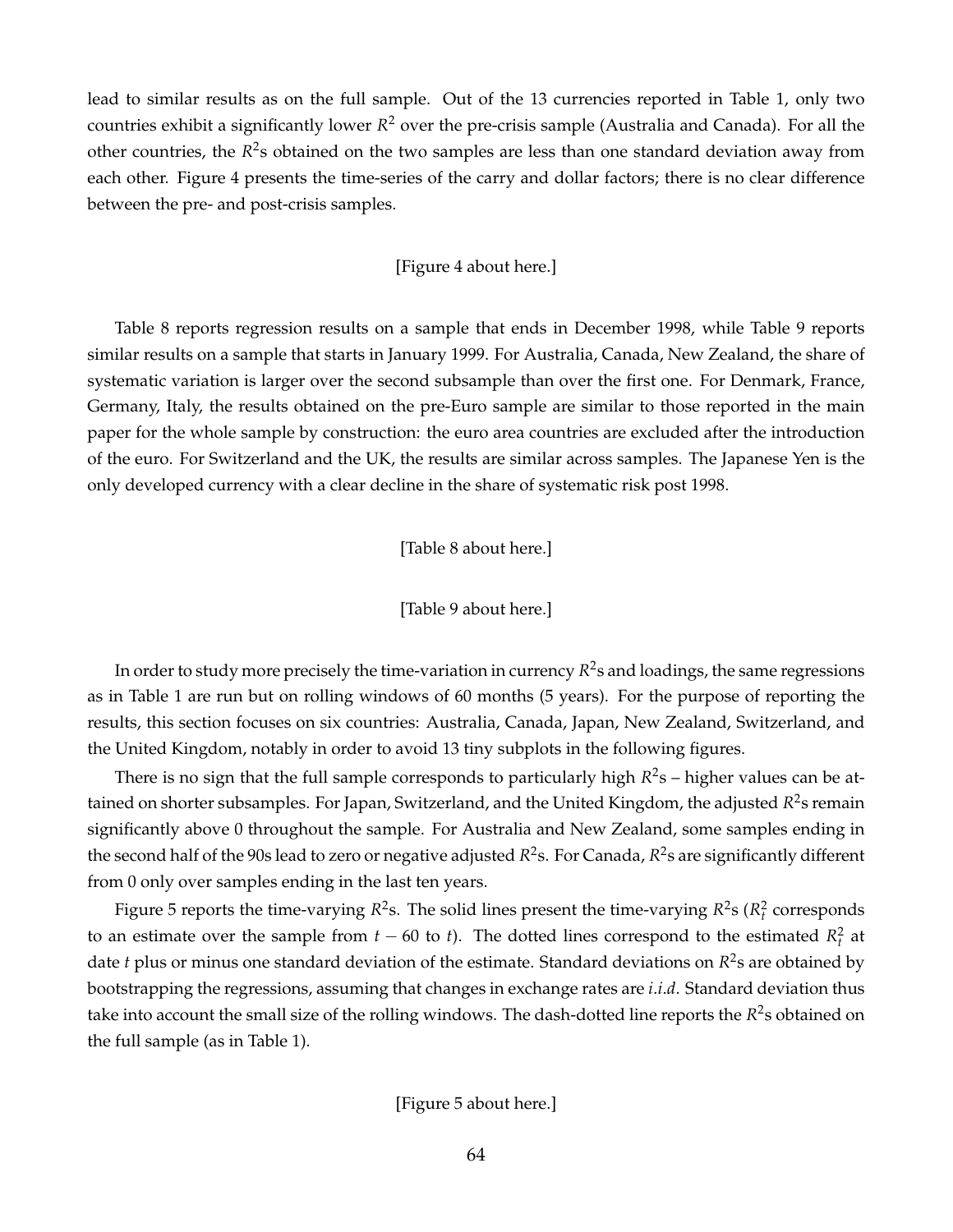## **Appendix D Pseudo-Predictability Tests**

The following experiment exploits the persistence of factor loadings. Assume that the carry and dollar factors are known one period in advance. As noted in the main text, the pseudo-predicted change in exchange rate is thus:

$$
\widehat{\Delta s_{t+1}} = \alpha_t + \beta_t(i_t^\star - i_t) + \gamma_t(i_t^\star - i_t)Carry_{t+1} + \delta_t Carry_{t+1} + \tau_t \text{Dollar}_{t+1},
$$

where *α<sup>t</sup>* , *β<sup>t</sup>* , *γ<sup>t</sup>* , *δ<sup>t</sup>* , and *τ<sup>t</sup>* are estimated on samples that end at date *t*. Table 10 reports the standard deviation of log changes in spot exchange rates and the square root of mean squared errors (RMSE) obtained in the experiment above. These RMSE are compared to those obtained by assuming that exchange rates are random walks with drifts (i.e., when only *α<sup>t</sup>* is estimated). Standard deviations and RMSE are annualized (i.e., multiplied by  $\sqrt{12}$ ) and reported in percentages. Compared to the random walk, the decrease in RMSE is large: the ratios range from 0.4 to 0.9 for developed countries.

#### [Table 10 about here.]

A very large literature attempts to predict changes in exchange rates at the bilateral level (see Rossi (2013) for a survey). The experiment in this paper offers two insights to this literature. First, it gives a new benchmark. Table 10 shows that models in international economics and finance should seek to reduce the RMSE by 10% to 70% (depending on the currency) compared to a prediction based on a random walk. Additional pseudo-predictability might come from better predictions of the factor loadings and the discovery of new factors. Second, efforts should be focused on predicting the dollar and carry components in order to move beyond pseudo-predictability. These two components average out idiosyncratic changes in exchange rates and thus constitute better test assets for any model in international finance than individual exchange rates. Building on this paper, Malone, Gramacy and ter Horst (2013) report similar predictability results on pseudo-predictability tests but also encouraging results on actual forecasting exercises.

### **Appendix E Other Factors**

Other factors are potential candidates to describe exchange rate changes. Momentum, for example, appears as a pervasive phenomenon in equity markets and seems also present in currency markets (see Menkhoff, Sarno, Schmeling and Schrimpf (2012b) and Asness, Moskowitz, and Pedersen, 2013). The equity literature has proposed many different ways to pick past winners and losers: for example, measuring returns over 1 to 12 months before sorting stocks, or adding lags of 1 to *n* months between the time stocks are sorted and the date portfolios are formed. I do not explore all the potential definitions, but conduct a simple experiment.

Momentum portfolios are formed by sorting countries on their past currency excess returns (measured over the previous month). The obtained cross-section of excess returns is only partly explained by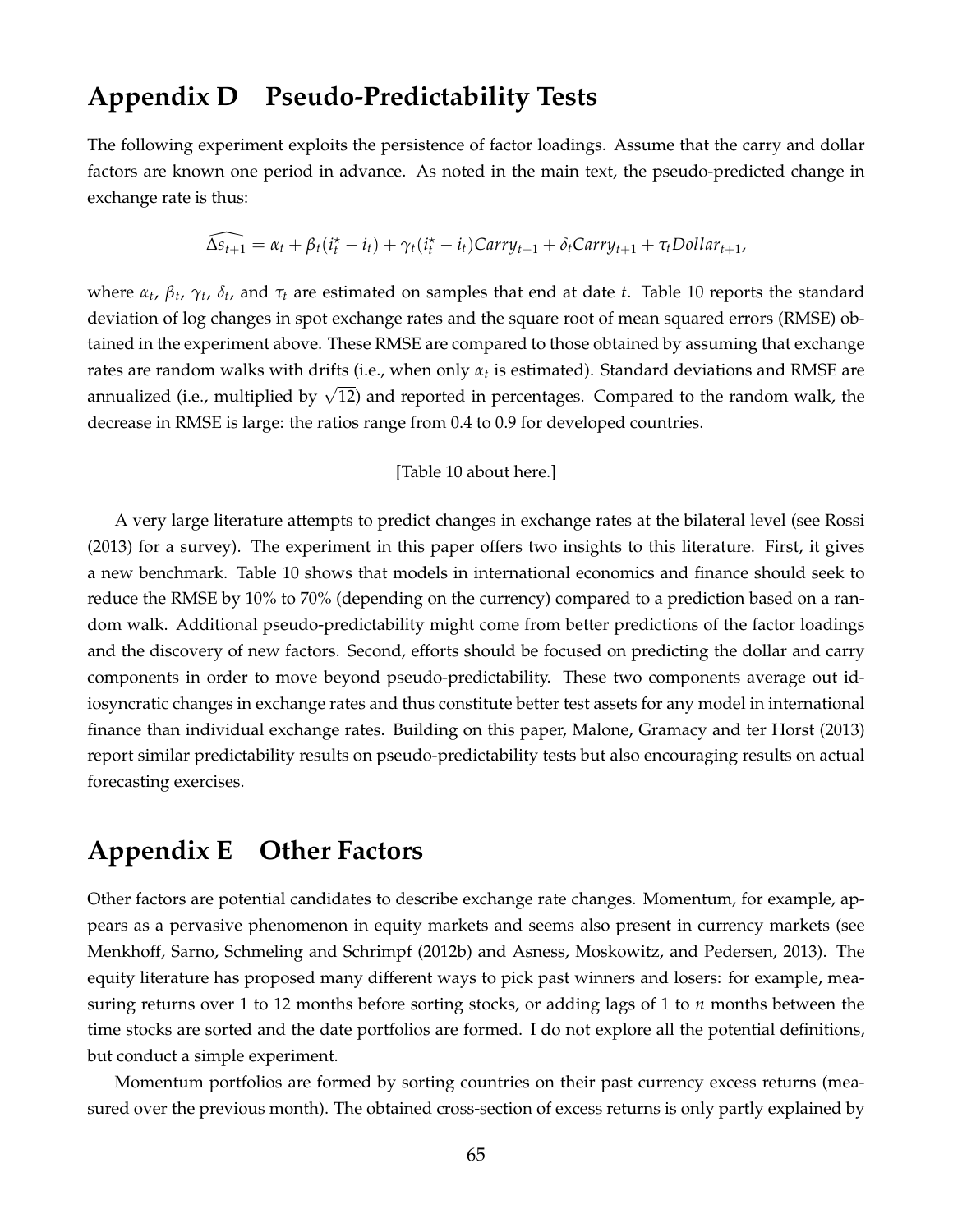the carry and dollar factors. But a third potential factor emerges; it corresponds to the third component of the momentum-sorted portfolios. This momentum factor, however, does not add much explanatory power beyond the carry and dollar factors. It is significant only for the U.K, but never in the other 12 developed countries. Similar results appear by sorting countries on their past three-month returns (instead of one-month returns). These negative results do not rule out the existence of an independent momentum factor in bilateral exchange rates as many other definitions of momentum can be tested. Adding a momentum factor would improve the description of bilateral exchange rates since the carry and dollar factors cannot explain the full cross-section of currency momentum portfolios (see Menkhoff et al. 2012).

Focusing on the currency market literature, another potential factor emerges: Ang and Chen (2010) show that sorting countries on the *changes* in short term interest rates also leads to a cross-section of currency excess returns. A potential factor could correspond to the following long-short strategy: long the last portfolio (larges changes in foreign interest rates) and short the first portfolio (small changes in foreign interest rates). This strategy delivers positive currency excess returns. As for the carry factor, the focus is on the exchange rate components of these portfolios. In a similar set of regressions, the additional factor appears significant for Denmark, Germany, Switzerland, and the U.K. but does not deliver significant increases in *R* 2 s.

Again, these findings do not rule out the existence of other factors that account for bilateral changes in exchange rates. Future research will certainly uncover some new factors, but this study is limited to the potential factors already established by previous empirical and theoretical literature.

# **Appendix F Principal Components of Bid-Ask Spreads**

Some authors argue that price pressure or other informational frictions (like moral hazard) are key mechanisms on currency markets. There is no formal empirical test of these mechanisms on currency markets, but the intuition suggests that they should affect the dynamics of bid-ask spreads.

Is there systematic variation in bid-ask spreads? Certainly, and the recent crisis offers a clear example, as many bid-ask spreads increased at the same time. But these bid-ask spreads are not strongly correlated with currency factors. In the data, the dollar and carry factors only explain a small fraction of the changes in bid-asks spreads. The average  $R^2$  is less than  $8\%$  across developed countries. The carry, conditional carry, and dollar factors rarely appear significant. The most significant loadings are on interest rate differences. Overall, bid-ask spreads exhibit some comovement, but their variations are two orders of magnitude smaller than the changes in midquotes, and thus cannot infirm the benchmark results in this paper.

## **Appendix G Dollar Beta Portfolios**

Dollar beta portfolios are obtained by sorting currencies on their dollar betas. Table 11 tests the robustness of the dollar beta portfolio return characteristics to the length of the rolling windows used to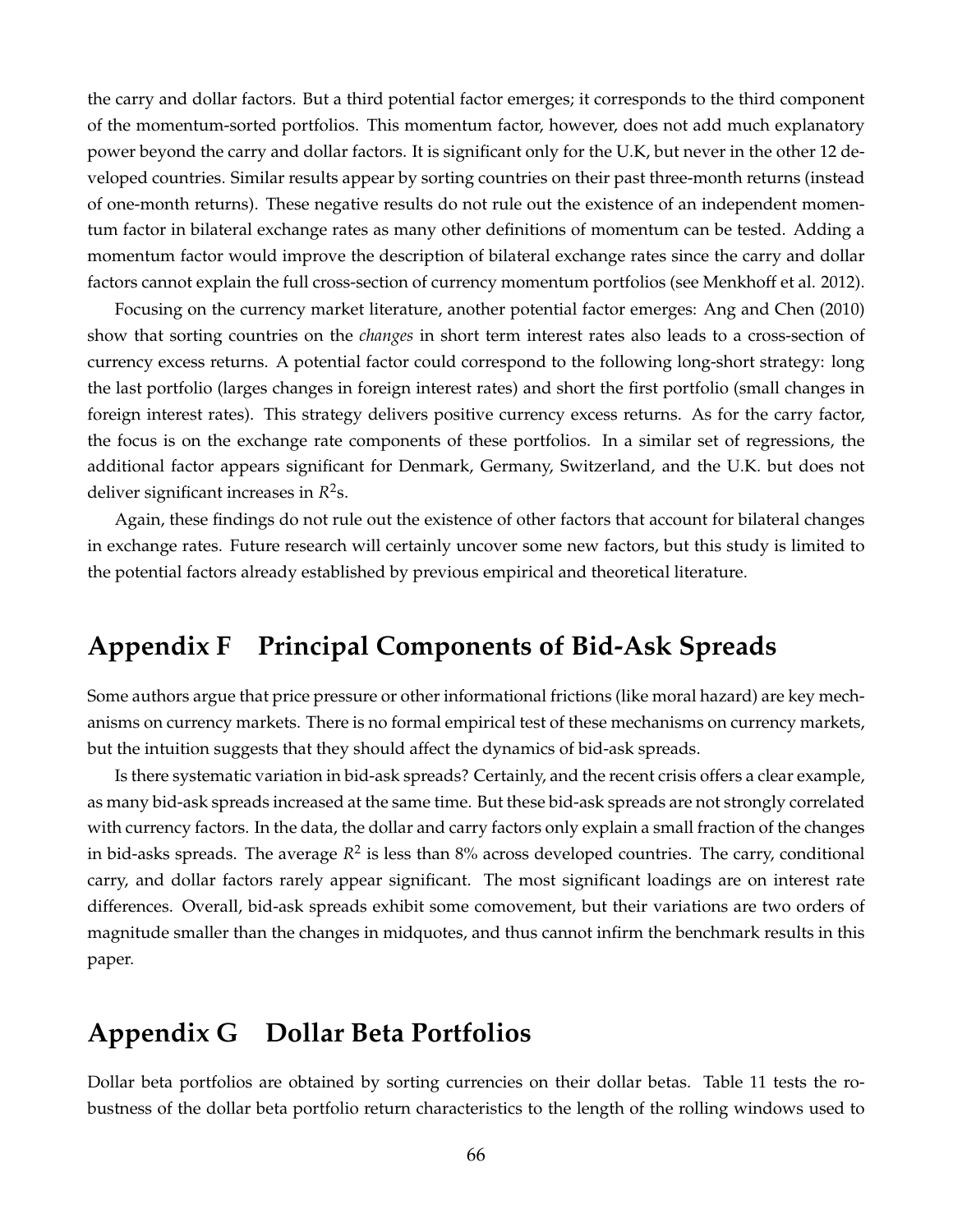compute the dollar betas. While the main text reports results obtained on 60-month rolling windows (Table 4), Panel I (II) of Table 11 reports summary statistics on portfolio formed using 72 (48)-month rolling windows. With the 60-month and 72-month rolling windows, the resulting cross-section of average currency excess returns is monotone, increasing from low to high dollar beta portfolios. With the 48-month rolling windows, the overall pattern is similar but the middle portfolio exhibits slightly higher average returns than the next one (although the difference is not significant). In all cases, high dollar beta portfolio exhibit higher average excess returns that low dollar beta portfolios. After conditioning on the average forward discount, the average return on a long-short strategy is 5.5% per year using 72 month rolling windows and 5.9% using 48-month rolling windows. These average excess returns are significantly different from zero and close to the one reported in the main text (5.2%).

Finally Table 12 reports asset pricing experiments on the benchmark dollar beta portfolios using a simple long-minus-short risk factor (built from the same set of portfolios used as test assets). The loadings on this long-minus-short risk factor (which captures the global component of the dollar factor) increase monotonically across portfolios.

[Table 11 about here.]

[Table 12 about here.]

### **Appendix H Correlations Among Factors**

This section studies the correlation between the different risk factors and their volatilities. I consider risk factors built from portfolios of countries sorted by interest rates, carry betas, and dollar betas.

Table 13 reports the summary statistics of currency portfolios of countries sorted by either their shortterm interest rates or their carry betas. This is a reminder of the results in Lustig, Roussanov, and Verdelhan (2011). Both sorts deliver a cross-section of average currency excess returns, although the former sort leads to large carry trade average excess returns than the latter. Sorting by carry betas leads to a monotonic cross-section of average nominal interest rates across portfolios.

[Table 13 about here.]

Table 14 reports the correlations between three factors: the dollar, the global component of the dollar, and the carry factor, as well as their respective volatilities.

#### [Table 14 about here.]

The carry factor is obtained by sorting countries by their short-term interest rates; it corresponds to the exchange rate changes of the last portfolio minus the exchange rate changes of the first portfolio (and denoted Carry (HML-IR) in the table. The table reports its correlation with another long-short proxy obtained by sorting countries by their carry betas; this proxy corresponds to the exchange rate changes of the last portfolio minus the exchange rate changes of the first portfolio (and denoted Carry (HML-Beta) in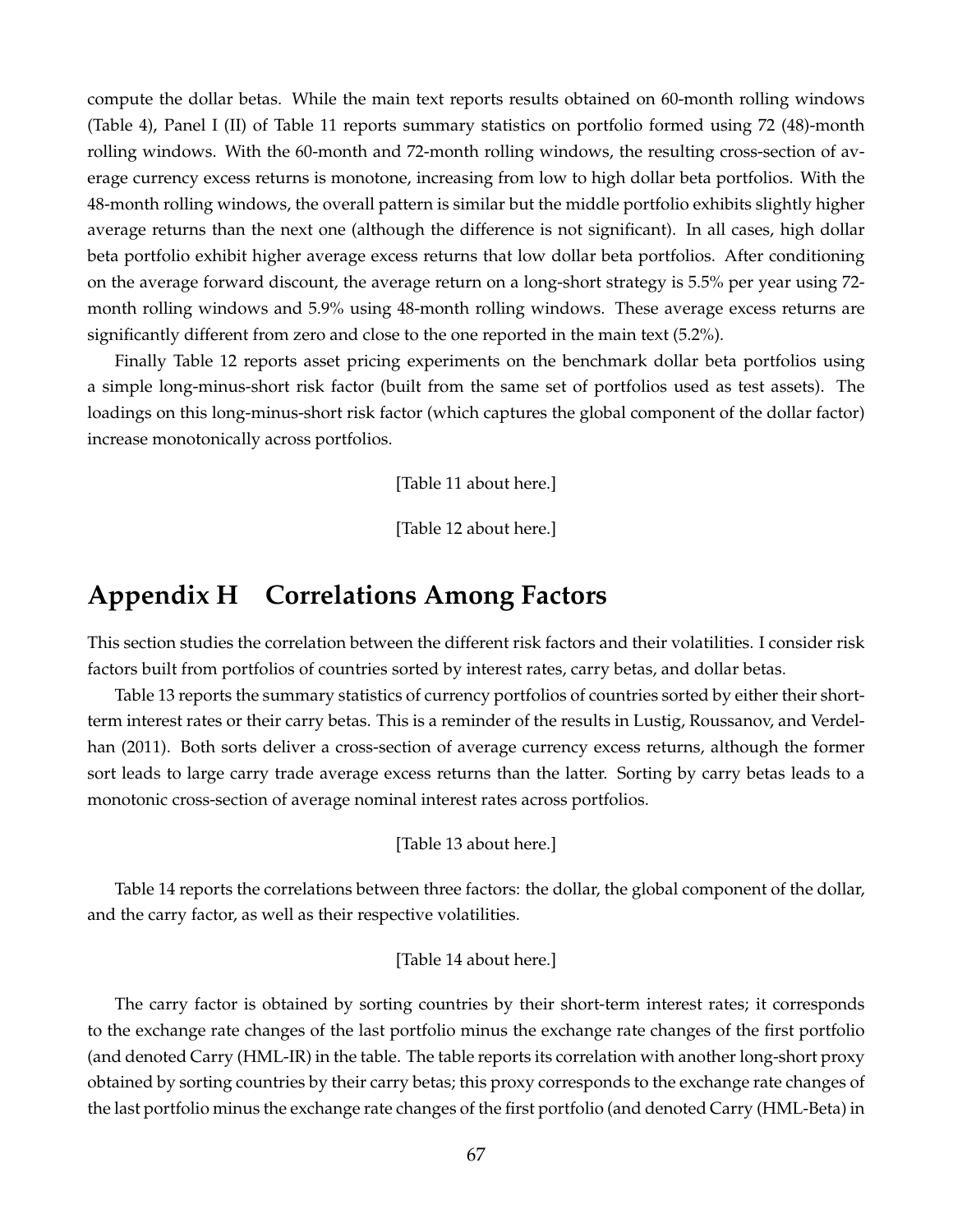the table). The carry betas are obtained by regressing each bilateral exchange rate on the carry factor over rolling windows of three years. Table 13 reports the characteristics of the currencies portfolios built on carry betas. The dollar factor is the average of all exchange rates defined in U.S. dollars (denoted Dollar). The global component of the dollar factor corresponds to the difference between the exchange rate of the last dollar beta-sorted portfolio minus the exchange rate of the first dollar beta-sorted portfolio. All those factors are obtained on monthly series.

The volatilities are built from daily changes in exchange rates. The volatility of the carry factor (denoted Carry (HML-IR) Vol) corresponds to the standard deviation over one month of the daily changes in exchange rates of the carry factor. To build the carry factor at the daily frequency, countries are sorted by their one-month interest rates on a daily basis. The volatility of the dollar factor (denoted Dollar Vol) corresponds to the standard deviation over one month of the daily changes in exchange rates of the dollar factor. To build the volatility of the global component of the dollar factor (denoted Dollar Global Vol), I built dollar beta portfolios at the daily frequency. The dollar betas used for each day of the month corresponds to their value at the monthly frequency. The volatility of the global component of the dollar factor is then obtained as the standard deviation over one month of the corresponding daily changes of exchange rates.

Table 14 shows that the carry factor exhibits a large correlation (0.6) with its proxy based on carry-beta sorted portfolios. The dollar factor appears highly correlated with its global component (0.85): although the global component captures global shocks that do not necessarily originate in the U.S., I keep the name "dollar" because of this high correlation. The dollar factor appears marginally correlated with the carry factor (0.25) but not with the proxy of the carry factor: the correlation is insignificant. Likewise, the global component of the dollar factor appears uncorrelated to the carry factor and its carry-beta-based proxy.

The factors' volatilities appear all significantly correlated to each other: the correlation between the volatility of the carry factor and the volatility of the global component of the dollar factor is for example 0.4. Those volatilities are significantly correlated to the carry factor but not to the global component of the dollar factor.

### **Appendix I Other Base Currencies and Cross-Rates**

All regressions so far pertain to exchange rates defined with respect to the U.S. Dollar. Similar results, however, emerge with other base currencies. I consider exchange rates defined with respect to the Japanese Yen, U.K. pound, and Swiss Franc. Each time, I keep the same convention: there is no *i* subscript for the home country. Regression tests, for example for pound-based exchange rates, are thus:

$$
\Delta s_{i,t+1} = \alpha_i + \beta_i (r_{i,t} - r_t) + \gamma_i (r_{i,t} - r_t) Carry_{t+1} + \delta_i Carry_{t+1} + \tau_i Pound_{t+1} + \varepsilon_{i,t+1}.
$$

where ∆*si*,*t*+<sup>1</sup> denotes the bilateral exchange rate in foreign currency per U.K. Pound and *Poundt*+<sup>1</sup> corresponds to the average change in exchange rates against the U.K. Pound. The *Carry* factor is not changed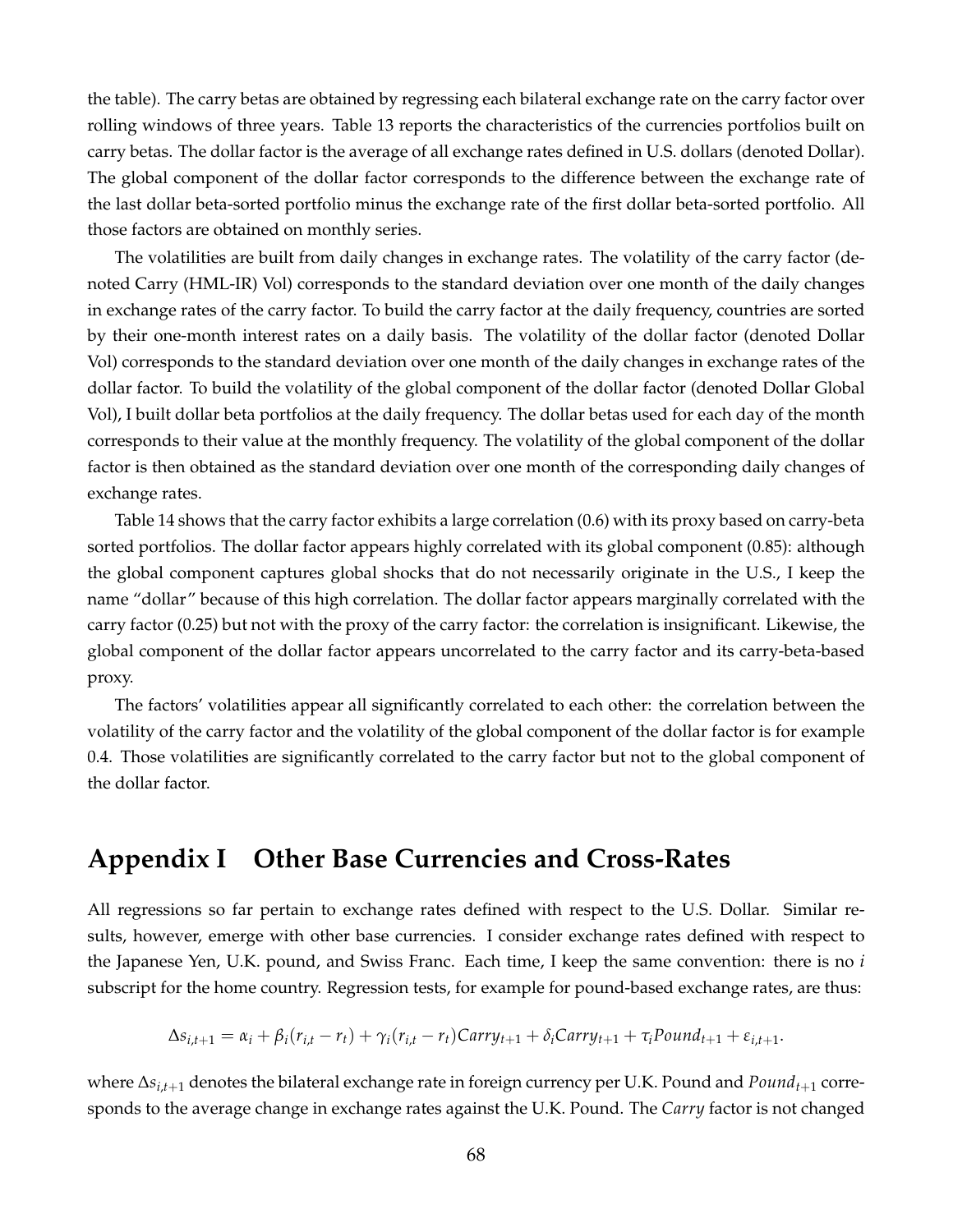much as it is dollar-neutral. The shares of systematic risk range from 39% to 71% for pound-based currencies, from 65% to 82% for Yen-based currencies, and from 35% to 77% for franc-based currencies. In each case, a country-specific factor appears necessary to account for exchange rate variation.

The dollar factor is thus a basis factor, linked to the choice of the basis currency. The dollar factor, however, explains also part of some cross-rates changes (i.e. exchange rates not defined with respect to the U.S. dollar). Table 6 in the main text and Table 15 in the Appendix reports results for respectively the Japanese Yen, the U.K. pound, the Australian Dollar, and the Swiss Franc. The dollar factor is a significant factor of cross-rates for currencies that exhibit very different loadings on the dollar factor in their U.S. dollar based exchange rates in the first place. Going back to Table 1, the Yen/Dollar exchange rate, for example, has a loading of 0.98 on the dollar factor, whereas the Swiss Franc/Dollar has a loading of 1.36. As a result, the Swiss Franc/Yen exchange rate exhibits a large and positive loading on the dollar factor. The reduced-form model presented in the main text provides an intuition for this finding. Recall that the dollar factor captures U.S.-specific shocks to the U.S. pricing kernel as well as global shocks. In a no-arbitrage model, the Swiss Franc / Yen exchange rate depends on the Swiss and Japanese SDFs and there is thus no role for U.S.-specific shocks, but the Swiss Franc / Yen exchange rate also depends on global shocks that affect the dollar factor as well.

#### [Table 15 about here.]

To provide some preliminary intuition on this novel global risk factor, Figure 6 presents the 12-month cumulative returns on a simple investment strategy: long the high dollar beta portfolio and short the low dollar beta portfolio. This simple long-short strategy focuses on global risk, not U.S.-specific risk. Figure 6 compares the currency returns with the troughs of the business cycles in the G7 countries, as determined by the OECD. All low returns tend to happen close to those troughs. With the exception of the 2003 trough in three European countries, all recorded troughs coincide with low realized excess returns. The lowest return in the sample happens during the recent global recession.

[Figure 6 about here.]

### **Appendix J Country-Level Asset Pricing**

I run country-level asset pricing tests in order to complement the evidence reported using currency portfolios and to check that the carry and dollar factors are priced risk factors.

Country-level asset pricing tests follow the Fama and MacBeth's (1973) procedure. The tests are similar to those reported in Lustig et al. (2011), except that the average currency market excess return *RX* used in Lustig et al. (2011) is replaced by its conditional counterpart, obtained as the dollar excess return multiplied by the sign of the average forward discount,  $(i_t^i - i_t)RX$ . This modification is key: the risk price of the former is not statistically significant, while the risk price of the latter is. This difference is consistent with the absence of arbitrage. No arbitrage implies that the market price of risk should be equal to the mean of the risk factor. The average currency market excess return *RX* is not statistically different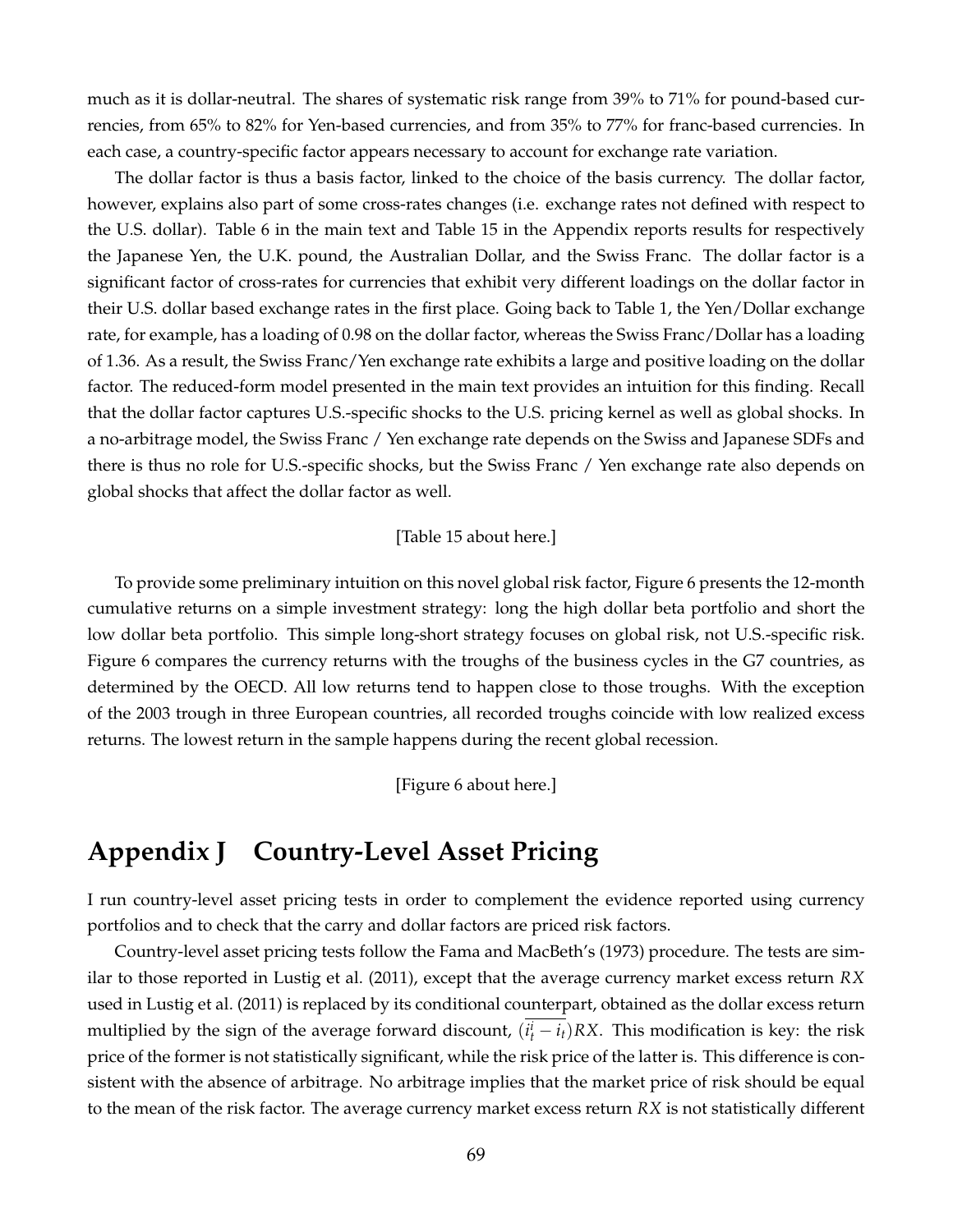from zero, while its conditional counterpart  $(i_t^i - i_t)RX$  is. The Fama and MacBeth (1973) procedure is described in the notes to Table 16. To save space, I focus here on the results.

**Unconditional country currency risk premia** Panel A of Table 16 reports the market prices of risk obtained on unconditional currency excess returns. They are positive and less than one standard error from the means of the risk factors, which are reported in Panel D of Table 16. The RMSE and the mean absolute pricing error are larger than those obtained on currency portfolios, but the null hypothesis that all pricing errors are jointly zero cannot be rejected. High beta countries tend to offer high unconditional currency excess returns.

**Conditional country currency risk premia** I now turn to conditional risk premiums, first reporting results obtained with managed investments and then turning to time-varying factor betas. Investors can adjust their position in a given currency based on the interest rate at the start of each period to exploit return predictability. Such managed investment strategies correspond to *conditional* expected excess returns and complement the raw currency excess returns. For example, investors would invest more in high interest rate currencies in order to pocket the carry trade risk premium. Likewise, investors would go long all foreign currencies when the average forward discount is positive in order to pocket the dollar risk premium. To construct these managed positions, each currency excess return is thus multiplied by the appropriate beginning-of-month forward discount (normalized by subtracting the average forward discount across currencies and dividing by the cross-sectional standard deviation of forward discounts in the given period).

The Fama and MacBeth (1973) procedure applies to the large set of raw and managed currency excess returns. Panel B of Table 16 shows that the cross-sectional fit improves and the risk prices are more precisely estimated. Market prices of risk are positive and significant and in line with those obtained on the unconditional returns. The carry and conditional dollar risk factors are clearly priced in the crosssection of country-level currency excess returns.

Instead of enlarging the asset space to include managed returns, betas can be modeled as linear functions of the conditioning variables. In particular, it is natural to assume that each country's loading on the carry factor is a linear function of the country's forward discount. Likewise, each country's loading on the dollar factor is a linear function of the average forward discount. The results of the estimation are in Panel C of Table 16. This method produces very similar results to the managed returns approach, which provides further evidence for the role of forward discounts in capturing the currencies' dynamic exposures to common sources of risk.

Overall, the country-level results are thus fully consistent with the portfolio-level results and support the interpretation of the carry and dollar factors as risk factors.

[Table 16 about here.]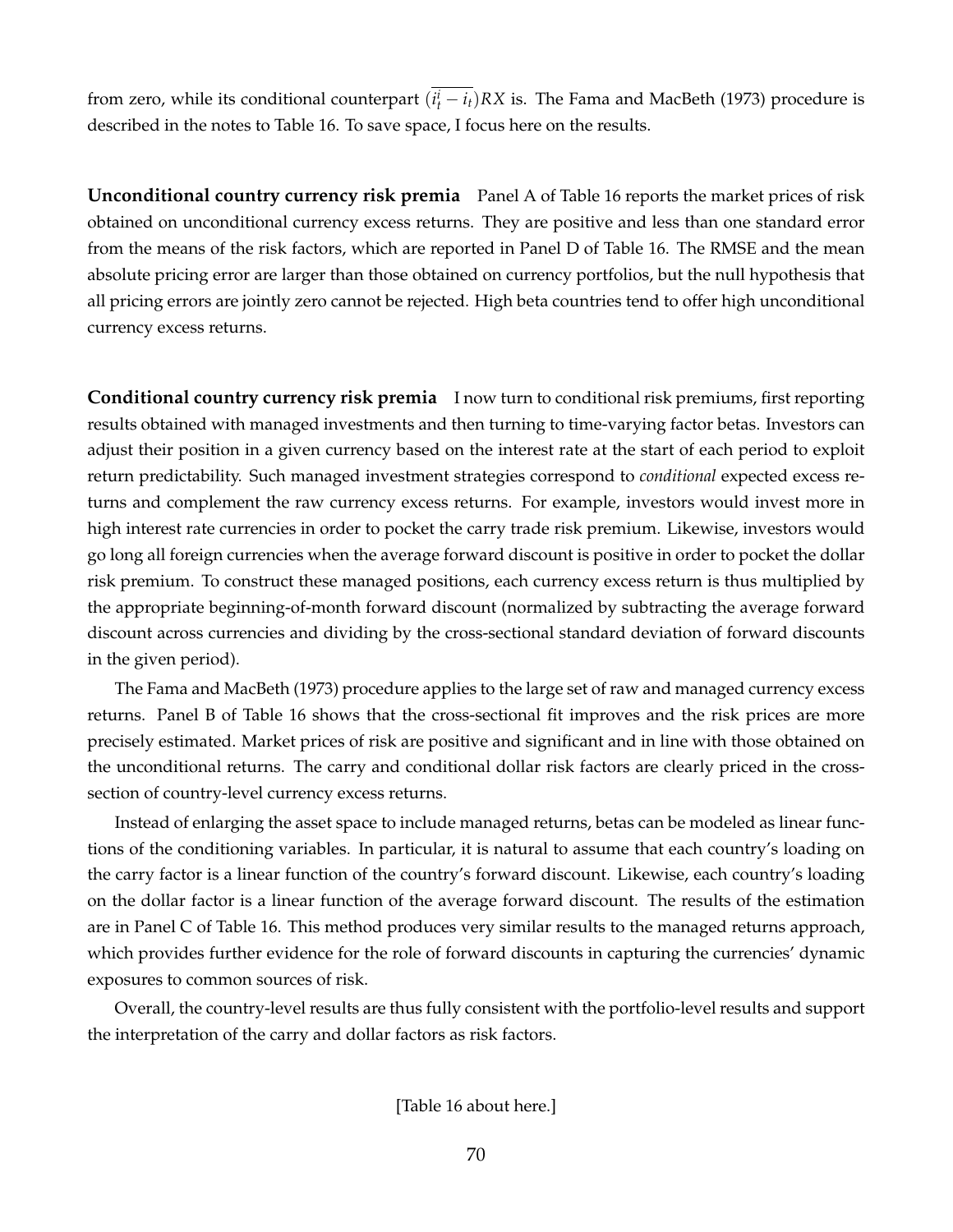# **Appendix K Exchange Rate Volatilities**

Table 17 reports regression results of changes in exchange rate volatilities on the Carry and Dollar factors:

$$
\Delta \sigma_{\Delta s,t+1} = \alpha + \beta(\dot{i}_t^* - i_t) + \gamma(\dot{i}_t^* - i_t)Carry_{t+1} + \delta Carry_{t+1} + \tau Dollar_{t+1} + \rho \sigma_{\Delta s,t} + \varepsilon_{t+1},
$$

where *σ*∆*s*,*t*+<sup>1</sup> denotes the change in monthly volatility of the bilateral exchange rate in foreign currency per U.S. dollar. Likewise, Table 18 reports regression results of changes in exchange rate volatilities on the changes in volatilities of the Carry and Dollar factors:

$$
\Delta \sigma_{\Delta s^i,t+1} = \alpha + \beta \Delta \sigma_{Dollar,t+1} + \gamma \Delta \sigma_{Carry,t+1} + \rho \sigma_{\Delta s,t} + \varepsilon_{t+1},
$$

In both cases, since currency volatilities are persistent, the tests control for the lagged value of country *i* exchange rate volatility. The results are commented in the main text.

[Table 17 about here.]

[Table 18 about here.]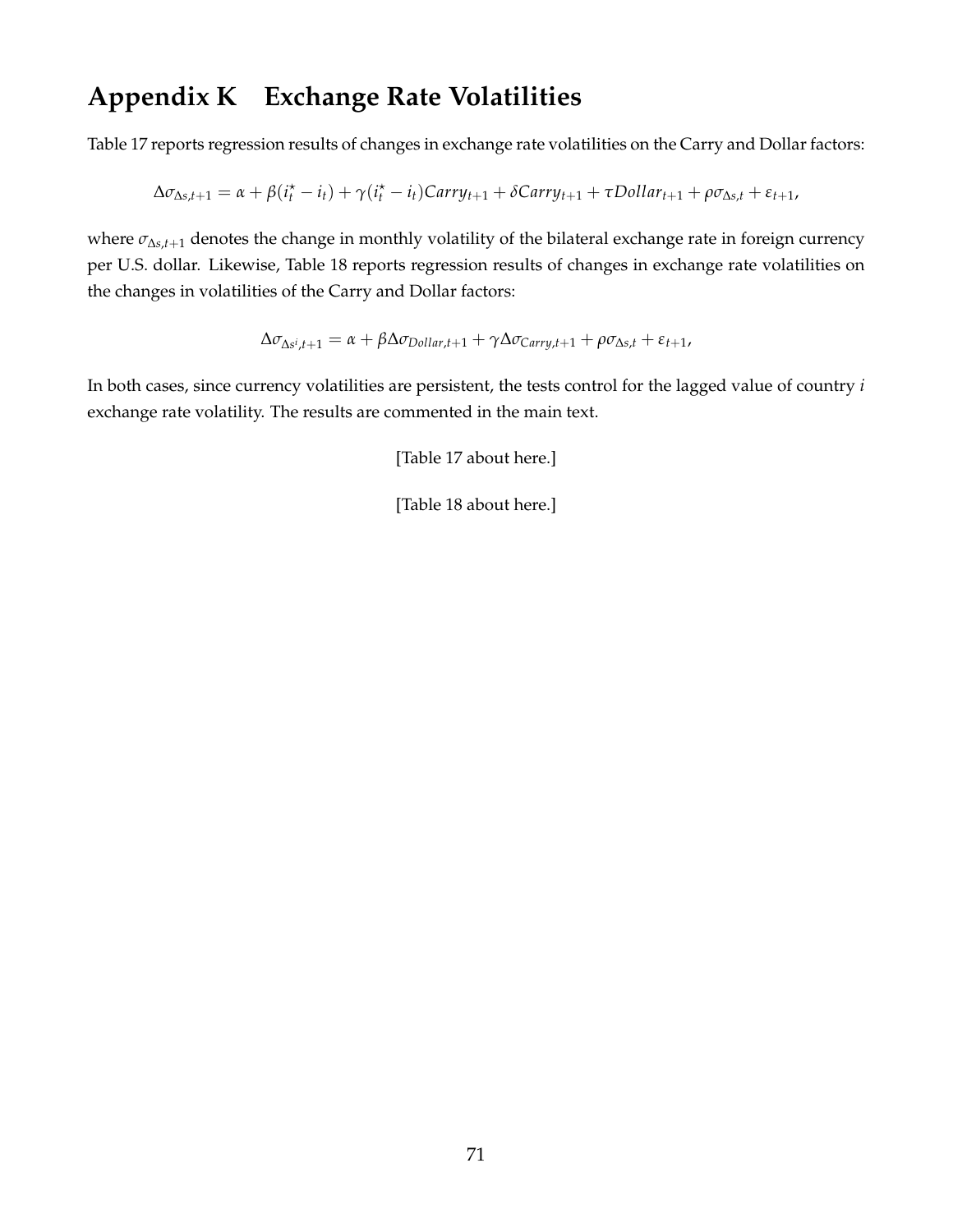| Country        | $\alpha$ | $\beta$ | $\gamma$ | $\delta$ | $\tau$ | $R^2$  | $R_{\rm s}^2$ | $R_{no~\$}^2$ | W   | $\boldsymbol{N}$ |
|----------------|----------|---------|----------|----------|--------|--------|---------------|---------------|-----|------------------|
| Australia      | 0.56     | $-1.19$ | 0.62     | 0.04     | 0.20   | 4.77   | 1.97          | 3.23          |     | 168              |
|                | (0.31)   | (0.61)  | (0.49)   | (0.12)   | (0.13) | (4.39) | [3.49]        | [4.73]        |     |                  |
| Canada         | 0.20     | $-1.22$ | $-0.06$  | 0.11     | 0.07   | 8.11   | 4.63          | 7.00          | *** | 168              |
|                | (0.11)   | (0.51)  | (0.18)   | (0.04)   | (0.04) | (4.30) | [3.41]        | [4.12]        |     |                  |
| Denmark        | $-0.16$  | 0.03    | 0.61     | $-0.12$  | 1.44   | 91.06  | 88.67         | 15.09         | *** | 168              |
|                | (0.08)   | (0.44)  | (0.15)   | (0.04)   | (0.04) | (1.49) | [2.15]        | [5.34]        |     |                  |
| France         | $-0.15$  | $-0.10$ | 0.80     | $-0.13$  | 1.38   | 90.97  | 87.58         | 12.30         | *** | 181              |
|                | (0.07)   | (0.34)  | (0.14)   | (0.03)   | (0.04) | (1.53) | [1.96]        | [5.82]        |     |                  |
| Germany        | $-0.21$  | $-0.03$ | 0.79     | $-0.03$  | 1.42   | 91.00  | 88.35         | 22.83         | *** | 181              |
|                | (0.09)   | (0.34)  | (0.17)   | (0.04)   | (0.04) | (1.38) | [1.81]        | [6.10]        |     |                  |
| Italy          | $-0.03$  | 0.26    | 0.68     | $-0.07$  | 1.24   | 68.97  | 64.59         | 2.16          | *** | 177              |
|                | (0.22)   | (0.69)  | (0.20)   | (0.11)   | (0.10) | (5.23) | [6.81]        | [6.09]        |     |                  |
| Japan          | $-0.55$  | $-1.30$ | $-0.19$  | $-0.32$  | 1.06   | 42.85  | 40.20         | 4.59          | *** | 181              |
|                | (0.26)   | (1.11)  | (0.42)   | (0.10)   | (0.11) | (5.62) | [4.98]        | [4.84]        |     |                  |
| New Zealand    | 0.54     | $-1.20$ | 0.56     | $-0.12$  | 0.48   | 13.73  | 11.75         | 4.06          |     | 168              |
|                | (0.23)   | (0.37)  | (0.42)   | (0.13)   | (0.10) | (5.74) | [6.73]        | [4.48]        |     |                  |
| Norway         | $-0.11$  | 0.47    | 0.43     | 0.01     | 1.29   | 80.61  | 78.19         | 4.05          | *** | 168              |
|                | (0.15)   | (0.45)  | (0.13)   | (0.06)   | (0.07) | (2.98) | [3.33]        | [5.55]        |     |                  |
| Sweden         | 0.11     | $-0.35$ | 1.00     | $-0.03$  | 1.20   | 72.14  | 63.64         | 11.65         | *** | 168              |
|                | (0.19)   | (0.60)  | (0.19)   | (0.07)   | (0.07) | (4.58) | [5.53]        | [6.20]        |     |                  |
| Switzerland    | $-0.16$  | $-0.04$ | 0.95     | 0.04     | 1.48   | 82.71  | 79.27         | 16.83         | *** | 181              |
|                | (0.13)   | (0.40)  | (0.18)   | (0.06)   | (0.07) | (2.34) | [2.57]        | [5.56]        |     |                  |
| United Kingdom | $-0.19$  | 0.41    | 0.83     | $-0.02$  | 1.16   | 58.33  | 56.08         | 6.74          | *   | 181              |
|                | (0.23)   | (0.85)  | (0.61)   | (0.15)   | (0.10) | (4.87) | [5.13]        | [5.26]        |     |                  |

Table 8: Carry and Dollar Factors: Monthly Tests in Developed Countries, Pre-Euro

Notes: This table reports country-level results from the following regression:

$$
\Delta s_{i,t+1} = \alpha_i + \beta_i (r_{i,t} - r_t) + \gamma_i (r_{i,t} - r_t) Carry_{t+1} + \delta_i Carry_{t+1} + \tau_i \text{Dollar}_{t+1} + \varepsilon_{i,t+1}.
$$

where ∆*si*,*t*+<sup>1</sup> denotes the bilateral exchange rate in foreign currency per U.S. dollar, and *ri*,*<sup>t</sup>* − *r<sup>t</sup>* is the interest rate difference between the foreign country and the U.S., *Carryt*+<sup>1</sup> denotes the dollar-neutral average change in exchange rates obtained by going long a basket of high interest rate currencies and short a basket of low interest rate currencies, and *Dollart*+<sup>1</sup> corresponds to the average change in exchange rates against the U.S. dollar. The table reports the constant *α*, the slope coefficients *β*, *γ*, *δ*, and *τ*, as well as the adjusted *R* <sup>2</sup> of this regression (in percentage points) and the number of observations *N*. Standard errors in parentheses are Newey andWest (1987) standard errors computed with the optimal number of lags according to Andrews (1991). The standard errors for the  $R^2$ s are reported in brackets; they are obtained by bootstrapping.  $R^2$  denotes the adjusted  $R^2$  of a similar regression with only the *Dollar* factor (i.e., without the conditional and unconditional *Carry* factors).  $R_{no\;$\xi$}^2$  denotes the adjusted  $R^2$  of a similar regression without the *Dollar* factor. *W* denotes the result of a Wald test: the null hypothesis is that the loadings *γ* and *δ* on the conditional and unconditional carry factors are jointly zero. Three asterisks (\*\*\*) correspond to a rejection of the null hypothesis at the 1% confidence level; two asterisks and one asterisk correspond to the 5% and 10% confidence levels. Data are monthly, from Barclays and Reuters (Datastream). All variables are in percentage points. The sample period is 11/1983–12/1998.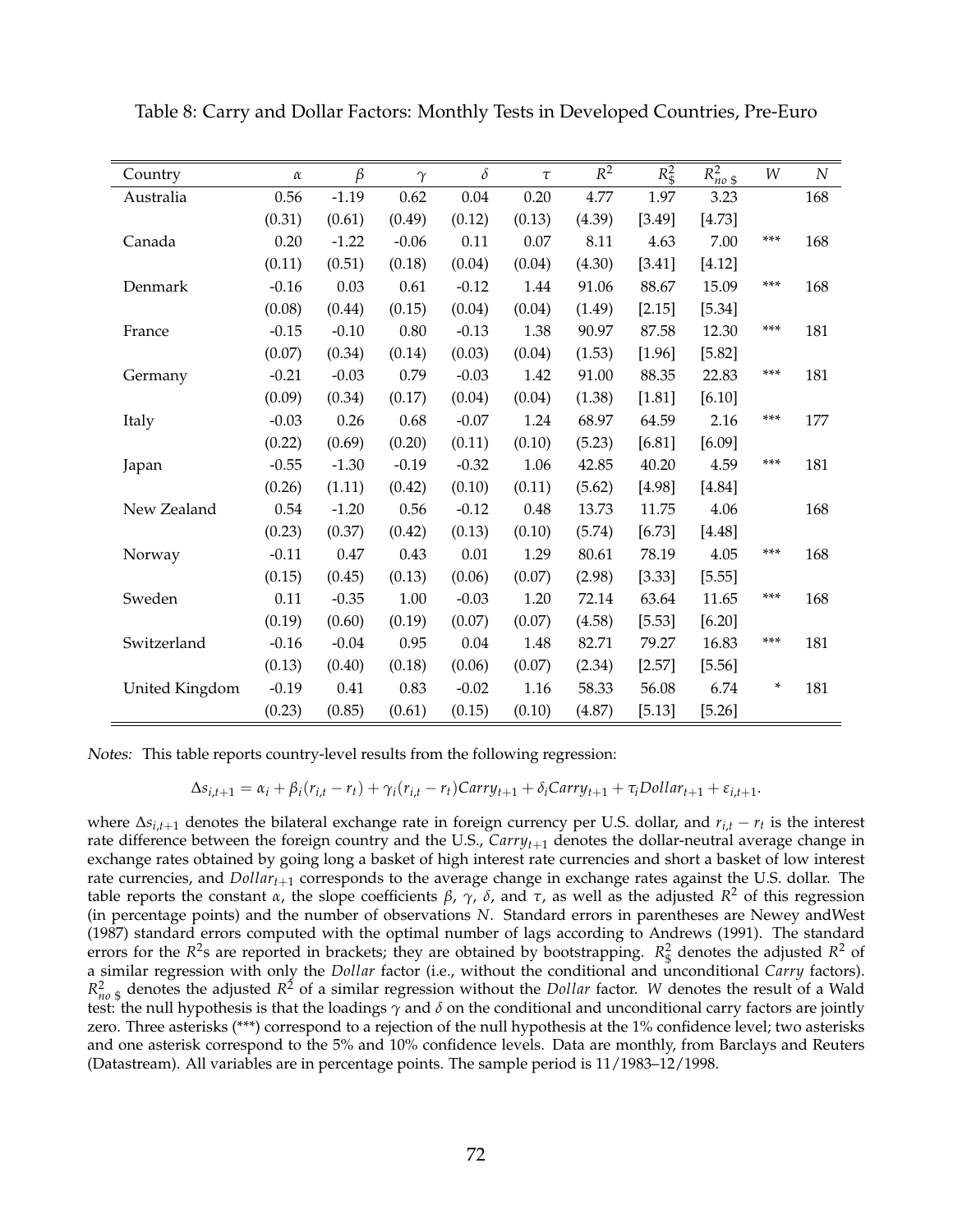| Country        | $\alpha$ | β       | $\gamma$ | $\delta$ | $\tau$ | $\overline{R^2}$ | $R_{\rm s}^2$ | $R_{no~$}^2$ | W      | $\boldsymbol{N}$ |
|----------------|----------|---------|----------|----------|--------|------------------|---------------|--------------|--------|------------------|
| Australia      | $-0.28$  | 0.06    | 0.20     | 0.27     | 1.71   | 72.03            | 69.21         | 16.23        | $***$  | 144              |
|                | (0.28)   | (1.26)  | (0.60)   | (0.14)   | (0.10) | (5.45)           | [5.96]        | [7.70]       |        |                  |
| Canada         | $-0.29$  | 0.19    | $-1.65$  | 0.19     | 0.76   | 38.11            | 34.08         | 12.58        | $\ast$ | 144              |
|                | (0.15)   | (2.35)  | (1.32)   | (0.09)   | (0.11) | (10.65)          | [8.34]        | [10.66]      |        |                  |
| Denmark        | 0.08     | $-1.29$ | 0.01     | $-0.28$  | 1.62   | 81.59            | 77.40         | 1.48         | ***    | 144              |
|                | (0.12)   | (0.92)  | (0.21)   | (0.05)   | (0.08) | (3.62)           | [3.99]        | [5.81]       |        |                  |
| Euro Area      | 0.07     | $-0.52$ | 0.10     | $-0.28$  | 1.62   | 80.60            | 76.22         | $-0.05$      | ***    | 143              |
|                | (0.11)   | (0.86)  | (0.23)   | (0.05)   | (0.08) | (3.81)           | [4.09]        | [4.66]       |        |                  |
| Japan          | $-0.34$  | $-0.71$ | 0.04     | $-0.43$  | 0.45   | 12.66            | 3.44          | 5.62         | ***    | 144              |
|                | (0.42)   | (1.36)  | (0.96)   | (0.27)   | (0.22) | (6.90)           | [5.76]        | [5.01]       |        |                  |
| New Zealand    | $-0.48$  | 1.44    | 0.09     | 0.04     | 1.71   | 58.21            | 58.68         | 5.77         |        | 144              |
|                | (0.41)   | (1.49)  | (0.61)   | (0.17)   | (0.11) | (6.37)           | [6.22]        | [5.54]       |        |                  |
| Norway         | $-0.01$  | $-0.39$ | 0.42     | $-0.15$  | 1.48   | 62.23            | 61.94         | 1.49         |        | 144              |
|                | (0.16)   | (0.85)  | (0.42)   | (0.09)   | (0.19) | (7.56)           | $[7.67]$      | [5.46]       |        |                  |
| Sweden         | 0.04     | $-0.76$ | 0.57     | $-0.20$  | 1.75   | 77.65            | 75.59         | 2.06         | ***    | 144              |
|                | (0.11)   | (0.46)  | (0.28)   | (0.06)   | (0.08) | (3.80)           | [3.87]        | [4.04]       |        |                  |
| Switzerland    | $-0.30$  | $-1.25$ | 0.50     | $-0.41$  | 1.52   | 64.39            | 52.97         | 2.62         | ***    | 144              |
|                | (0.20)   | (1.05)  | (0.64)   | (0.15)   | (0.10) | (4.41)           | [5.20]        | [3.88]       |        |                  |
| United Kingdom | 0.11     | 0.05    | $-0.83$  | 0.01     | 0.86   | 39.23            | 38.94         | 4.30         |        | 144              |
|                | (0.19)   | (1.35)  | (0.51)   | (0.12)   | (0.18) | (10.95)          | [11.11]       | $[7.38]$     |        |                  |

Table 9: Carry and Dollar Factors: Monthly Tests in Developed Countries, Post-Euro

Notes: This table reports country-level results from the following regression:

$$
\Delta s_{i,t+1} = \alpha_i + \beta_i (r_{i,t} - r_t) + \gamma_i (r_{i,t} - r_t) Carry_{t+1} + \delta_i Carry_{t+1} + \tau_i \text{Dollar}_{t+1} + \varepsilon_{i,t+1}.
$$

where ∆*si*,*t*+<sup>1</sup> denotes the bilateral exchange rate in foreign currency per U.S. dollar, and *ri*,*<sup>t</sup>* − *r<sup>t</sup>* is the interest rate difference between the foreign country and the U.S., *Carry*<sub>t+1</sub> denotes the dollar-neutral average change in exchange rates obtained by going long a basket of high interest rate currencies and short a basket of low interest rate currencies, and *Dollart*+<sup>1</sup> corresponds to the average change in exchange rates against the U.S. dollar. The table reports the constant *α*, the slope coefficients *β*, *γ*, *δ*, and *τ*, as well as the adjusted *R* <sup>2</sup> of this regression (in percentage points) and the number of observations *N*. Standard errors in parentheses are Newey andWest (1987) standard errors computed with the optimal number of lags according to Andrews (1991). The standard errors for the  $R^2$ s are reported in brackets; they are obtained by bootstrapping.  $R^2$  denotes the adjusted  $R^2$  of a similar regression with only the *Dollar* factor (i.e., without the conditional and unconditional *Carry* factors).  $R_{no\;$\}_{\rm s}$  denotes the adjusted  $R^2$  of a similar regression without the *Dollar* factor. *W* denotes the result of a Wald test: the null hypothesis is that the loadings *γ* and *δ* on the conditional and unconditional carry factors are jointly zero. Three asterisks (\*\*\*) correspond to a rejection of the null hypothesis at the 1% confidence level; two asterisks and one asterisk correspond to the 5% and 10% confidence levels. Data are monthly, from Barclays and Reuters (Datastream). All variables are in percentage points. The sample period is 1/1999–12/2010.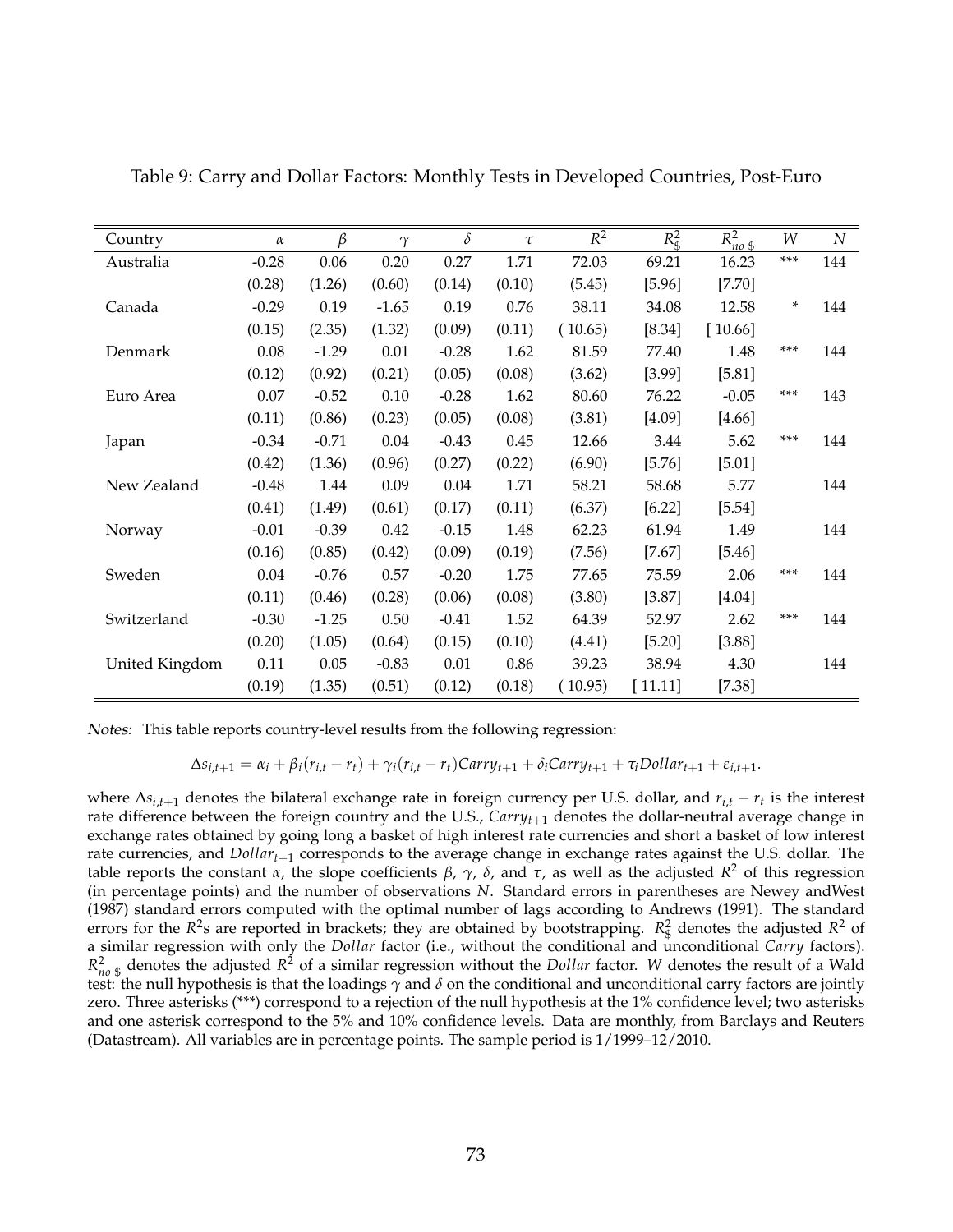| Country                     | $\sigma_{\Delta s}$ | RMSE  | $RMSE_{RW}$                   | $\frac{RMSE}{RMSE_{RW}}$ | $RMSE_{PC}$ | $\frac{RMSE_{PC}}{RMSE_{RW}}$ |
|-----------------------------|---------------------|-------|-------------------------------|--------------------------|-------------|-------------------------------|
|                             |                     |       | Panel A: Developed Countries  |                          |             |                               |
| Australia                   | 12.01               | 10.09 | 11.48                         | 0.88                     | 12.29       | 1.07                          |
| Canada                      | 7.04                | 6.72  | 7.39                          | 0.91                     | 7.76        | 1.05                          |
| Denmark                     | 11.06               | 4.47  | 10.76                         | 0.42                     | 10.86       | 1.01                          |
| Euro Area                   | 10.73               | 4.66  | 11.05                         | 0.42                     | 11.32       | 1.02                          |
| France                      | 11.20               | 3.81  | 10.66                         | 0.36                     | 10.74       | 1.01                          |
| Germany                     | 11.72               | 3.98  | 10.90                         | 0.36                     | 10.89       | 1.00                          |
| Italy                       | 11.30               | 7.58  | 11.14                         | 0.68                     | 10.87       | 0.98                          |
| Japan                       | 11.50               | 10.28 | 11.30                         | 0.91                     | 11.74       | 1.04                          |
| New Zealand                 | 12.18               | 9.41  | 11.26                         | 0.84                     | 11.98       | 1.06                          |
| Norway                      | 10.99               | 6.14  | 10.88                         | 0.56                     | 11.04       | 1.02                          |
| Sweden                      | 11.47               | 6.59  | 11.82                         | 0.56                     | 11.45       | 0.97                          |
| Switzerland                 | 11.91               | 6.49  | 11.31                         | 0.57                     | 11.47       | 1.01                          |
| United Kingdom              | 10.52               | 7.48  | 9.89                          | 0.76                     | 10.01       | 1.01                          |
|                             |                     |       | Panel B: Developing Countries |                          |             |                               |
| Hong Kong                   | 0.54                | 0.48  | 0.47                          | 1.03                     | 0.47        | 1.00                          |
| Czech Republic              | 13.13               | 8.20  | 13.17                         | 0.62                     | 13.49       | 1.02                          |
| Hungary                     | 13.73               | 8.70  | 14.91                         | 0.58                     | 14.54       | 0.98                          |
| India                       | 5.91                | 5.36  | 6.10                          | 0.88                     | 6.04        | 0.99                          |
| Indonesia                   | 30.79               | 28.88 | 18.38                         | 1.57                     | 17.41       | 0.95                          |
| Kuwait                      | 2.69                | 2.23  | 2.88                          | 0.77                     | 3.13        | 1.09                          |
| Malaysia                    | 10.57               | 7.77  | 11.30                         | 0.69                     | 11.35       | 1.00                          |
| Mexico                      | 9.36                | 7.90  | 9.02                          | 0.88                     | 9.50        | 1.05                          |
| Philippines                 | 9.68                | 6.83  | 7.13                          | 0.96                     | 7.39        | 1.04                          |
| Poland                      | 13.82               | 8.34  | 16.58                         | 0.50                     | 14.39       | $0.87\,$                      |
| Saudi Arabia                | 0.35                | 1.35  | 0.39                          | 3.49                     | 0.68        | 1.77                          |
| Singapore                   | 5.30                | 3.86  | 5.32                          | 0.73                     | 5.31        | 1.00                          |
| South Korea                 | 15.47               | 12.19 | 13.97                         | 0.87                     | 13.97       | 1.00                          |
| South Africa                | 17.56               | 10.55 | 14.11                         | 0.75                     | 12.32       | $0.87\,$                      |
| Taiwan                      | 5.88                | 4.22  | 4.73                          | 0.89                     | 4.89        | 1.03                          |
| Thailand                    | 12.85               | 8.69  | 7.00                          | 1.24                     | 7.21        | 1.03                          |
| Turkey                      | 18.01               | 22.83 | 19.22                         | 1.19                     | 20.18       | 1.05                          |
| <b>United Arab Emirates</b> | 0.18                | 1.53  | 0.27                          | 5.62                     | 0.84        | 3.06                          |

Table 10: Pseudo-Predictability: Risk Factors vs Random Walk vs Principal Components

Notes: This table reports the standard deviation of log changes in spot exchange rates (denoted *σ*∆*<sup>s</sup>* ), as well as the square root of mean squared errors (*RMSE*) obtained with the carry and dollar factors and with the first three principal components (*RMSEPC*). These RMSE use the carry and dollar slope coefficients obtained in the previous period. These RMSE do *not* correspond to out-of-sample predictions because the carry and dollar factors and the principal components are assumed to be known one period in advance. The table also reports the RMSE obtained by assuming that exchange rates are random walk with drifts (denoted *RMSERW*), as well as the ratio of RMSE obtained with factors or principal components to the random walk benchmark *RMSERW*. Data are monthly, from obtained with factors or principal components to the random waik benchmark K*MSERW*. Data are monthly, from<br>Barclays and Reuters (Datastream). Standard deviations and RMSEs are annualized (i.e multiplied by √12) and reported in percentages. The sample period is 11/1983–12/2010.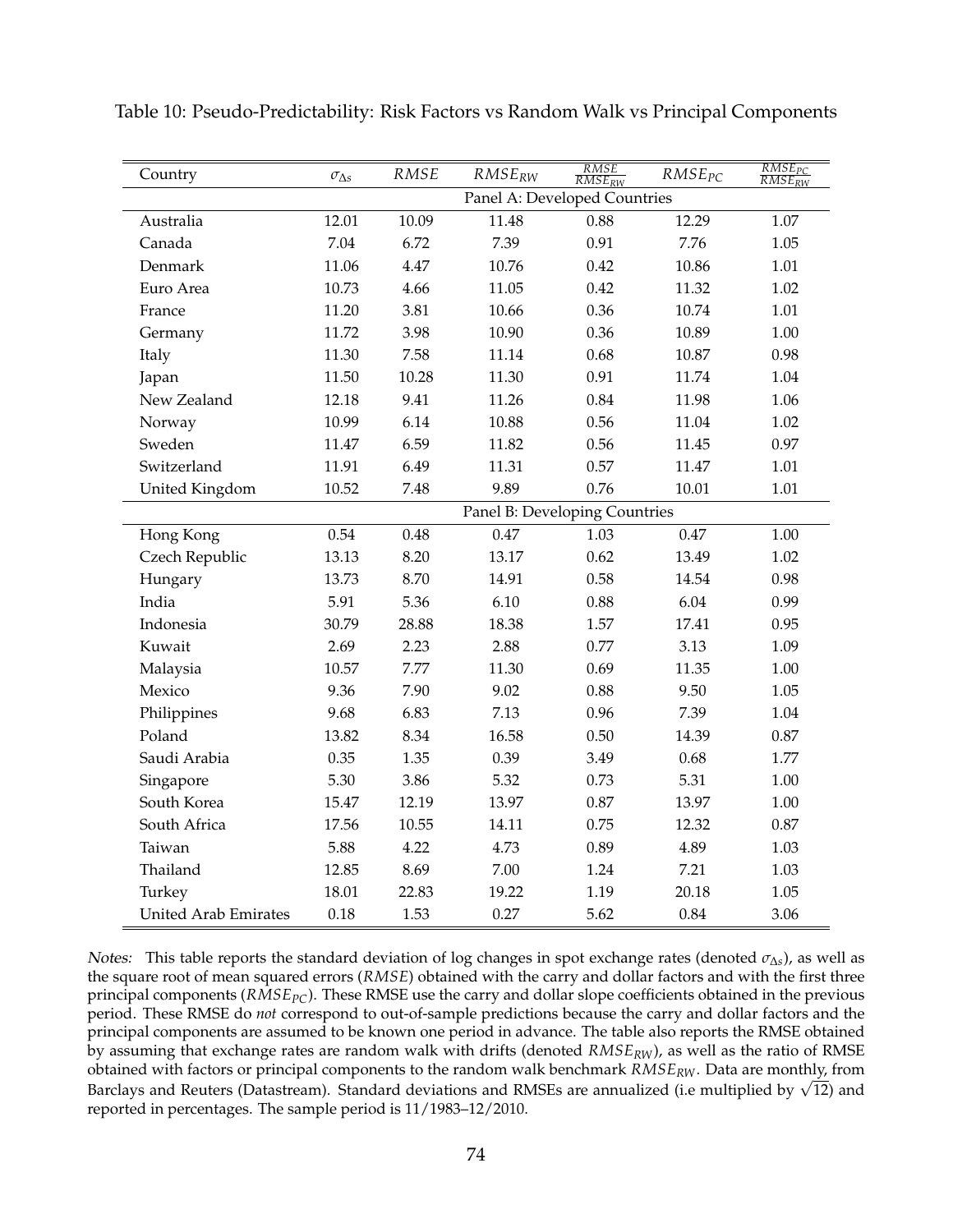|                                    |                |                   | Panel I: 72-month Rolling Windows        |                         |                |          |  |  |  |  |  |
|------------------------------------|----------------|-------------------|------------------------------------------|-------------------------|----------------|----------|--|--|--|--|--|
| Portfolio                          | $\overline{1}$ | $\overline{2}$    | 3                                        | $\overline{4}$          | $\overline{5}$ | 6        |  |  |  |  |  |
|                                    |                |                   |                                          | Spot change: $\Delta s$ |                |          |  |  |  |  |  |
| Mean                               | $-0.82$        | $-2.86$           | $-2.84$                                  | $-3.16$                 | $-4.87$        | $-5.18$  |  |  |  |  |  |
| Std                                | 2.98           | 5.79              | 6.08                                     | 7.82                    | 10.24          | 10.39    |  |  |  |  |  |
|                                    |                |                   | Forward Discount: $f - s$                |                         |                |          |  |  |  |  |  |
| Mean                               | 0.40           | 0.74              | 1.08                                     | 1.43                    | 1.81           | 2.15     |  |  |  |  |  |
| Std                                | 0.51           | 1.16              | 1.19                                     | 1.43                    | 0.66           | 0.50     |  |  |  |  |  |
|                                    |                | Excess Return: rx |                                          |                         |                |          |  |  |  |  |  |
| Mean                               | 1.21           | 3.60              | 3.92                                     | 4.59                    | 6.68           | 7.33     |  |  |  |  |  |
|                                    | [0.63]         | [1.28]            | [1.28]                                   | $[1.68]$                | [2.23]         | $[2.25]$ |  |  |  |  |  |
| Std                                | 3.03           | 5.88              | 6.10                                     | 7.65                    | 10.22          | 10.35    |  |  |  |  |  |
| <b>SR</b>                          | 0.40           | 0.61              | 0.64                                     | 0.60                    | 0.65           | 0.71     |  |  |  |  |  |
|                                    |                |                   | Excess Return: rx (with bid-ask spreads) |                         |                |          |  |  |  |  |  |
| Mean                               | 0.50           | 2.19              | 2.19                                     | 3.14                    | 5.43           | 6.06     |  |  |  |  |  |
|                                    | [0.63]         | $[1.26]$          | [1.33]                                   | [1.66]                  | [2.25]         | $[2.23]$ |  |  |  |  |  |
| Panel II: 48-month Rolling Windows |                |                   |                                          |                         |                |          |  |  |  |  |  |
| Portfolio                          | $\overline{1}$ | $\overline{2}$    | $\overline{3}$                           | $\overline{4}$          | $\overline{5}$ | 6        |  |  |  |  |  |
|                                    |                |                   |                                          | Spot change: $\Delta s$ |                |          |  |  |  |  |  |
| Mean                               | $-0.34$        | $-2.37$           | $-4.67$                                  | $-2.66$                 | $-2.42$        | $-5.38$  |  |  |  |  |  |
| Std                                | 2.79           | 5.51              | 6.47                                     | 7.89                    | 10.53          | 10.63    |  |  |  |  |  |
|                                    |                |                   | Forward Discount: $f - s$                |                         |                |          |  |  |  |  |  |
| Mean                               | 0.57           | 0.70              | 1.07                                     | 0.99                    | 2.22           | 2.04     |  |  |  |  |  |
| Std                                | 0.75           | 1.07              | 1.11                                     | 1.43                    | 0.69           | 0.56     |  |  |  |  |  |
|                                    |                |                   | Excess Return: rx                        |                         |                |          |  |  |  |  |  |
| Mean                               | 0.91           | 3.07              | 5.75                                     | 3.65                    | 4.64           | 7.42     |  |  |  |  |  |
|                                    | [0.61]         | $[1.14]$          | [1.33]                                   | $[1.66]$                | $[2.20]$       | $[2.36]$ |  |  |  |  |  |
| Std                                | 2.95           | 5.42              | 6.40                                     | 7.92                    | 10.51          | 10.59    |  |  |  |  |  |
| 0.31                               | 0.57           | 0.90              | 0.46                                     | 0.44                    | 0.70           |          |  |  |  |  |  |
|                                    |                |                   | Excess Return: rx (with bid-ask spreads) |                         |                |          |  |  |  |  |  |
| Mean                               | 0.14           | 1.69              | 4.04                                     | 2.22                    | 3.37           | 6.09     |  |  |  |  |  |
|                                    | [0.61]         | $[1.14]$          | $[1.34]$                                 | [1.69]                  | $[2.11]$       | [2.29]   |  |  |  |  |  |

Table 11: Portfolios of Countries Sorted By Dollar Exposures: Robustness Checks

Notes: This table reports summary statistics on portfolios of currencies sorted on their exposure to the dollar factor. See Section 3 for details on the construction of these portfolios. The table reports, for each portfolio, the mean and standard deviations of the average change in log spot exchange rates ∆*s*, the average log forward discount *f* − *s*, and the average log excess return *rx* without bid-ask spreads. All moments are annualized and reported in percentage points. For excess returns, the table also reports Sharpe ratios, computed as ratios of annualized means to annualized standard deviations and the mean excess returns net of bid-ask spreads. Panel I reports results obtained when sorting countries by their dollar betas estimated over 72-month rolling windows. Panel II reports reports results obtained when sorting countries by their dollar betas estimated over 48-month rolling windows. Data are monthly, from Barclays and Reuters in Datastream. The sample period is 12/1988–12/2010.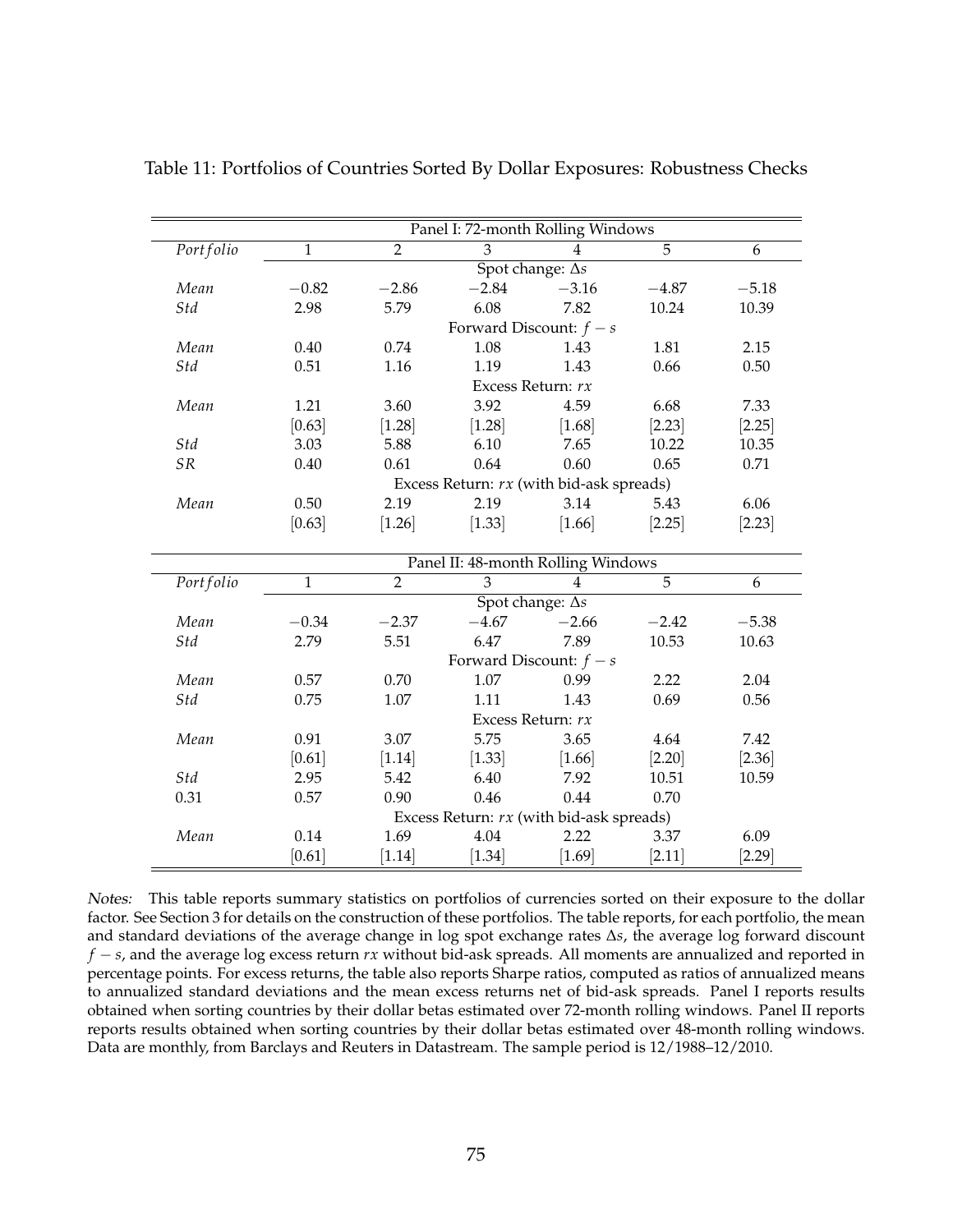|             |                       |                                          | Panel I: Summary Statistics |                   |                |          |  |  |  |  |
|-------------|-----------------------|------------------------------------------|-----------------------------|-------------------|----------------|----------|--|--|--|--|
| Portfolio   | $\mathbf{1}$          | $\overline{2}$                           | $\overline{3}$              | $\overline{4}$    | $\overline{5}$ | 6        |  |  |  |  |
|             |                       |                                          | Spot change: $\Delta s$     |                   |                |          |  |  |  |  |
| Mean        | $-0.97$               | $-2.12$                                  | $-2.88$                     | $-3.66$           | $-2.99$        | $-5.07$  |  |  |  |  |
| Std         | 3.29                  | 5.31                                     | 6.70                        | 7.72              | 10.19          | 10.68    |  |  |  |  |
|             |                       |                                          | Forward Discount: $f - s$   |                   |                |          |  |  |  |  |
| Mean        | 0.34                  | 0.74                                     | 0.99                        | 1.47              | 2.00           | 2.07     |  |  |  |  |
| Std         | 0.54                  | 1.11                                     | 1.24                        | 1.44              | 0.70           | 0.55     |  |  |  |  |
|             |                       |                                          | Excess Return: rx           |                   |                |          |  |  |  |  |
| Mean        | 1.31                  | 2.86                                     | 3.87                        | 5.13              | 4.99           | 7.14     |  |  |  |  |
|             | $[0.70]$              | $[1.17]$                                 | $[1.41]$                    | $[1.61]$          | [2.16]         | [2.18]   |  |  |  |  |
| Std         | 3.34                  | 5.38                                     | 6.68                        | 7.62              | 10.20          | 10.64    |  |  |  |  |
| ${\cal SR}$ | 0.39                  | 0.53                                     | 0.58                        | 0.67              | 0.49           | 0.67     |  |  |  |  |
|             |                       | Excess Return: rx (with bid-ask spreads) |                             |                   |                |          |  |  |  |  |
| Mean        | 0.58                  | 1.43                                     | 2.11                        | 3.73              | 3.73           | 5.84     |  |  |  |  |
|             | $[0.72]$              | $[1.11]$                                 | $[1.40]$                    | $[1.61]$          | [2.05]         | $[2.37]$ |  |  |  |  |
|             |                       |                                          | Panel II: Risk Prices       |                   |                |          |  |  |  |  |
|             | $\lambda_{HML\$Beta}$ | b <sub>HML\$Beta</sub>                   | $\overline{R^2}$            | RMSE              | $\chi^2$       |          |  |  |  |  |
| $GMM_1$     | 8.47                  | 0.60                                     | 48.09                       | $\overline{1.40}$ |                |          |  |  |  |  |
|             | $[2.74]$              | [0.20]                                   |                             |                   | 45.36          |          |  |  |  |  |
| $GMM_2$     | 6.55                  | 0.47                                     | 19.77                       | 1.75              |                |          |  |  |  |  |
|             | $[2.31]$              | [0.16]                                   |                             |                   | 54.84          |          |  |  |  |  |
| FMB         | 8.47                  | 0.60                                     | 66.42                       | 1.40              |                |          |  |  |  |  |
|             | $[2.57]$              | [0.18]                                   |                             |                   | 7.03           |          |  |  |  |  |
|             | $[2.58]$              | [0.18]                                   |                             |                   | 8.46           |          |  |  |  |  |
| Mean        | 6.12                  |                                          |                             |                   |                |          |  |  |  |  |
|             |                       |                                          | Panel III: Factor Betas     |                   |                |          |  |  |  |  |
| Portfolio   | $\overline{1}$        | $\overline{2}$                           | $\overline{3}$              | $\overline{4}$    | $\overline{5}$ | 6        |  |  |  |  |
| $\alpha$    | 1.74                  | 2.04                                     | 2.22                        | 2.40              | 0.73           | 1.74     |  |  |  |  |
|             | [1.06]                | [1.13]                                   | $[1.31]$                    | $[1.27]$          | [1.30]         | $[1.06]$ |  |  |  |  |
| $\beta$     | $-0.07$               | 0.14                                     | 0.28                        | 0.48              | 0.74           | 0.93     |  |  |  |  |
|             | [0.03]                | [0.04]                                   | [0.04]                      | [0.04]            | [0.05]         | [0.03]   |  |  |  |  |
| $R^2$       | 5.40                  | 8.36                                     | 20.42                       | 46.92             | 62.05          | 90.54    |  |  |  |  |

Table 12: Portfolios of Countries Sorted By Dollar Exposures: Long-Minus-Short Factor

Notes: Panel I reports summary statistics on portfolios of currencies sorted on their exposure to the dollar factor. See Section 3 for details on the construction of these portfolios. The table reports, for each portfolio, the mean and standard deviations of the average change in log spot exchange rates ∆*s*, the average log forward discount *f* − *s*, and the average log excess return *rx* without bid-ask spreads. All moments are annualized and reported in percentage points. For excess returns, the table also reports Sharpe ratios, computed as ratios of annualized means to annualized standard deviations and the mean excess returns net of bid-ask spreads. Panel II reports results from GMM and Fama-McBeth asset pricing procedures. The risk factor is the difference between the return on the last portfolio minus the return on the first portfolio. The market price of risk  $\lambda$ , the adjusted  $R^2$ , the square-root of mean-squared errors *RMSE* and the *p*-values of  $\chi^2$  tests on pricing errors are reported in percentage points. *b* denotes the vector of factor loadings ( $m_{t+1} = 1 - bCond.Dollar_{t+1}$ ). The last row reports the mean of the risk factor. Excess returns used as test assets and risk factors do not take into account bid-ask spreads. All excess returns are multiplied by 12 (annualized). Shanken (1992)-corrected standard errors are reported in parentheses. The second step of the FMB procedure does not include a constant. Panel III reports OLS estimates of the factor betas. R<sup>2</sup>s and p-values are reported in percentage points. The standard errors in brackets are Newey and West (1987) standard errors computed with the optimal number of lags according to Andrews (1991). The alphas are annualized and in percentage points. Data are monthly, from Barclays and Reuters in Datastream. The sample period is 12/1988–12/2010.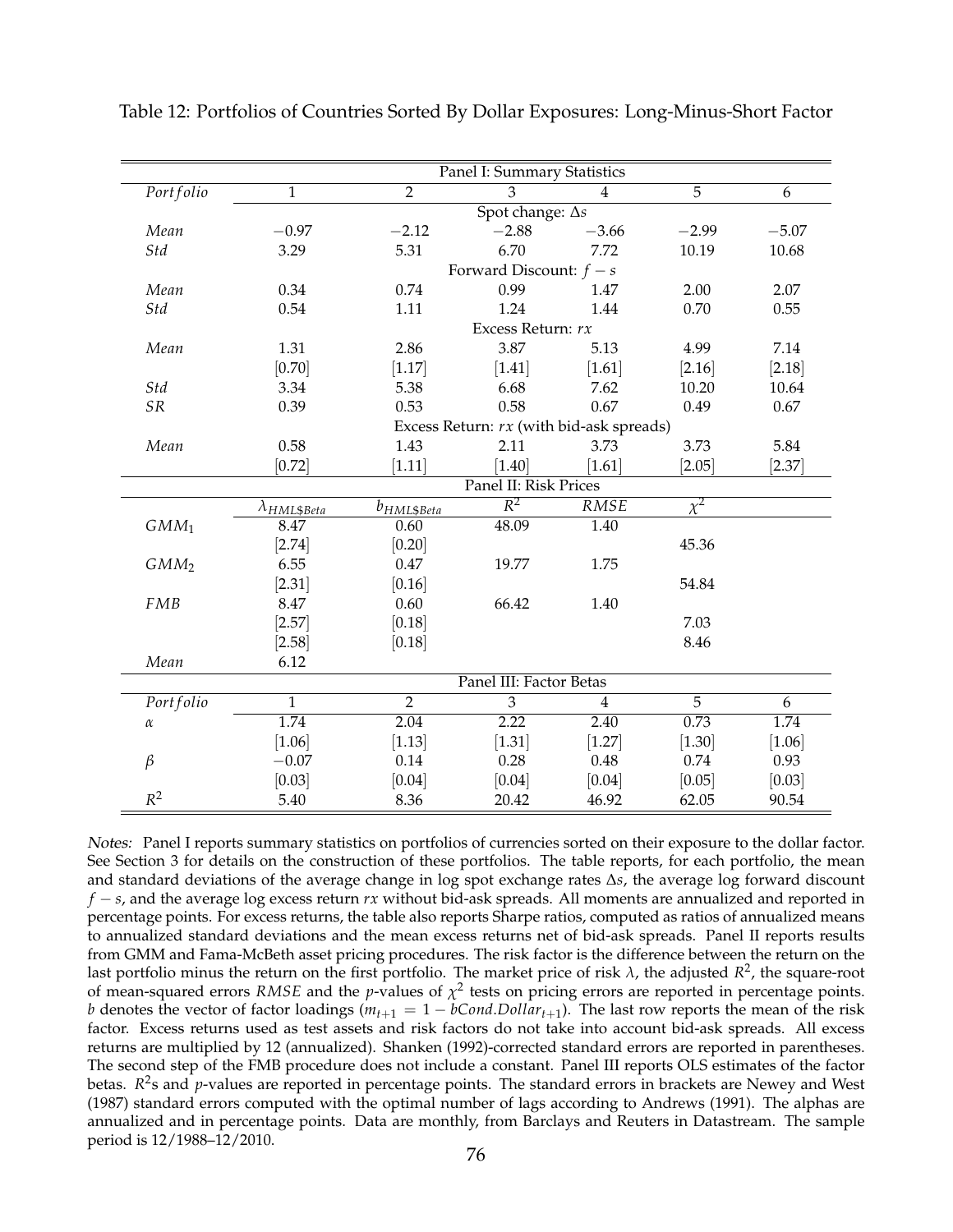|           | Panel I: Interest Rates Sorts |                |                            |         |         |      |  |  |  |  |  |  |
|-----------|-------------------------------|----------------|----------------------------|---------|---------|------|--|--|--|--|--|--|
| Portfolio | $\mathbf{1}$                  | $\overline{2}$ | 3                          | 4       | 5       | 6    |  |  |  |  |  |  |
|           |                               |                | Spot change: $\Delta s$    |         |         |      |  |  |  |  |  |  |
| Mean      | $-0.87$                       | $-0.92$        | $-1.12$                    | $-2.44$ | $-0.92$ | 2.74 |  |  |  |  |  |  |
| Std       | 8.06                          | 7.39           | 7.66                       | 7.55    | 8.72    | 9.79 |  |  |  |  |  |  |
|           |                               |                | Forward Discount: $f - s$  |         |         |      |  |  |  |  |  |  |
| Mean      | $-2.90$                       | $-1.19$        | $-0.08$                    | 0.99    | 2.66    | 8.87 |  |  |  |  |  |  |
| Std       | 0.54                          | 0.48           | 0.46                       | 0.51    | 0.63    | 1.87 |  |  |  |  |  |  |
|           |                               |                | Excess Return: rx          |         |         |      |  |  |  |  |  |  |
| Mean      | $-2.03$                       | $-0.27$        | 1.04                       | 3.43    | 3.58    | 6.13 |  |  |  |  |  |  |
| Std       | 8.15                          | 7.46           | 7.70                       | 7.64    | 8.78    | 9.80 |  |  |  |  |  |  |
| S.R.      | $-0.25$                       | $-0.04$        | 0.14                       | 0.45    | 0.41    | 0.63 |  |  |  |  |  |  |
|           |                               |                |                            |         |         |      |  |  |  |  |  |  |
|           |                               |                | Panel II: Carry Beta Sorts |         |         |      |  |  |  |  |  |  |
| Portfolio | $\mathbf{1}$                  | $\overline{2}$ | 3                          | 4       | 5       | 6    |  |  |  |  |  |  |
|           |                               |                | Spot change: $\Delta s$    |         |         |      |  |  |  |  |  |  |
| Mean      | $-1.34$                       | $-1.63$        | $-1.32$                    | $-2.16$ | $-0.44$ | 0.40 |  |  |  |  |  |  |
| Std       | 8.66                          | 7.74           | 8.13                       | 7.85    | 8.83    | 8.75 |  |  |  |  |  |  |
|           |                               |                | Forward Discount: $f - s$  |         |         |      |  |  |  |  |  |  |
| Mean      | $-1.35$                       | $-0.36$        | 0.76                       | 1.04    | 1.54    | 3.74 |  |  |  |  |  |  |
| Std       | 0.65                          | 0.65           | 0.76                       | 0.65    | 0.72    | 0.58 |  |  |  |  |  |  |
|           |                               |                | Excess Return: rx          |         |         |      |  |  |  |  |  |  |
| Mean      | $-0.01$                       | 1.28           | 2.07                       | 3.19    | 1.98    | 3.34 |  |  |  |  |  |  |
| Std       | 8.77                          | 7.77           | 8.16                       | 7.88    | 8.79    | 8.73 |  |  |  |  |  |  |
| S.R.      | $-0.00$                       | 0.16           | 0.25                       | 0.41    | 0.23    | 0.38 |  |  |  |  |  |  |

Notes: This table reports summary statistics on portfolios of currencies sorted by their short-term interest rates (Panel I) or by their exposure to the carry factor (Panel II). The table reports, for each portfolio, the mean and standard deviations of the average change in log spot exchange rates ∆*s*, the average log forward discount *f* − *s*, and the average log excess return *rx* without bid-ask spreads. All moments are annualized and reported in percentage points. For excess returns, the table also reports Sharpe ratios, computed as ratios of annualized means to annualized standard deviations. Carry betas estimated over 36-month rolling windows. Data are monthly, from Barclays and Reuters in Datastream. The sample period is 12/1988–12/2010.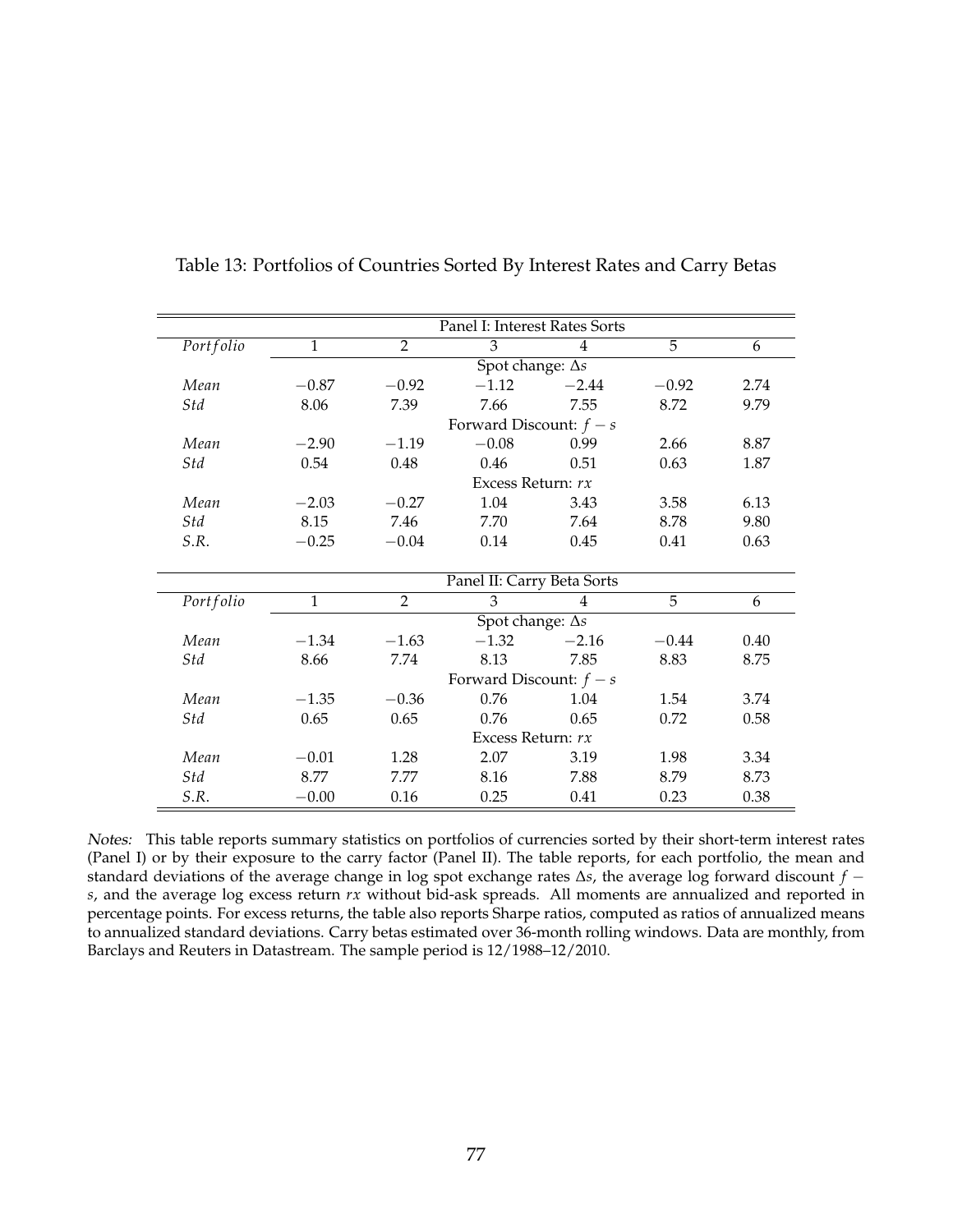|                          | Carry  | Carry               |                     |                     |            |        | Dollar Dollar Global Carry Vol Dollar Vol Dollar Global Vol |
|--------------------------|--------|---------------------|---------------------|---------------------|------------|--------|-------------------------------------------------------------|
|                          |        | (HML-IR) (HML-Beta) |                     | (HML-Beta)          | $(HML-IR)$ |        |                                                             |
| Carry (HML-IR)           | 1.00   |                     |                     |                     |            |        |                                                             |
|                          |        |                     |                     |                     |            |        |                                                             |
| Carry (HML-Beta)         | 0.62   | 1.00                |                     |                     |            |        |                                                             |
|                          | [0.04] |                     |                     |                     |            |        |                                                             |
| Dollar                   | 0.25   | 0.12                | 1.00                |                     |            |        |                                                             |
|                          | [0.08] | [0.09]              |                     |                     |            |        |                                                             |
| Dollar Global (HML-Beta) | 0.09   | 0.06                | 0.85                | 1.00                |            |        |                                                             |
|                          | [0.09] | [0.11]              | [0.03]              |                     |            |        |                                                             |
| Carry (HML-IR) Vol       | 0.38   | 0.28                | 0.23                | 0.14                | 1.00       |        |                                                             |
|                          | [0.09] | $\left[0.10\right]$ | $\left[0.10\right]$ | [0.10]              |            |        |                                                             |
| Dollar Vol               | 0.28   | 0.18                | 0.16                | 0.14                | 0.53       | 1.00   |                                                             |
|                          | [0.07] | $\left[0.10\right]$ | $[0.11]$            | $\left[0.10\right]$ | $[0.07]$   |        |                                                             |
| Dollar Global Vol        | 0.23   | 0.12                | 0.15                | 0.16                | 0.37       | 0.62   | 1.00                                                        |
|                          | 0.07   | $\left[0.11\right]$ | $[0.11]$            | $\left[0.11\right]$ | [0.09]     | [0.07] |                                                             |

Table 14: Correlations between Dollar, Dollar Global, and Carry Factors: Levels and Volatilities

Notes: The table reports the correlations between three factors: the dollar, the global component of the dollar, and the carry factor, as well as their respective volatilities. The carry factor is obtained by sorting countries by their short-term interest rates; it corresponds to the exchange rate changes of the last portfolio minus the exchange rate changes of the first portfolio (and denoted Carry (HML-IR) in the table. The table reports its correlation with another long-short proxy obtained by sorting countries by their carry betas; this proxy corresponds to the exchange rate changes of the last portfolio minus the exchange rate changes of the first portfolio (and denoted Carry (HML-Beta) in the table). The carry betas are obtained by regressing each bilateral exchange rate on the carry factor over rolling windows of three years. Table 13 reports the characteristics of the currencies portfolios built on carry betas. The dollar factor is the average of all exchange rates defined in U.S. dollars (denoted Dollar). The global component of the dollar factor corresponds to the difference between the exchange rate of the last dollar beta-sorted portfolio minus the exchange rate of the first dollar beta-sorted portfolio. All those factors are obtained on monthly series. The volatilities are built from daily changes in exchange rates. The volatility of the carry factor (denoted Carry (HML-IR) Vol) corresponds to the standard deviation over one month of the daily changes in exchange rates of the carry factor. To build the carry factor at the daily frequency, countries are sorted by their one-month interest rates on a daily basis. The volatility of the dollar factor (denoted Dollar Vol) corresponds to the standard deviation over one month of the daily changes in exchange rates of the dollar factor. To build the volatility of the global component of the dollar factor (denoted Dollar Global Vol), dollar beta portfolios are built at the daily frequency. The dollar betas used for each day of the month corresponds to their value at the monthly frequency. The volatility of the global component of the dollar factor is then obtained as the standard deviation over one month of the corresponding daily changes of exchange rates. The standard errors in brackets are obtained by boostrapping. Data are daily and monthly, from Barclays and Reuters in Datastream. The sample period is 12/1988–12/2010.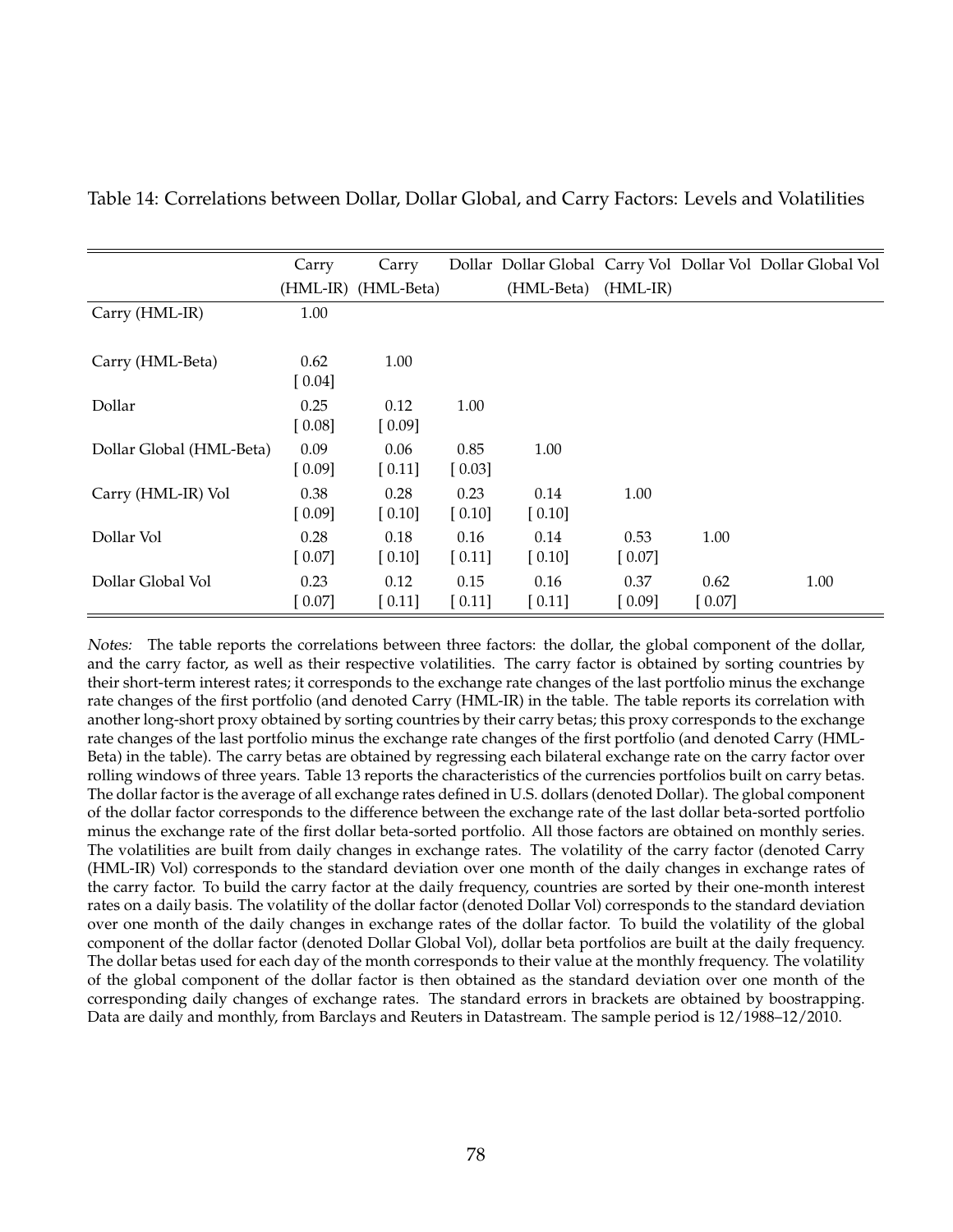| Country               | $\alpha$ | $\gamma$ | $\delta$ | $\tau$  | $R^2$                                  | $\alpha$ | $\gamma$ | $\delta$ | $\tau$  | $R^2$                            | $\cal N$ |
|-----------------------|----------|----------|----------|---------|----------------------------------------|----------|----------|----------|---------|----------------------------------|----------|
|                       |          |          |          |         | Australian Dollar-based Exchange Rates |          |          |          |         | Swiss Franc-based Exchange Rates |          |
| Switzerland/Australia | 0.10     | 0.83     | $-0.31$  | $-0.33$ | 24.81                                  | $-0.05$  | 2.98     | $-0.34$  | $-0.39$ | 44.15                            | 266      |
|                       | (0.18)   | (0.57)   | (0.12)   | (0.10)  | (7.00)                                 | (0.18)   | (0.42)   | (0.14)   | [0.10]  | [4.93]                           |          |
| Canada                | $-0.01$  | 1.33     | $-0.02$  | $-0.16$ | 10.91                                  | $-0.15$  | 0.21     | 0.35     | $-0.67$ | 39.51                            | 266      |
|                       | (0.14)   | (0.64)   | (0.09)   | (0.06)  | (5.41)                                 | (0.16)   | (0.44)   | (0.12)   | [0.10]  | [6.62]                           |          |
| Denmark               | 0.13     | 1.62     | $-0.22$  | 0.45    | 40.24                                  | $0.07$   | $-1.20$  | 0.43     | 0.01    | 19.37                            | 266      |
|                       | (0.17)   | (0.37)   | (0.09)   | (0.08)  | (5.46)                                 | (0.08)   | (0.22)   | (0.07)   | [0.03]  | [5.78]                           |          |
| Euro Area             | 0.37     | 1.29     | $-0.34$  | 0.11    | 26.08                                  | 0.15     | $-0.39$  | 0.35     | 0.07    | 22.28                            | 143      |
|                       | (0.20)   | (0.67)   | (0.18)   | (0.07)  | (7.06)                                 | (0.10)   | (0.62)   | (0.13)   | [0.04]  | [8.12]                           |          |
| France                | $-0.12$  | 0.78     | $-0.12$  | 0.99    | 73.96                                  | $-0.03$  | $-0.71$  | 0.22     | $-0.07$ | 6.84                             | 122      |
|                       | (0.18)   | (0.42)   | (0.08)   | (0.07)  | (4.16)                                 | (0.12)   | (0.23)   | (0.08)   | [0.04]  | [4.84]                           |          |
| Germany               | $-0.10$  | 0.91     | $-0.05$  | 1.01    | 75.09                                  | $-0.02$  | 0.03     | 0.05     | $-0.06$ | 1.31                             | 122      |
|                       | (0.19)   | (0.37)   | (0.09)   | (0.07)  | (4.27)                                 | (0.13)   | (0.36)   | (0.06)   | [0.04]  | [4.42]                           |          |
| Italy                 | 0.12     | 1.51     | $-0.16$  | 0.88    | 64.76                                  | 0.21     | 1.09     | $-0.16$  | $-0.15$ | 25.73                            | 122      |
|                       | (0.21)   | (0.37)   | (0.11)   | (0.08)  | (5.93)                                 | (0.21)   | (0.25)   | (0.14)   | [0.08]  | [7.20]                           |          |
| Japan                 | 0.11     | 2.57     | 0.28     | $-0.02$ | 30.96                                  | $-0.00$  | 0.39     | $-0.23$  | $-0.45$ | 23.67                            | 266      |
|                       | (0.23)   | (0.72)   | (0.30)   | (0.13)  | (7.06)                                 | (0.17)   | (0.65)   | (0.12)   | [0.07]  | [6.02]                           |          |
| New Zealand           | 0.07     | 1.71     | $-0.36$  | 0.17    | 13.55                                  | $-0.03$  | 1.99     | $-0.42$  | $-0.26$ | 28.92                            | 266      |
|                       | (0.13)   | (0.80)   | (0.12)   | (0.07)  | (8.42)                                 | (0.18)   | (0.37)   | (0.16)   | [0.08]  | [5.36]                           |          |
| Norway                | 0.09     | 1.22     | $-0.22$  | 0.37    | 24.76                                  | $-0.00$  | 0.44     | 0.21     | $-0.08$ | 13.56                            | 266      |
|                       | (0.18)   | (0.35)   | (0.08)   | (0.10)  | (6.23)                                 | (0.12)   | (0.48)   | (0.13)   | [0.07]  | [5.39]                           |          |
| Sweden                | 0.14     | 2.18     | $-0.10$  | 0.41    | 40.22                                  | 0.09     | 0.53     | 0.24     | $-0.02$ | 14.87                            | 266      |
|                       | (0.16)   | (0.41)   | (0.08)   | (0.07)  | (5.60)                                 | (0.12)   | (0.37)   | (0.12)   | [0.06]  | [4.92]                           |          |
| Switzerland/Australia | 0.05     | 2.98     | 0.34     | 0.39    | 44.15                                  | $-0.05$  | 0.27     | 0.11     | $-0.84$ | 69.03                            | 266      |
|                       | (0.18)   | (0.42)   | (0.14)   | (0.10)  | (5.36)                                 | (0.10)   | (0.29)   | (0.07)   | [0.05]  | [3.70]                           |          |
| United Kingdom        | 0.18     | 2.23     | $-0.19$  | 0.24    | 13.38                                  | 0.03     | $-1.07$  | 0.70     | $-0.36$ | 23.15                            | 266      |
|                       | (0.19)   | (0.60)   | (0.10)   | (0.10)  | (6.45)                                 | (0.14)   | (0.53)   | (0.20)   | [0.08]  | [4.61]                           |          |

Table 15: Other Base Currencies and Cross Exchange Rates: Australian Dollar and Swiss Franc

Notes: This table reports country-level results from the following regression:

$$
\Delta s_{i,t+1} = \alpha_i + \beta_i (r_{i,t} - r_t) + \gamma_i (r_{i,t} - r_t) Carry_{t+1} + \delta_i Carry_{t+1} + \tau_i Dollar_{t+1}^{global} + \varepsilon_{i,t+1}
$$

,

where ∆*si*,*t*+<sup>1</sup> denotes the bilateral exchange rate in foreign currency per Australian Dollar (left panel) or per Swiss Franc (right panel), and  $r_{i,t} - r_t$  is the interest rate difference between the foreign country and Australia (left panel) or Switzerland (right panel), *Carryt*+<sup>1</sup> denotes the dollar-neutral average change in exchange rates obtained by going long a basket of high interest rate currencies and short a basket of low interest rate currencies, and *Dollar*<sup>*global*</sup> corresponds to the change in exchange rates in a high dollar-beta portfolio minus the change in exchange rates in a low dollar-beta portfolio. See the caption of Table 5 for the definition of the variables and the list of parameters reported. Note that, as in Table 5 but unlike in the previous tables, the currency on the left-hand side of these regressions is not excluded from the portfolios on the right-hand side. In the left panel (where exchange rates are defined in units of foreign currency per Australian Dollar), regression results for Australia are replaced by those for Switzerland (Swiss Franc per Australian Dollar). Likewise, in the right panel (where exchange rates are defined in units of foreign currency per Swiss Franc), regression results for Switzerland are replaced by those for Australia (Australian Dollar per Swiss Franc). Data are monthly, from Barclays and Reuters (Datastream). All variables are in percentage points. The sample period is 11/1983–12/2010.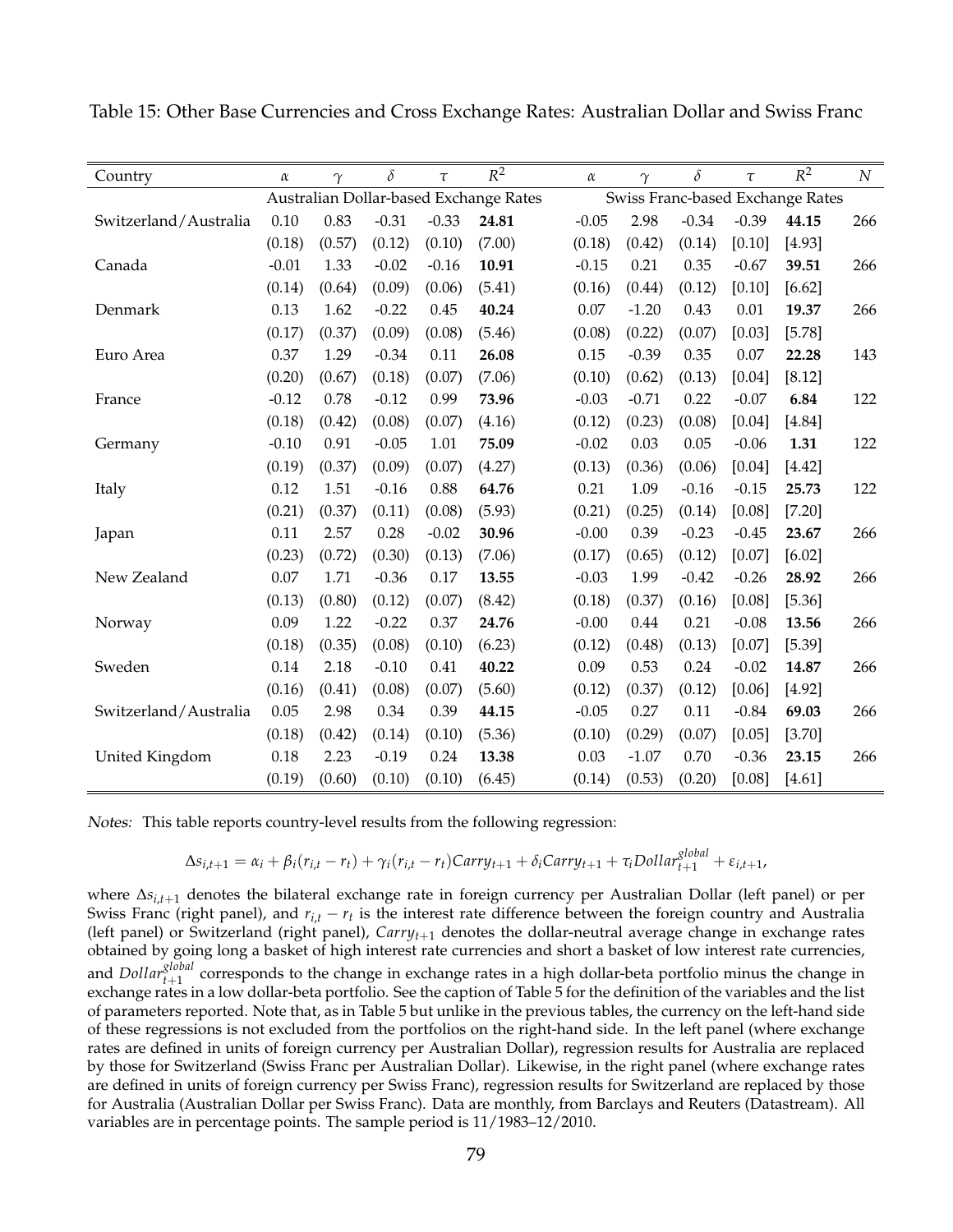| $\lambda_{HML_{FX}}$ | $\lambda_{Cond,RX}$ | $b_{HML_{FX}}$ | $b_{Cond,RX}$                                    | $R^2$ | <b>RMSE</b> | MAPE | $\chi^2$ |
|----------------------|---------------------|----------------|--------------------------------------------------|-------|-------------|------|----------|
|                      |                     |                | Panel A: Unconditional Betas                     |       |             |      |          |
| 4.02                 | 3.99                | 4.59           | 7.83                                             | 28.89 | 3.15        | 2.13 |          |
| $[2.35]$             | $[2.76]$            | [2.86]         | [5.65]                                           |       |             |      | 40.67    |
|                      |                     |                | Panel B: Raw and Managed Currency Excess Returns |       |             |      |          |
| 4.93                 | 5.88                | 5.55           | 11.64                                            | 50.32 | 3.47        | 1.83 |          |
| $[2.43]$             | [1.41]              | [2.98]         | [2.91]                                           |       |             |      | 45.43    |
|                      |                     |                | Panel C: Dynamic Betas using Forward Discounts   |       |             |      |          |
| 6.37                 | 6.43                | 7.27           | 12.63                                            | 41.05 | 2.62        | 1.77 |          |
| $[2.27]$             | $[1.35]$            | [2.78]         | $[2.75]$                                         |       |             |      | 70.19    |
|                      |                     |                | Panel D: Risk Factors' Expected Excess Returns   |       |             |      |          |
| 4.82                 | 5.51                |                |                                                  |       |             |      |          |
| $[1.95]$             | $[1.36]$            |                |                                                  |       |             |      |          |

#### Table 16: Country-Level Asset Pricing

Notes: The table reports results from Fama-MacBeth asset pricing procedure using individual currency excess returns. The Fama and MacBeth procedure has two steps. In the first step, time-series regressions of each country *i*'s currency excess return are run on a constant, the carry trade excess return  $HML_{FX}$ , and the conditional dollar excess return (obtained as the dollar excess return multiplied by the sign of the average forward discount, i.e.  $Cond.RX = Sign(\overline{r_{i,t}} - r_t) \times RX$ :

$$
Rx_{t+1}^i = c^i + \beta_{HML}^i HML_{FX,t+1} + \beta_{Dollar}^i Cond.RX_{t+1} + \epsilon_{i,t+1}, \text{for a given } i, \forall t.
$$

The second step runs cross-sectional regressions of all currency excess returns on betas:

$$
Rx_t^i = \lambda_{HML,t} \beta_{HML}^i + \lambda_{RX,t} \beta_{RX}^i + \xi_t, \text{for a given } t, \forall i.
$$

The market price of risk is the mean of all these slope coefficients:  $\lambda_c = \frac{1}{T} \sum_{t=1}^{T} \lambda_{c,t}$  for  $c = HML$ , Cond.*RX*. Panel A reports the results of the Fama-MacBeth procedure on raw currency excess returns at the country-level. Panel B uses both raw and managed excess currency returns. Managed excess returns are obtained by multiplying the raw returns by the country-specific forward discounts (normalized by subtracting the average forward discount across currencies and dividing by the cross-sectional standard deviation of forward discounts in the given period) and the average forward discount. Panel C focuses on raw returns but considers conditional betas. The estimation assumes that  $\beta^i_{HML,t}=h^i_0+h^i_1(\widetilde{r_{i,t}-r_t})$ , where  $(\widetilde{r_{i,t}-r_t})$  is the country-specific forward discount, standardized as described above, and  $\beta_{RX,t}^i = d_0^i + d_1^i \overline{(r_{i,t} - r_t)}$ , where  $\overline{(r_{i,t} - r_t)}$  is the sign of the average forward discount. The parameters  $h_0^i$ ,  $h_1^i$ ,  $d_0^i$ , and  $d_1^i$  can be estimated from the linear regression:

$$
Rx_{t+1}^i = c^i + h_0^i HML_{FX,t+1} + h_1^i(\widetilde{r_{i,t} - r_t}) HML_{FX,t+1} + d_0^i RX_{t+1} + d_1^i(\widetilde{r_{i,t} - r_t}) RX_{t+1} + \varepsilon_{i,t+1}, \text{ for a given } i.
$$

The factor risk prices *λHML*,*<sup>t</sup>* and *λRX*,*<sup>t</sup>* can then be estimated by running a second-stage cross-sectional regressions on the fitted conditional betas:

$$
Rx_{t+1}^i = \lambda_{HML,t} \beta_{HML,t}^i + \lambda_{RX,t} \beta_{RX,t}^i + \xi_{t+1}
$$
, for a given  $t$ ,  $\forall i$ ,

Panel D simply reports the mean of the risk factors. Market prices of risk  $\lambda$ , the adjusted  $R^2$ , the square-root of mean-squared errors *RMSE*, the mean absolute pricing error *MAPE*, and the *p*-values of *χ* 2 tests on pricing errors are reported in percentage points. *b* denotes the vector of factor loadings ( $m_{t+1} = 1 - bf_{t+1}$ , where *m* denotes the SDF and *f* the risk factors). Excess returns used as test assets do *not* take into account bid-ask spreads because one does not know *a priori* whether investors should take a short or a long position on each particular currency. Risk factors *HML* and *Cond*.*RX* come from portfolios of currency excess returns that take into account bid-ask spreads. All excess returns are multiplied by 12 (annualized). There is no constant in the second step of the FMB procedure. The standard errors in brackets are Newey and West (1987) standard errors computed with the optimal number of lags according to Andrews (1991). Data are monthly, from Barclays and Reuters in Datastream. The sample period<br>is 11/1983–12/2010 is  $11/1983 - 12/2010$ .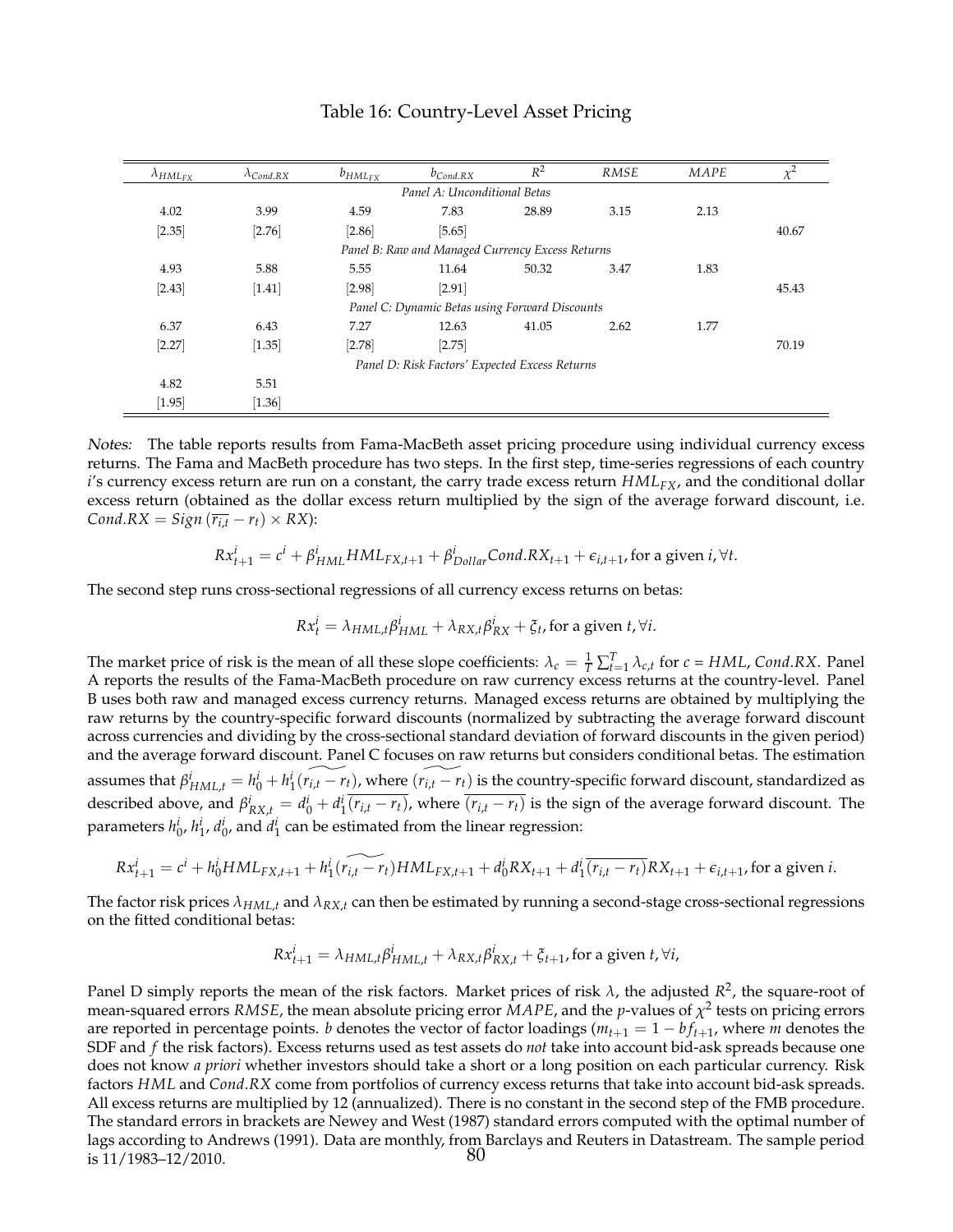Table 17: Changes in Volatilities: Monthly Tests in Developed Countries — Carry and Dollar Factors

|                | $\alpha$ | $\beta$ | $\gamma$ | $\delta$ | $\tau$  | $\rho$  | $R^2$  | W   | N   |
|----------------|----------|---------|----------|----------|---------|---------|--------|-----|-----|
| Australia      | 25.93    | 7.16    | 1.53     | 3.17     | 2.79    | $-0.43$ | 29.30  | **  | 312 |
|                | (4.09)   | (7.11)  | (3.53)   | (1.65)   | (1.91)  | (0.07)  | [9.88] |     |     |
| Canada         | 6.61     | $-3.24$ | $-3.92$  | 1.32     | 0.61    | $-0.17$ | 14.51  | **  | 312 |
|                | (1.62)   | (4.09)  | (3.99)   | (0.53)   | (0.68)  | (0.04)  | [5.34] |     |     |
| Denmark        | 31.93    | 8.77    | 0.05     | 1.79     | 0.23    | $-0.54$ | 29.26  | *** | 312 |
|                | (3.83)   | (3.21)  | (1.50)   | (0.46)   | (0.65)  | (0.06)  | [5.82] |     |     |
| Euro Area      | 24.86    | 9.61    | 0.57     | 1.66     | 1.12    | $-0.40$ | 23.61  | **  | 143 |
|                | (5.27)   | (8.41)  | (2.38)   | (0.66)   | (1.00)  | (0.09)  | [7.79] |     |     |
| France         | 44.40    | 19.61   | 3.17     | 1.72     | $-0.48$ | $-0.77$ | 37.77  | **  | 181 |
|                | (5.27)   | (6.69)  | (2.83)   | (0.60)   | (0.83)  | (0.08)  | [6.77] |     |     |
| Germany        | 41.79    | 3.97    | 2.43     | 1.36     | $-0.99$ | $-0.65$ | 31.49  |     | 181 |
|                | (4.99)   | (5.48)  | (2.48)   | (0.72)   | (0.83)  | (0.07)  | [6.91] |     |     |
| Italy          | 30.23    | 17.41   | 0.39     | 1.72     | $-0.66$ | $-0.61$ | 31.95  | *   | 177 |
|                | (4.80)   | (9.81)  | (2.34)   | (0.83)   | (0.85)  | (0.06)  | [6.07] |     |     |
| Japan          | 35.47    | $-2.69$ | $-1.53$  | 1.72     | 0.60    | $-0.58$ | 32.70  | *** | 325 |
|                | (5.26)   | (5.91)  | (3.05)   | (0.86)   | (0.88)  | (0.08)  | [6.31] |     |     |
| New Zealand    | 23.11    | 14.20   | 3.73     | 1.83     | 1.42    | $-0.42$ | 27.84  | *** | 312 |
|                | (4.36)   | (7.44)  | (2.75)   | (1.02)   | (1.32)  | (0.08)  | [5.77] |     |     |
| Norway         | 26.50    | 2.45    | 0.47     | 2.24     | 1.74    | $-0.43$ | 27.08  | *** | 312 |
|                | (5.66)   | (4.25)  | (1.91)   | (0.77)   | (0.94)  | (0.10)  | [5.96] |     |     |
| Sweden         | 22.94    | $-1.73$ | 1.80     | 1.25     | 1.14    | $-0.36$ | 20.42  | *** | 312 |
|                | (5.21)   | (3.61)  | (1.61)   | (0.62)   | (0.67)  | (0.09)  | [6.38] |     |     |
| Switzerland    | 42.18    | 9.47    | 2.23     | 2.59     | $-1.47$ | $-0.60$ | 34.27  | *** | 325 |
|                | (3.68)   | (4.72)  | (1.73)   | (0.66)   | (0.71)  | (0.05)  | [5.67] |     |     |
| United Kingdom | 22.15    | 14.77   | $-1.72$  | 2.25     | 1.29    | $-0.43$ | 26.54  | *** | 325 |
|                | (3.78)   | (5.51)  | (4.50)   | (1.03)   | (0.61)  | (0.08)  | [6.45] |     |     |

Notes: This table reports country-level results from the following regression:

$$
\Delta \sigma_{\Delta s,t+1} = \alpha + \beta(i_t^* - i_t) + \gamma(i_t^* - i_t)Carry_{t+1} + \delta Carry_{t+1} + \tau Dollar_{t+1} + \rho \sigma_{\Delta s,t} + \varepsilon_{t+1},
$$

where  $\sigma_{\Delta s,t+1}$  denotes the change in monthly volatility of the bilateral exchange rate in foreign currency per U.S. dollar,  $i_t^* - i_t$  is the interest rate difference between the foreign country and the U.S., *Carry*<sub>*t*+1</sub> denotes the dollarneutral average change in exchange rates obtained by going long a basket of high interest rate currencies and short a basket of low interest rate currencies, and *Dollart*+<sup>1</sup> corresponds to the average change in exchange rates against the U.S. dollar. The monthly volatility of the exchange rate is obtained as the standard deviation of the daily changes in exchange rates. The table reports the constant *α*, the slope coefficients *β*, *γ*, *δ*, *τ*, and *ρ*, as well as the adjusted *R* <sup>2</sup> of this regression (in percentage points) and the number of observations *N*. Standard errors in parentheses are Newey and West (1987) standard errors computed with the optimal number of lags according to Andrews (1991). The standard errors for the  $R^2$ s are reported in brackets; they are obtained by bootstrapping. *W* denotes the result of a Wald test: the null hypothesis is that the loadings *γ* and *δ* on the conditional and unconditional carry factors are jointly zero. Three asterisks (\*\*\*) correspond to a rejection of the null hypothesis at the 1% confidence level; two asterisks and one asterisk correspond to the 5% and 10% confidence levels. Data are monthly, from Barclays and Reuters (Datastream). All variables are in percentage points. The sample period is 11/1983–12/2010.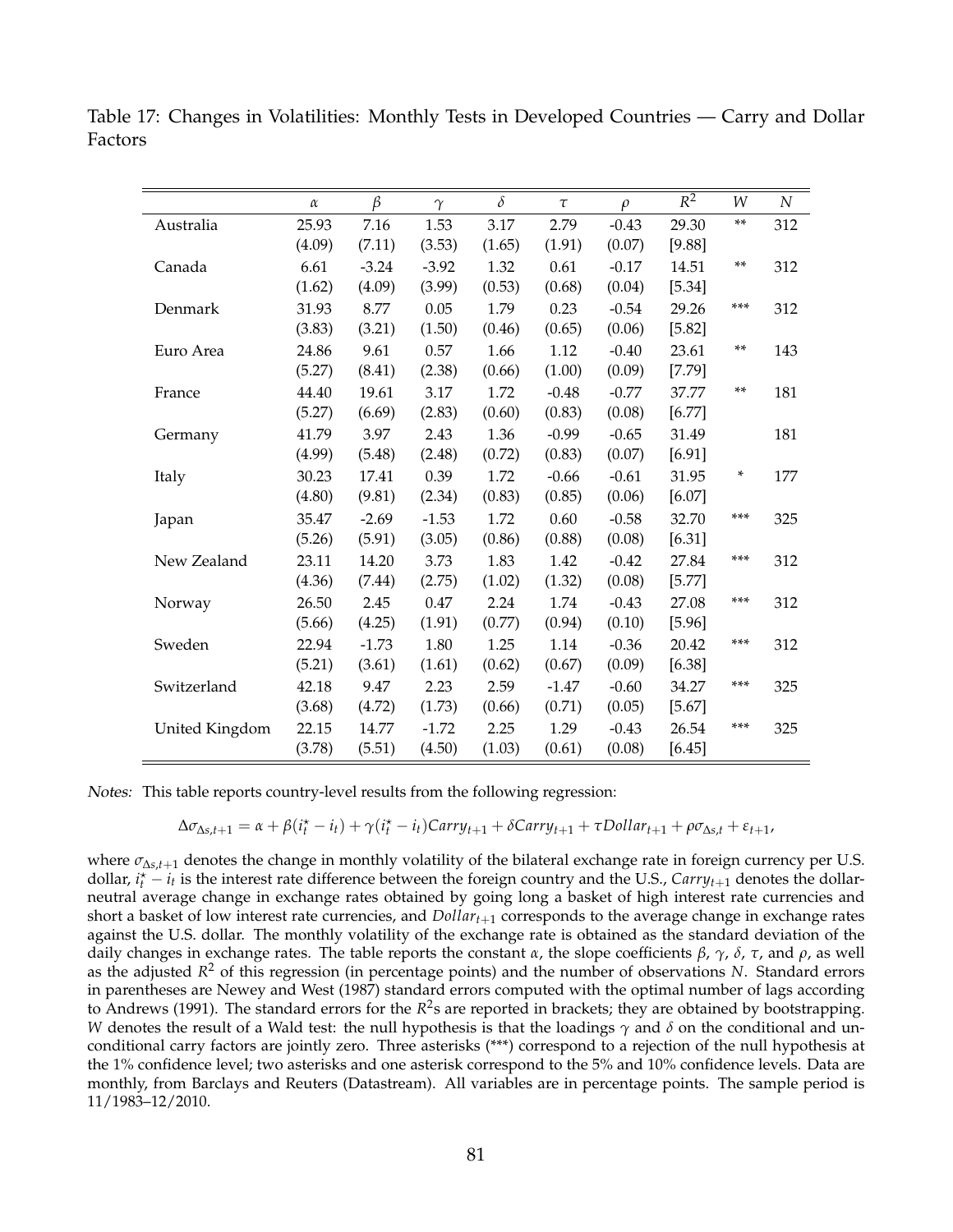Table 18: Changes in Volatilities: Monthly Tests in Developed Countries —- Carry and Dollar Volatilities

|                | $\alpha$ | $\beta$ | $\gamma$ | $\rho$  | $\overline{R^2}$ | W     | $\boldsymbol{N}$ |
|----------------|----------|---------|----------|---------|------------------|-------|------------------|
| Australia      | 21.07    | 0.76    | 0.30     | $-0.32$ | 37.88            | ***   | 312              |
|                | (6.88)   | (0.28)  | (0.21)   | (0.11)  | $[6.67]$         |       |                  |
| Canada         | 4.68     | 0.33    | 0.13     | $-0.12$ | 29.39            | ***   | 312              |
|                | (1.62)   | (0.07)  | (0.05)   | (0.05)  | [5.82]           |       |                  |
| Denmark        | 10.17    | 1.19    | $-0.03$  | $-0.16$ | 71.01            | ***   | 312              |
|                | (2.04)   | (0.08)  | (0.06)   | (0.03)  | [4.29]           |       |                  |
| Euro Area      | 14.30    | 0.93    | $-0.12$  | $-0.24$ | 43.08            | ***   | 143              |
|                | (4.28)   | (0.15)  | (0.09)   | (0.07)  | [6.73]           |       |                  |
| France         | 8.63     | 1.37    | 0.08     | $-0.14$ | 78.56            | ***   | 183              |
|                | (2.64)   | (0.09)  | (0.05)   | (0.04)  | [3.96]           |       |                  |
| Germany        | 7.06     | 1.34    | 0.06     | $-0.11$ | 83.38            | ***   | 183              |
|                | (2.27)   | (0.08)  | (0.03)   | (0.04)  | [2.74]           |       |                  |
| Italy          | 12.41    | 1.21    | 0.13     | $-0.20$ | 69.52            | ***   | 183              |
|                | (2.52)   | (0.11)  | (0.07)   | (0.04)  | [5.01]           |       |                  |
| Japan          | 26.54    | 0.66    | 0.16     | $-0.42$ | 45.86            | ***   | 326              |
|                | (3.89)   | (0.12)  | (0.08)   | (0.06)  | [6.15]           |       |                  |
| New Zealand    | 22.25    | 0.35    | 0.32     | $-0.32$ | 28.13            | $***$ | 312              |
|                | (5.24)   | (0.21)  | (0.16)   | (0.08)  | $[6.50]$         |       |                  |
| Norway         | 14.44    | 1.13    | 0.02     | $-0.22$ | 53.08            | ***   | 312              |
|                | (6.12)   | (0.12)  | (0.04)   | (0.10)  | $[6.80]$         |       |                  |
| Sweden         | 11.29    | 1.09    | $-0.00$  | $-0.18$ | 53.08            | ***   | 312              |
|                | (4.22)   | (0.11)  | (0.07)   | (0.07)  | [5.71]           |       |                  |
| Switzerland    | 21.83    | 1.05    | $-0.06$  | $-0.32$ | 57.10            | ***   | 326              |
|                | (3.53)   | (0.11)  | (0.07)   | (0.05)  | [6.41]           |       |                  |
| United Kingdom | 11.47    | 1.01    | 0.03     | $-0.20$ | 57.96            | ***   | 326              |
|                | (2.48)   | (0.09)  | (0.05)   | (0.05)  | $[6.03]$         |       |                  |

Notes: This table reports country-level results from the following regression:

$$
\Delta \sigma_{\Delta s^i,t+1} = \alpha + \beta \Delta \sigma_{Dollar,t+1} + \gamma \Delta \sigma_{Carry,t+1} + \rho \sigma_{\Delta s,t} + \varepsilon_{t+1},
$$

where ∆*σ*∆*<sup>s</sup> i* ,*t*+<sup>1</sup> denotes the change in the monthly volatility of the bilateral exchange rate in foreign currency *i* per U.S. dollar. *Carryt*+<sup>1</sup> denotes the dollar-neutral average change in exchange rates obtained by going long a basket of high interest rate currencies and short a basket of low interest rate currencies, and *Dollart*+<sup>1</sup> corresponds to the average change in exchange rates against the U.S. dollar. ∆*σDollar*,*t*+<sup>1</sup> and ∆*σCarry*,*t*+<sup>1</sup> denote the change in the monthly volatility of the corresponding exchange rate series. The monthly volatility of the exchange rate is obtained as the standard deviation of the daily changes in exchange rates. The table reports the constant  $\alpha$ , the slope coefficients *β*, *γ*, and *ρ*, as well as the adjusted *R* <sup>2</sup> of this regression (in percentage points) and the number of observations *N*. Standard errors in parentheses are Newey and West (1987) standard errors computed with the optimal number of lags according to Andrews (1991). The standard errors for the *R*<sup>2</sup>s are reported in brackets; they are obtained by bootstrapping. *W* denotes the result of a Wald test: the null hypothesis is that the loadings *β* and  $\gamma$  on the dollar and carry volatilities are jointly zero. Three asterisks (\*\*\*) correspond to a rejection of the null hypothesis at the 1% confidence level; two asterisks and one asterisk correspond to the 5% and 10% confidence levels. Data are monthly, from Barclays and Reuters (Datastream). All variables are in percentage points. The sample period is 11/1983–12/2010.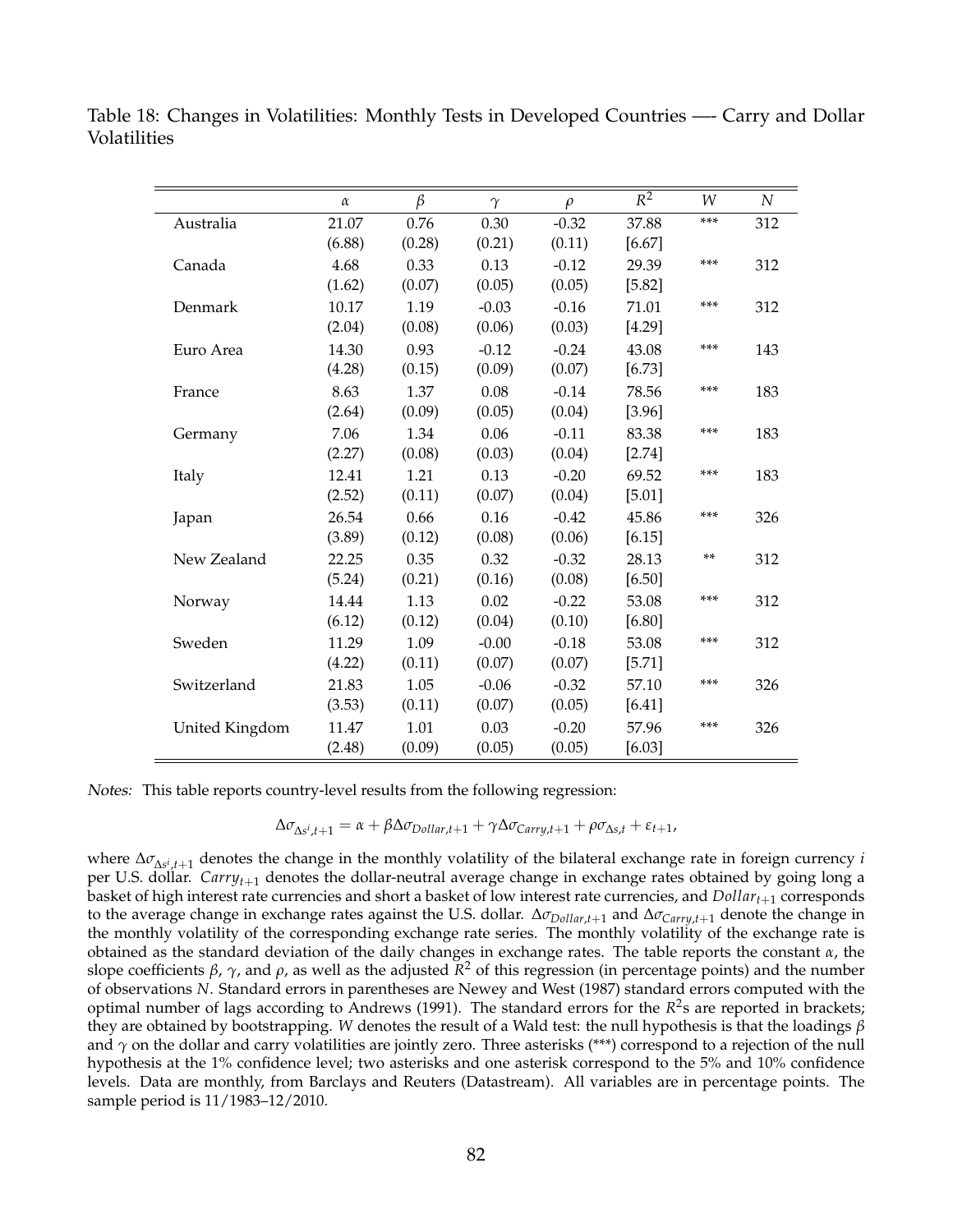

#### Figure 3: Measuring Systematic Risk with Factors vs. Individual Exchange Rates

The figure compares  $R^2$ s obtained with the carry and dollar factors (vertical axis) to those obtained from random univariate regressions of one exchange rate changes on others (horizontal axis).

Adjusted  $R^2$ s on the vertical axis correspond to the following regressions:

$$
\Delta s_{t+1} = \alpha + \beta(i_t^{\star} - i_t) + \gamma(i_t^{\star} - i_t)Carry_{t+1} + \delta Carry_{t+1} + \tau Dollar_{t+1} + \varepsilon_{t+1},
$$

where ∆*st*+<sup>1</sup> denotes the bilateral exchange rate in foreign currency per U.S. dollar, *i* ? *<sup>t</sup>* − *i<sup>t</sup>* denotes the interest rate difference, *Carryt*+<sup>1</sup> denotes the dollar-neutral average change in exchange rates obtained by going long a basket of high interest rate currencies and short a basket of low interest rate currencies, and *Dollart*+<sup>1</sup> corresponds to the average change in exchange rates against the U.S. dollar. Dots correspond to point estimates, while dotted lines represent confidence intervals (defined as one-standard error above and below the point estimates). Standard errors are obtained by bootstrapping.

Adjusted *R*<sup>2</sup>s on the horizontal axis correspond to the following experiment. Each currency *i* is regressed (in log changes) on a constant and another currency  $j$  ( $i \neq j$ ):

$$
\Delta s_{t+1}^i = \alpha + \beta \Delta s_{t+1}^j + \varepsilon_{t+1}^{i,j}.
$$

Each regression delivers a pair-specific adjusted R-square, denoted  $R^{2^{i,j}}$ . For each currency *i*, the figure reports the mean of all  $R^{2^{i,j}}$  for  $j \neq i$ ). Dots correspond to the mean estimates, while dotted lines represent confidence intervals (defined as one-standard deviation above and below the mean estimates). Data are monthly. The sample period is 11/1983–12/2010.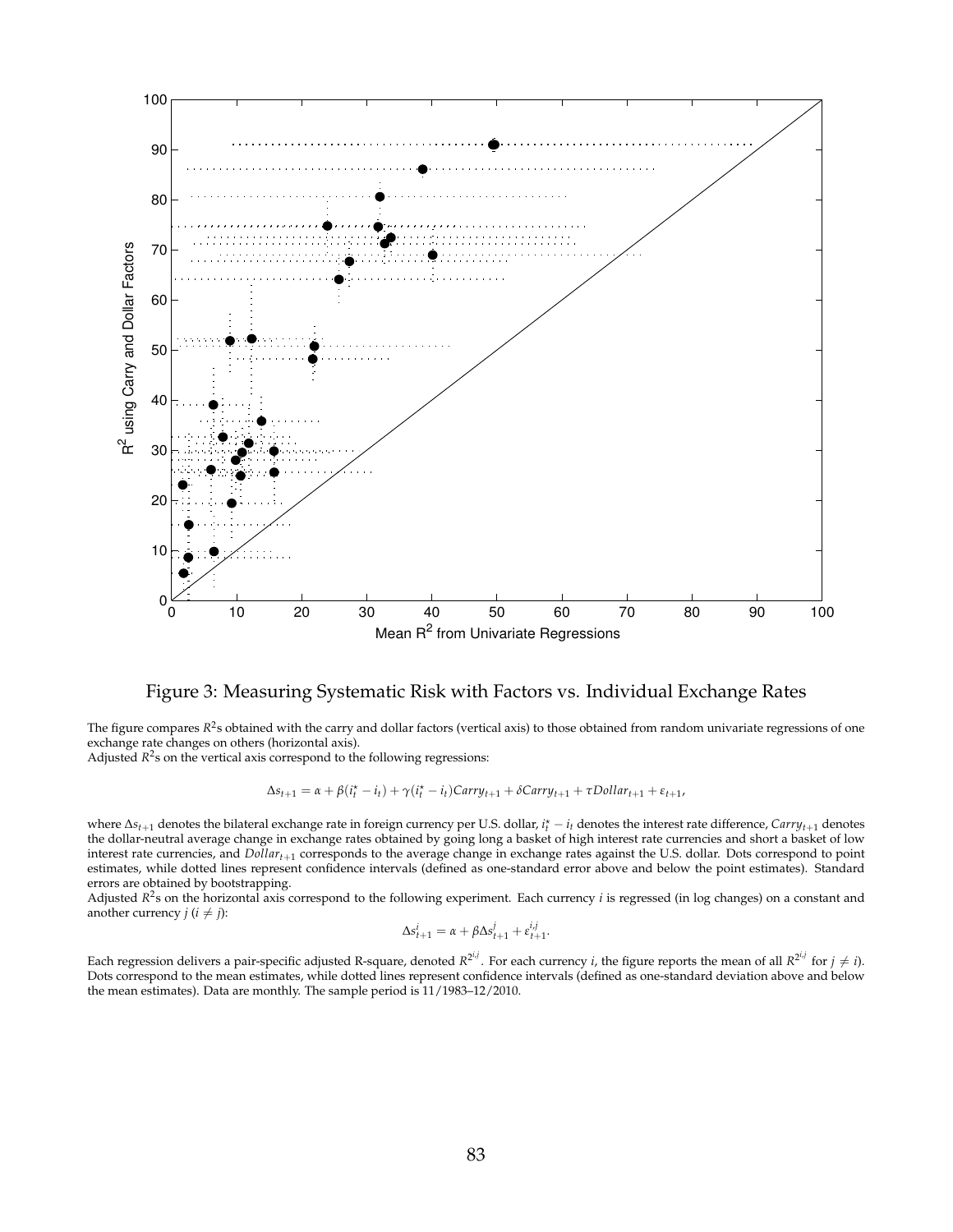

Figure 4: Carry and Dollar Factors at the Monthly Frequency

The figure presents the time-series of the carry and dollar factors. Data are monthly. The sample period is 11/1983–12/2010.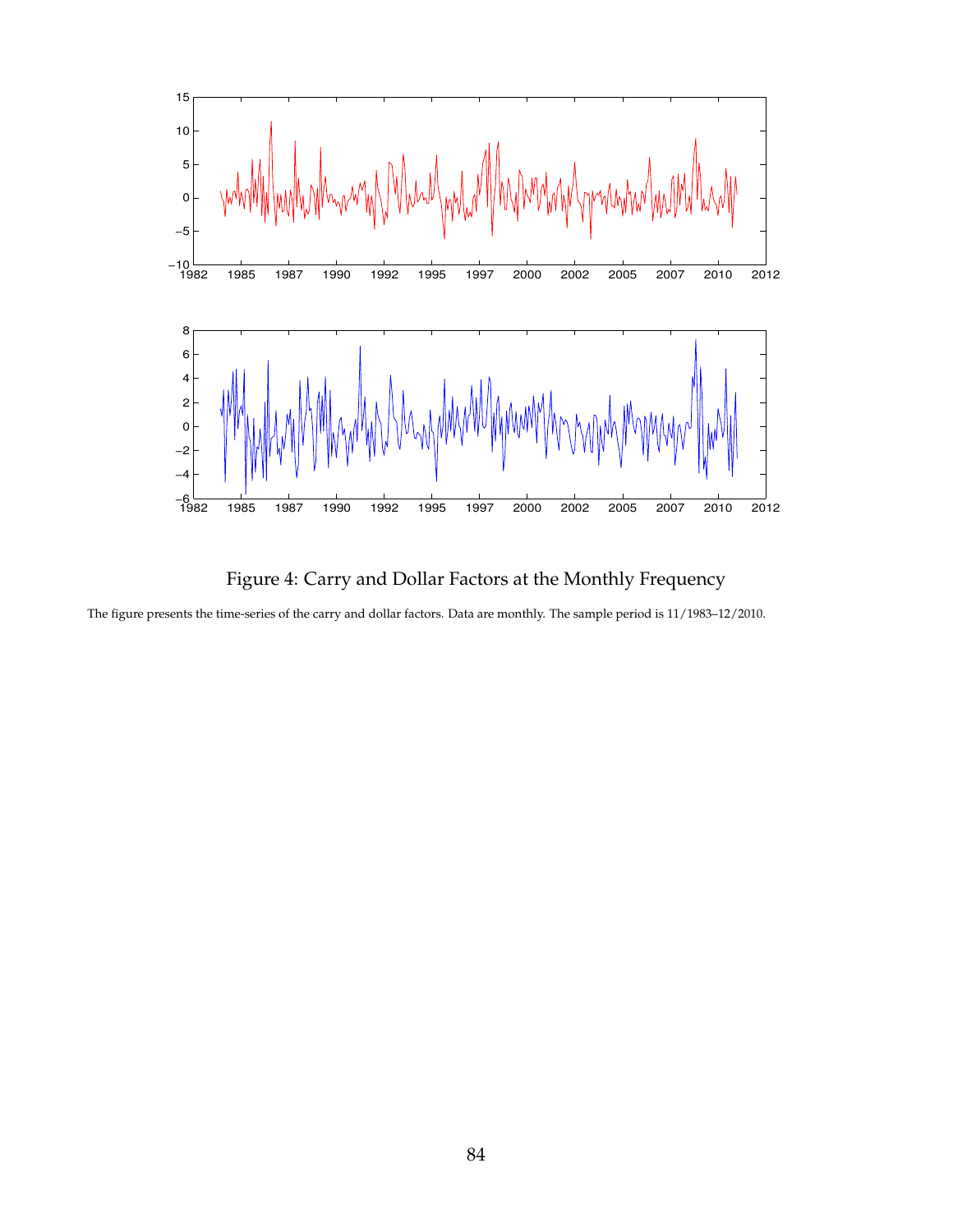

Figure 5: Adjusted *R* 2 s Estimated on Rolling Windows

The figure plots the adjusted  $R^2$  in the following regression:

$$
\Delta s_{t+1} = \alpha_t + \beta_t (i_t^* - i_t) + \gamma_t (i_t^* - i_t) Carry_{t+1} + \delta_t Carry_{t+1} + \tau_t Dollar_{t+1} + \varepsilon_{t+1},
$$

where ∆*st*+<sup>1</sup> denotes the bilateral exchange rate in foreign currency per U.S. dollar, and *i* ? *<sup>t</sup>* − *i<sup>t</sup>* is the interest rate difference, *Carryt*+<sup>1</sup> denotes the dollar-neutral average change in exchange rates obtained by going long a basket of high interest rate currencies and short a basket of low interest rate currencies, and *Dollart*+<sup>1</sup> corresponds to the average change in exchange rates against the U.S. dollar. Data are monthly and estimates are obtained on rolling windows of 60 months. . The solid line presents the time-varying  $R^2$ s ( $R_t^2$  corresponds to an estimate over the sample from *t* − 60 to *t*). The dotted line corresponds to the estimated value plus or minus one standard deviation of the estimate. This standard deviation is obtained by bootstrapping the regression above assuming that changes in exchange rates are *i*.*i*.*d*. The dash-dotted line reports the  $R^2$  obtained on the full sample. The full sample period is  $1/1983-12/2010$ .